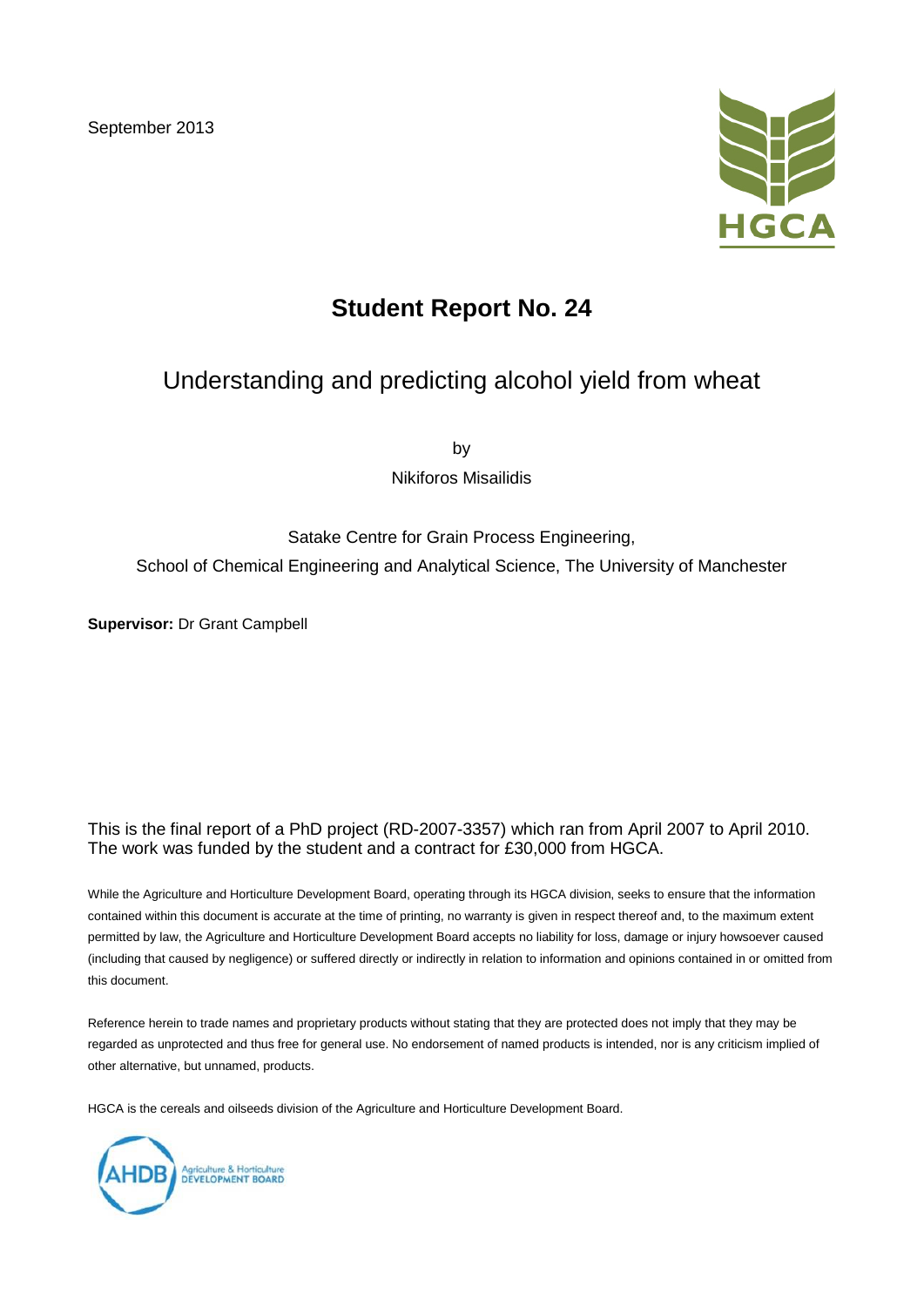## **CONTENTS**

| 1. |        |                                                                         |  |  |  |  |  |  |  |  |  |
|----|--------|-------------------------------------------------------------------------|--|--|--|--|--|--|--|--|--|
| 2. |        |                                                                         |  |  |  |  |  |  |  |  |  |
| 3. |        |                                                                         |  |  |  |  |  |  |  |  |  |
| 4. |        | THE CHEMICAL, PHYSICOCHEMICAL AND PHYSICAL CHARACTERISTICS              |  |  |  |  |  |  |  |  |  |
|    |        | OF WHEAT AND THEIR RELEVANCE TO END-USE QUALITY PREDICTION 10           |  |  |  |  |  |  |  |  |  |
|    | 4.1.   |                                                                         |  |  |  |  |  |  |  |  |  |
|    | 4.2.   |                                                                         |  |  |  |  |  |  |  |  |  |
|    | 4.2.1. |                                                                         |  |  |  |  |  |  |  |  |  |
|    | 4.2.2. |                                                                         |  |  |  |  |  |  |  |  |  |
|    | 4.3.   |                                                                         |  |  |  |  |  |  |  |  |  |
|    | 4.4.   |                                                                         |  |  |  |  |  |  |  |  |  |
| 5. |        |                                                                         |  |  |  |  |  |  |  |  |  |
| 6. |        | STATISTICAL ANALYSIS OF RELATIONSHIPS BETWEEN WHEAT KERNEL              |  |  |  |  |  |  |  |  |  |
|    |        |                                                                         |  |  |  |  |  |  |  |  |  |
|    | 6.1.   |                                                                         |  |  |  |  |  |  |  |  |  |
|    | 6.2.   | Analysis of variance of the protein fractions and the size and shape of |  |  |  |  |  |  |  |  |  |
|    |        |                                                                         |  |  |  |  |  |  |  |  |  |
|    | 6.2.1. |                                                                         |  |  |  |  |  |  |  |  |  |
|    | 6.2.2. |                                                                         |  |  |  |  |  |  |  |  |  |
|    | 6.2.3. |                                                                         |  |  |  |  |  |  |  |  |  |
|    | 6.3.   | Application of Multiple Linear Regression for the prediction of alcohol |  |  |  |  |  |  |  |  |  |
|    | yield  | 29                                                                      |  |  |  |  |  |  |  |  |  |
|    | 6.4.   |                                                                         |  |  |  |  |  |  |  |  |  |
| 7. |        | PERICARP THICKNESS, SKCS FUNDAMENTAL DATA AND THEIR                     |  |  |  |  |  |  |  |  |  |
|    |        |                                                                         |  |  |  |  |  |  |  |  |  |
|    | 7.1.   | Pericarp thickness and the development of a physical model32            |  |  |  |  |  |  |  |  |  |
|    | 7.2.   |                                                                         |  |  |  |  |  |  |  |  |  |
|    | 7.3.   |                                                                         |  |  |  |  |  |  |  |  |  |
| 8. |        |                                                                         |  |  |  |  |  |  |  |  |  |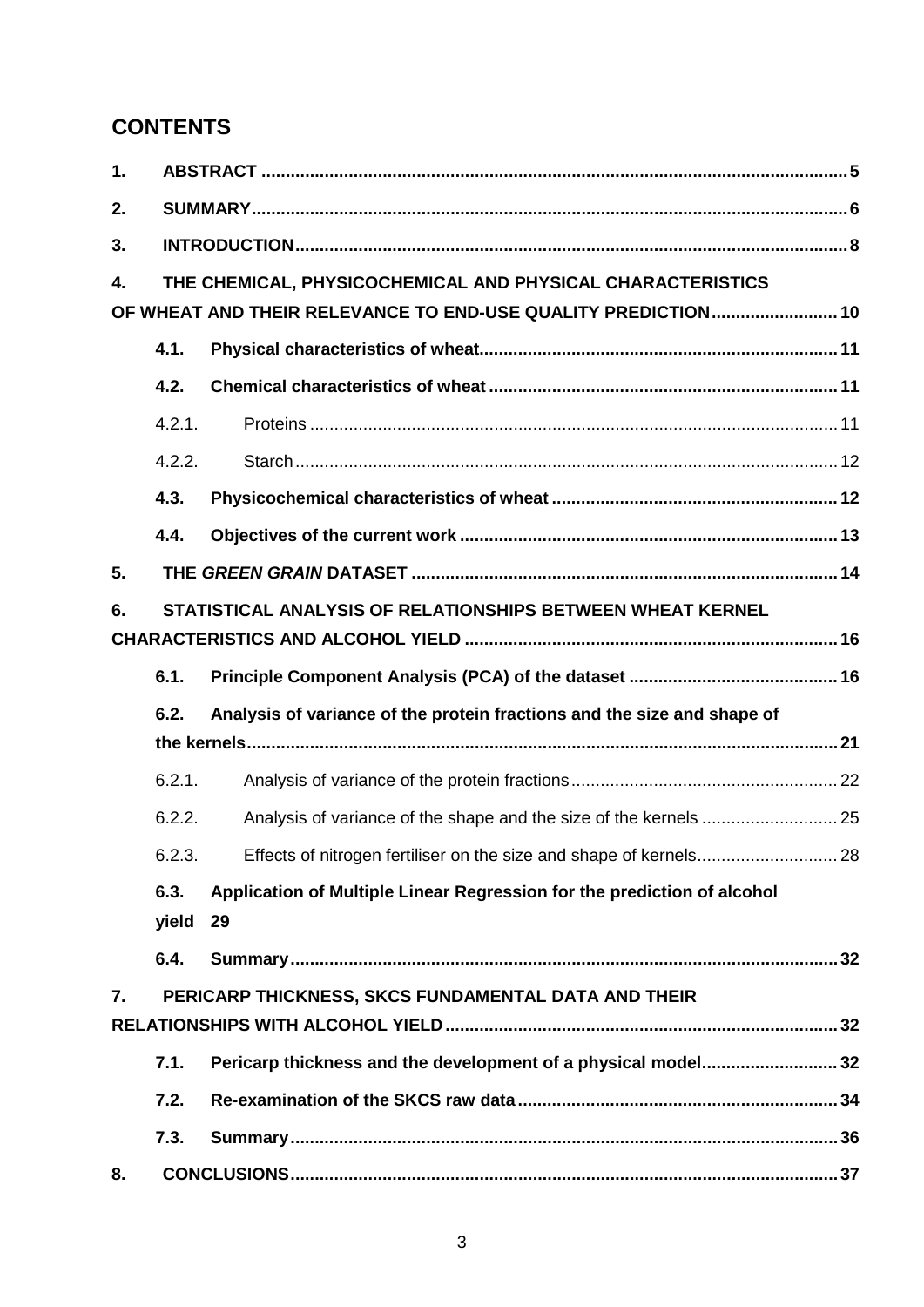| The chemical, physicochemical and physical characteristics of wheat<br>8.1.1.<br>8.1.2.<br>8.1.3.<br>8.2. |      |
|-----------------------------------------------------------------------------------------------------------|------|
|                                                                                                           |      |
|                                                                                                           |      |
|                                                                                                           |      |
|                                                                                                           |      |
| 9.                                                                                                        | . 41 |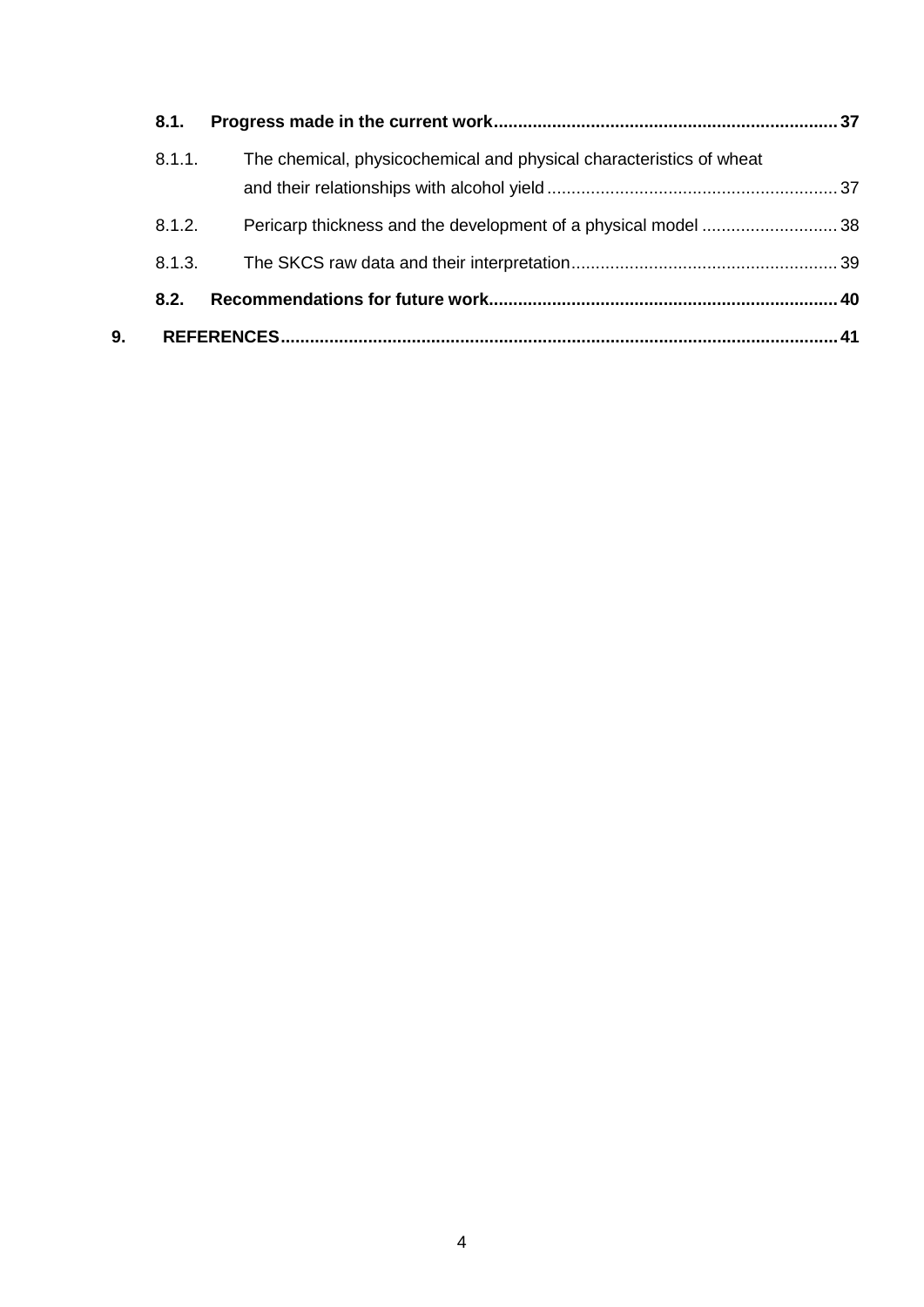## **1. ABSTRACT**

Bioethanol is a promising renewable biofuel and wheat is currently the main candidate as the feedstock for its production in the UK context. In general, the end-use quality determination of wheat in terms of alcohol yield has not been thoroughly investigated; breeders and growers are unclear about which characteristics of wheat are relevant to alcohol production and how to breed and cultivate for these characteristics.

This work focused on understanding and predicting the alcohol yield from wheat according to its physical, physicochemical and chemical characteristics. The research used the wheat samples of the *GREEN Grain* project, which consisted of a range of wheat varieties, agronomic regimes and growing sites from the four harvests years 2005-2008.

High alcohol-yielding wheats typically have high starch, mealiness and albumin+globulin fraction, and also low protein, gliadin fraction and hardness. They also have larger and more spherical kernels. The application of N fertiliser increases the protein components and yields smaller and more elongated kernels. High alcohol-yielding varieties tend to be softer with lower protein and larger and more spherical kernels. Alcohol yield could be predicted based on SKCS-reported values of hardness and diameter plus protein.

It is frequently hypothesised that larger and more rounded kernels produce more alcohol because they have a smaller relative amount of the unfermentable outer layers. To test this hypothesis, the pericarp thicknesses and crease characteristics of the wheat samples were measured. It appears that larger kernels tend to have thicker pericarp which largely eliminates the hypothesised benefit.

The Perten Single Kernel Characterisation System (SKCS) fundamental crushing force data (rather than the reported hardness values) were further analysed in an effort to improve alcohol yield predictions. It was found that the initial peak in the averaged Crush Response Profiles (aCRP) does not occur because of breakage of the "shell" (*i.e.* the bran layers), but is principally influenced by the crease; a deep crease gives kernels that are easier to break and that therefore exhibit a lower peak force. The aCRP parameters could improve the alcohol yield predictability of the *GREEN Grain* wheats to an R<sup>2</sup> of about 82% with a standard error of the regression of 6.3 l/dry ton.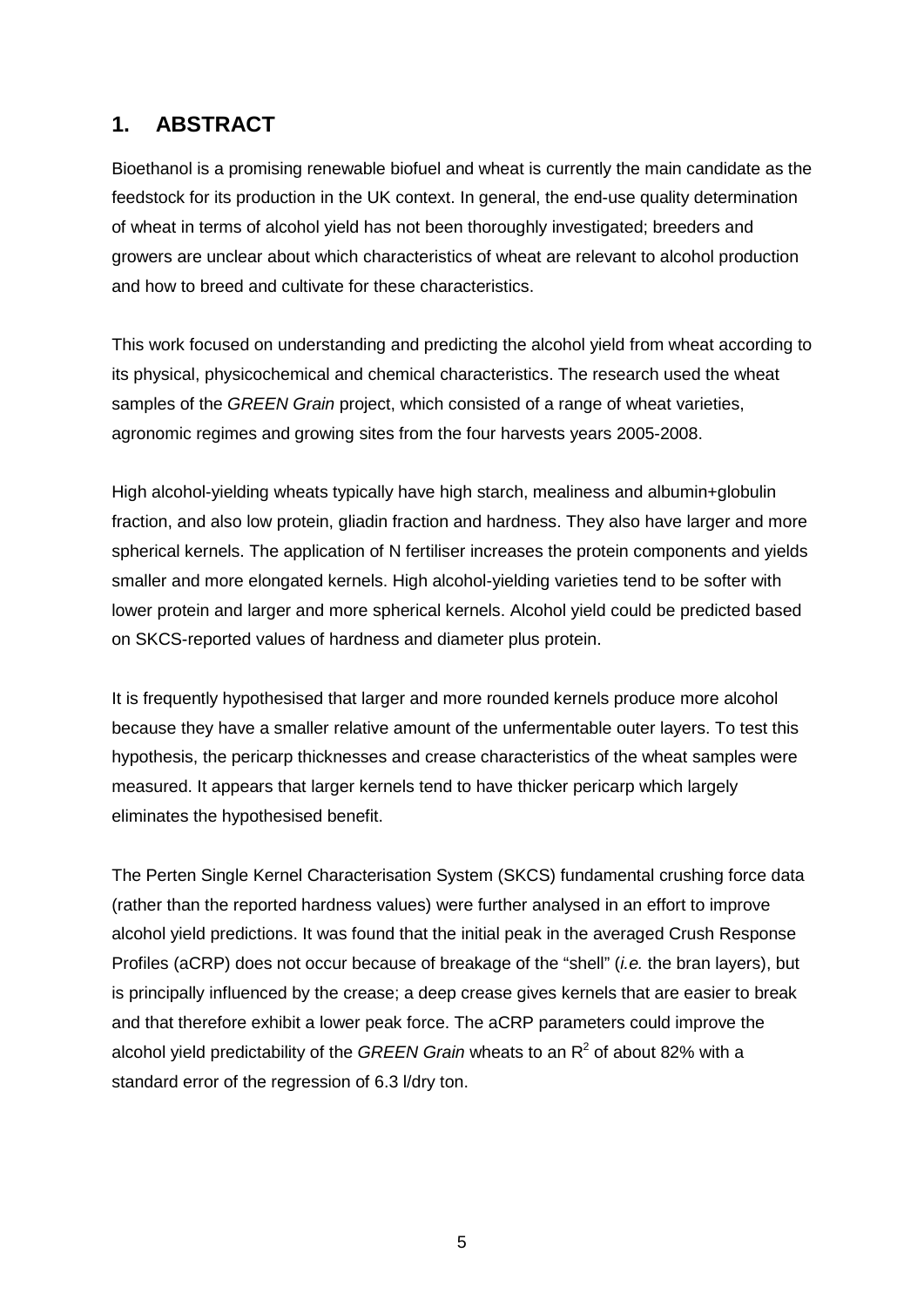### **2. SUMMARY**

Bioethanol is a promising renewable biofuel and wheat is currently the main candidate as the feedstock for its production in the UK context. The quality of the numerous varieties of wheat developed in the past by plant breeders has been well examined in terms of bread, biscuit and pasta producing industries; similarly, farmers know how to grow wheats suited to these end uses. In general, the end-use quality determination of wheat in terms of alcohol yield has been less thoroughly investigated; both breeders and growers are less clear about which characteristics of wheat are relevant to alcohol production and how to breed and cultivate for these characteristics.

This work focused on understanding and predicting the alcohol yield from wheat according to its physical, physicochemical and chemical characteristics. The research ran alongside the *GREEN Grain* project and utilised its wheat samples, which consisted of a range of wheat varieties, agronomic regimes and growing sites from the four harvests years 2005-2008. The combined *GREEN Grain* dataset encompassed a diverse range of chemical, physicochemical and physical characteristics.

An initial multivariate analysis indicated that the first principal component, which explains most of the variability of the wheat characteristics, is related with the classification of wheat as hard or soft. High alcohol yielding wheats typically have high starch, mealiness and albumin+globulin fraction, and also low protein, gliadin fraction and hardness. They also have larger and more spherical kernels.

Analysis of Variance was applied in order to identify differences between the varieties, the sites and the application or not of N fertiliser. The ANOVA showed that the application of N fertiliser increases all the protein components, particularly the gliadin and the LMW glutenins. Application of N fertiliser also yields smaller and more elongated kernels. High alcohol yielding varieties tend to be softer with lower protein and larger and more spherical kernels. The following model, based on the SKCS-reported values of hardness and diameter plus protein, could predict the alcohol yield with an  $R^2$  of about 78%:

#### *Alcohol yield* = 466.62 – 5.07×*Protein* – 0.21×*Hardness* + 11.6×*Diameter* ±6.94 l/dry ton

It is frequently hypothesised that larger and more rounded kernels produce more alcohol because they have a smaller relative amount of the unfermentable outer layers. To test this hypothesis, the pericarp thicknesses and crease characteristics of the wheat samples were measured. It was found that pericarp thickness and crease dimensions vary with kernel size,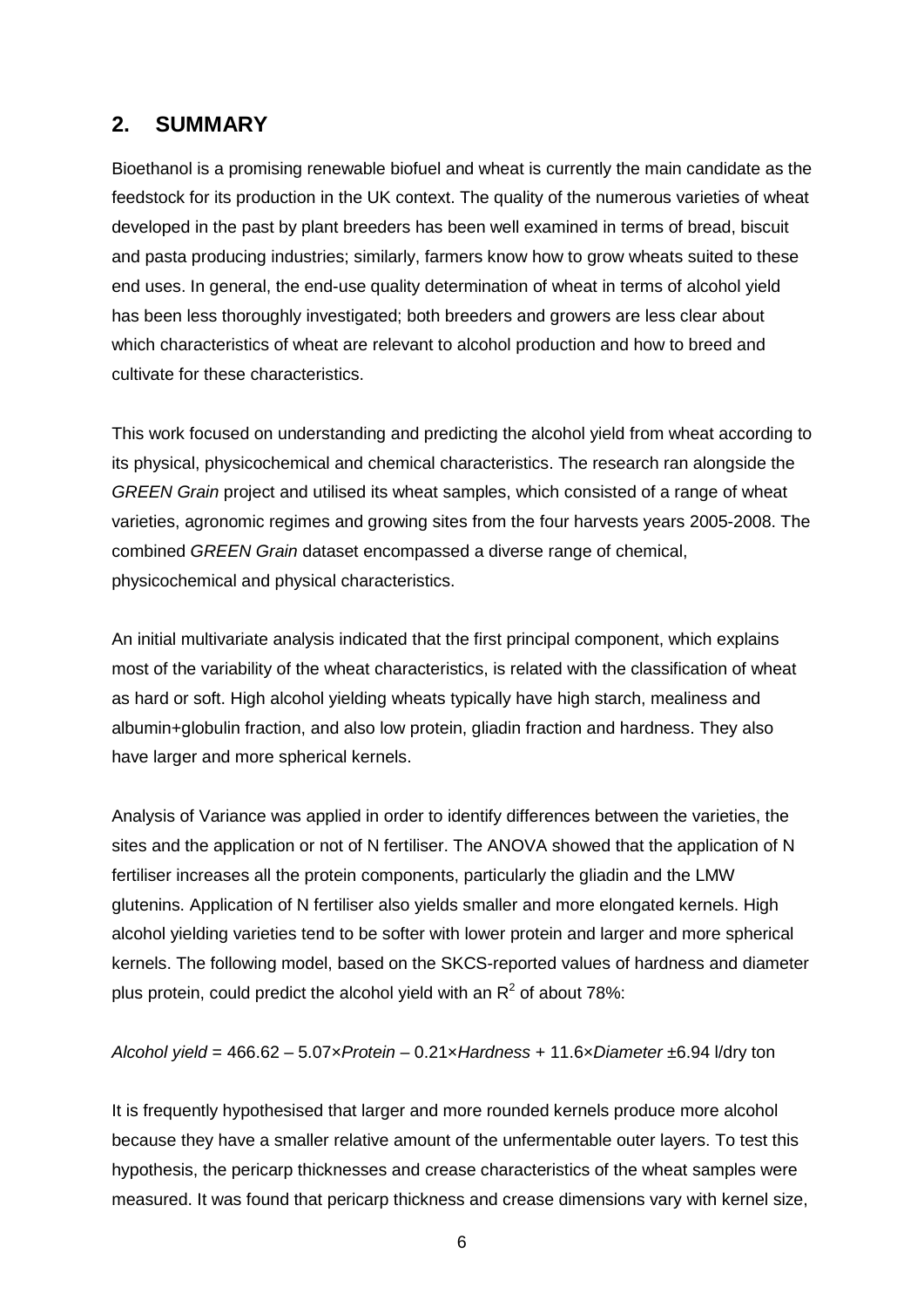with significant differences between varieties. A physical model was developed that accounted for these differences to allow calculation of the endosperm to non-endosperm ratio. None of the variables obtained by the physical model could be related to alcohol yield. It appears that larger kernels tend to have thicker pericarp which counteracts the smaller surface to volume ratio and eliminates the hypothesised benefit.

The Perten Single Kernel Characterisation System (SKCS) calculates kernel hardness and other parameters from the raw data and reports these calculated values. However, modern versions of the SKCS allow the raw crushing force data to be recovered and analysed directly, potentially allowing more meaningful interpretation and more useful predictions. The SKCS fundamental data were therefore further analysed in an effort to improve alcohol yield predictions. It was found that the averaged Crush Response Profiles are more reproducible than the hardness index itself. It was shown that the initial peak does not occur because of breakage of the "shell" (*i.e.* the bran layers) as suggested in the literature, but is principally influenced by the crease; a deep crease gives kernels that are easier to break and that therefore exhibit a lower peak force. Examination of the effects of moisture content on the aCRPs showed that their first quarter is equivalent to the stress-strain plots of dedicated rheological tests. The remaining parts of the curve relate to the post-failure behaviour of the kernels and to hardness, as used in cereal science. The aCRP parameters could improve the alcohol yield predictability of the *GREEN Grain* wheats to an R<sup>2</sup> of about 82% with a standard error of the regression of 6.3 l/dry ton.

Textural testing of cereals is constrained by the complexity of the wheat kernel structure and exacerbated by between-kernel variation. The current work has demonstrated how SKCS data can be interpreted more insightfully in order to improve end-use quality predictions. The aCRP parameters clearly contain rheological information about wheats. Further research to establish their examination by more standardised methodologies will allow effective investigation of connections between the rheological properties, chemical characteristics, processing behaviour and end-use quality prediction of wheat, helping breeders and growers to produce wheats suitable for biofuel production.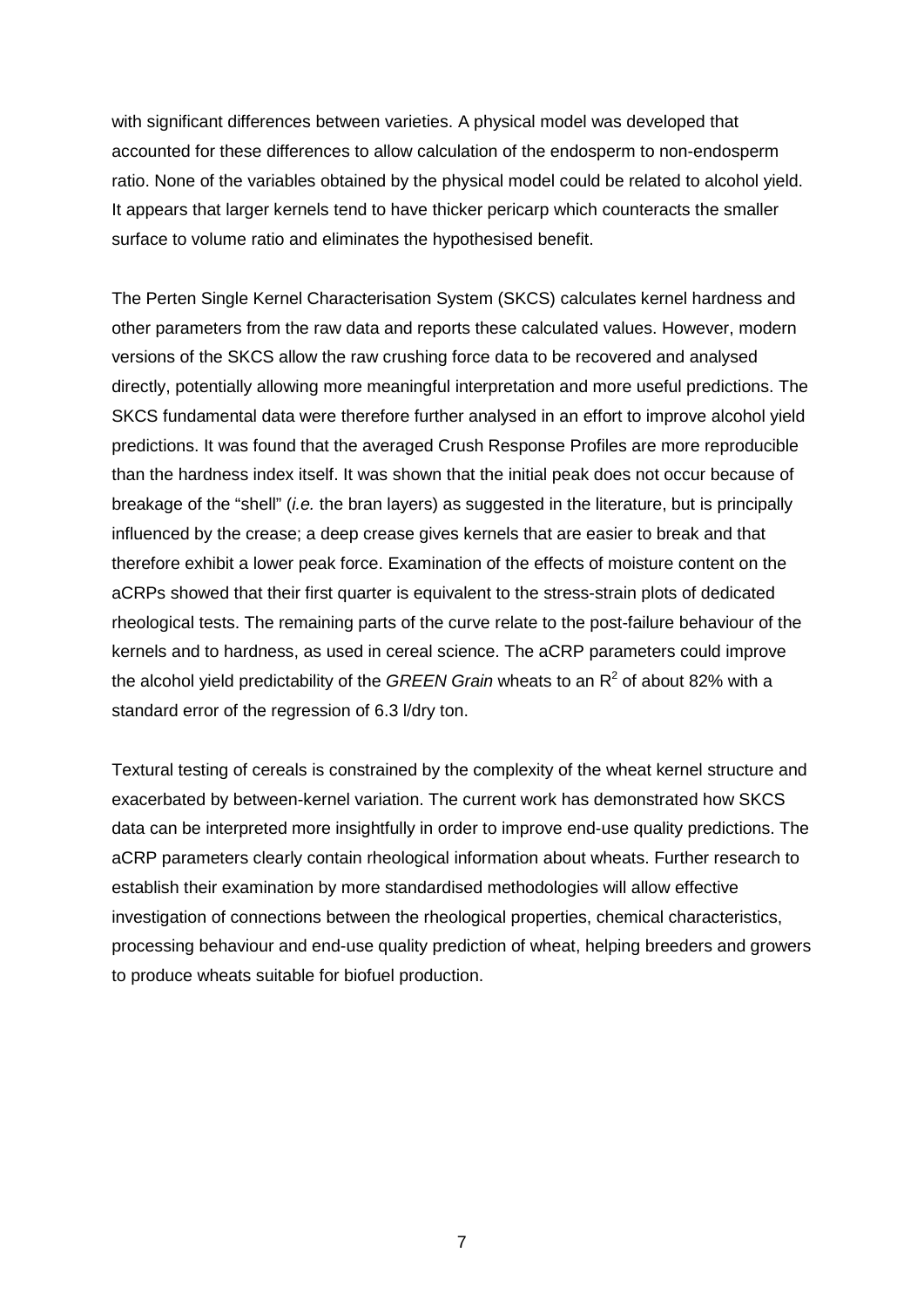### **3. INTRODUCTION**

Throughout the last century oil provided cheap energy. Economies, technology and human civilization generally developed rapidly, taking advantage of the low price and the abundance of fossil fuels. However, during the final third of the last century, both of these advantages of fossil fuels were challenged. It is now commonly accepted that oil stocks are finite, while their price currently follows an upward trend unlikely to change in the foreseeable future.

Moreover the environmental impact of fossil fuels has also been of great concern during the final decades of the last century. During the combustion of oil and its derivatives,  $CO<sub>2</sub>$  is emitted and accumulated in the atmosphere; this is generally believed by scientists to cause warming of the planet and climate change. These serious concerns led the governments of many countries to establish the Kyoto protocol in 1997, which provided a strategy for the reduction of the  $CO<sub>2</sub>$  emissions (Kyoto Protocol, United Nations Framework Convention on Climate Change (UNFCCC), [http://unfccc.int\)](http://unfccc.int/).

Renewable sources of energy are needed in order to meet the protocol's targets. In the case of transport fuels, which account for about 20% of total global  $CO<sub>2</sub>$  emissions (Childs and Bradley, 2008), bioethanol and biodiesel are providing an immediate partial solution. These two biofuels are produced using crops rich in starch or sugar (cereals or sugar crops) or vegetable oil, respectively. The  $CO<sub>2</sub>$  emitted into the atmosphere during their combustion has been previously consumed for the growth of the plants, such that in principle, at least to a first approximation, biofuels could be carbon-neutral.

Throughout history cereals have been used principally to feed people and livestock. The environmental concerns caused by the overuse of fossil fuels prompted the beginnings of a solution through the use of cereals to produce transport fuels. This transition had the potential to take place quickly, since no major technological advances were required. This advantage, in combination with certain desirable geopolitical consequences, has led governments to subsidise biofuels from crops, in order to be more energy independent and to make progress towards the new energy standards.

The general consensus is that sufficient cereals can be produced to feed people and livestock and also to partially cover the needs of the transportation energy in the short term. The consumption of cereals for fuel use was less than 1% of total EU cereal production in 2007/2008. The estimated consumption of cereals for use in biofuels in the EU will be 4.3%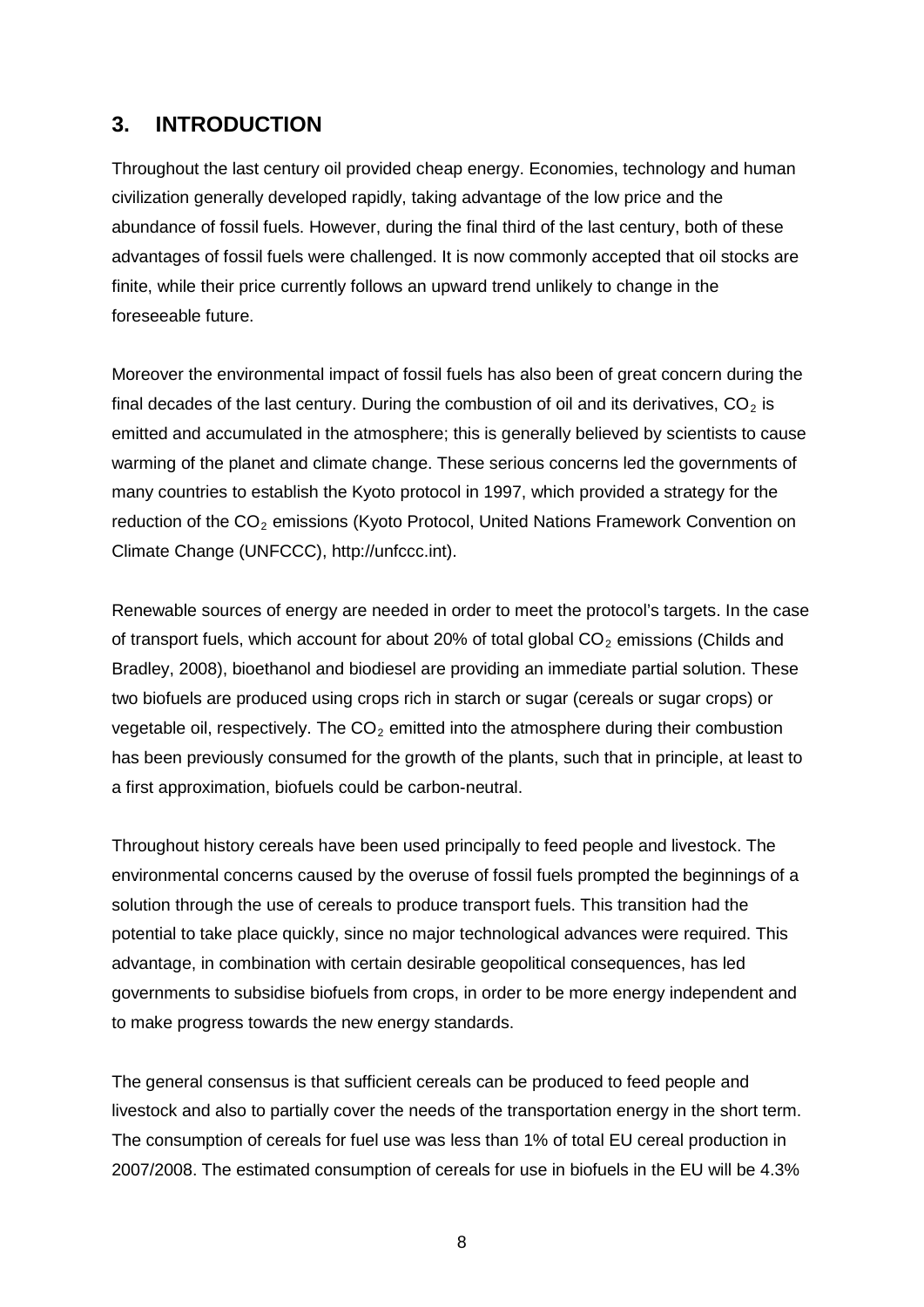and 6.4% in 2010 and 2014, respectively. The equivalent percentage globally is currently about 4% (Anonymous, 2010).

Bioethanol can also be produced from lignocellulosic raw materials (such as wood residues, agricultural residues (wheat straw) and dedicated energy crops), abundant feedstocks with very low prices. These are the second generation bioethanol technologies. It is estimated that around 80% of total biomass is in the form of lignin and cellulose, and that today's transportation fuels consumption  $(10^{20}$  Joules per year), could be met from about 10% of the global arable land (Legge, 2008). However, the lignocellulosic to ethanol processes are not yet viable and there are major technological challenges that need to be met. Until then, bioethanol can be produced from cereals, replacing fossil fuels gradually while in parallel introducing the new infrastructures required for their complete replacement. Regardless of any macro economical environment and of any political or geopolitical interest, cereal scientists have to adjust their knowledge to include the novel uses of cereals (Legge, 2008).

The bioethanol industry favours starch-rich wheat varieties to improve the yield, since starch is the component that is actually converted to ethanol, while the food industry, and in particular the bread-making industry, prefers protein-rich varieties. When the starch content of wheat increases, protein in principle decreases (Schellenberger, 1964), therefore the protein content of wheat itself allows for an initial estimation of its end uses.

Although starch is the main component for bioconversion to ethanol, it is difficult to quantify it accurately and routinely, so is not capable itself to provide an accurate model for predicting the alcohol yield. Other factors affect the yield and the fermentation performance directly or indirectly, including protein content, hardness, non-starch non-protein components, residue viscosity and the size and shape of the kernel (Swanston *et al*., 2005, 2007; Agu *et al.*, 2006). Growers and industry favour reproducible and standardised processes for the accurate prediction of alcohol yield of a particular variety, field or delivery of wheat.

Moreover, quantifying the alcohol yield with respect to several other characteristics will also provide a target to the breeders. Breeding practices principally aim for the improvement of wheat yield, and secondarily to serve the needs of the food industry, by focussing on varieties that are appropriate for the breadmaking industry in particular. The complete investigation of the determination of alcohol yield and its correlations with other characteristics will result in improvements in breeding, growing and processing targets and practices in the light of the new demand for wheat for bioethanol production (Smith *et al.*, 2006).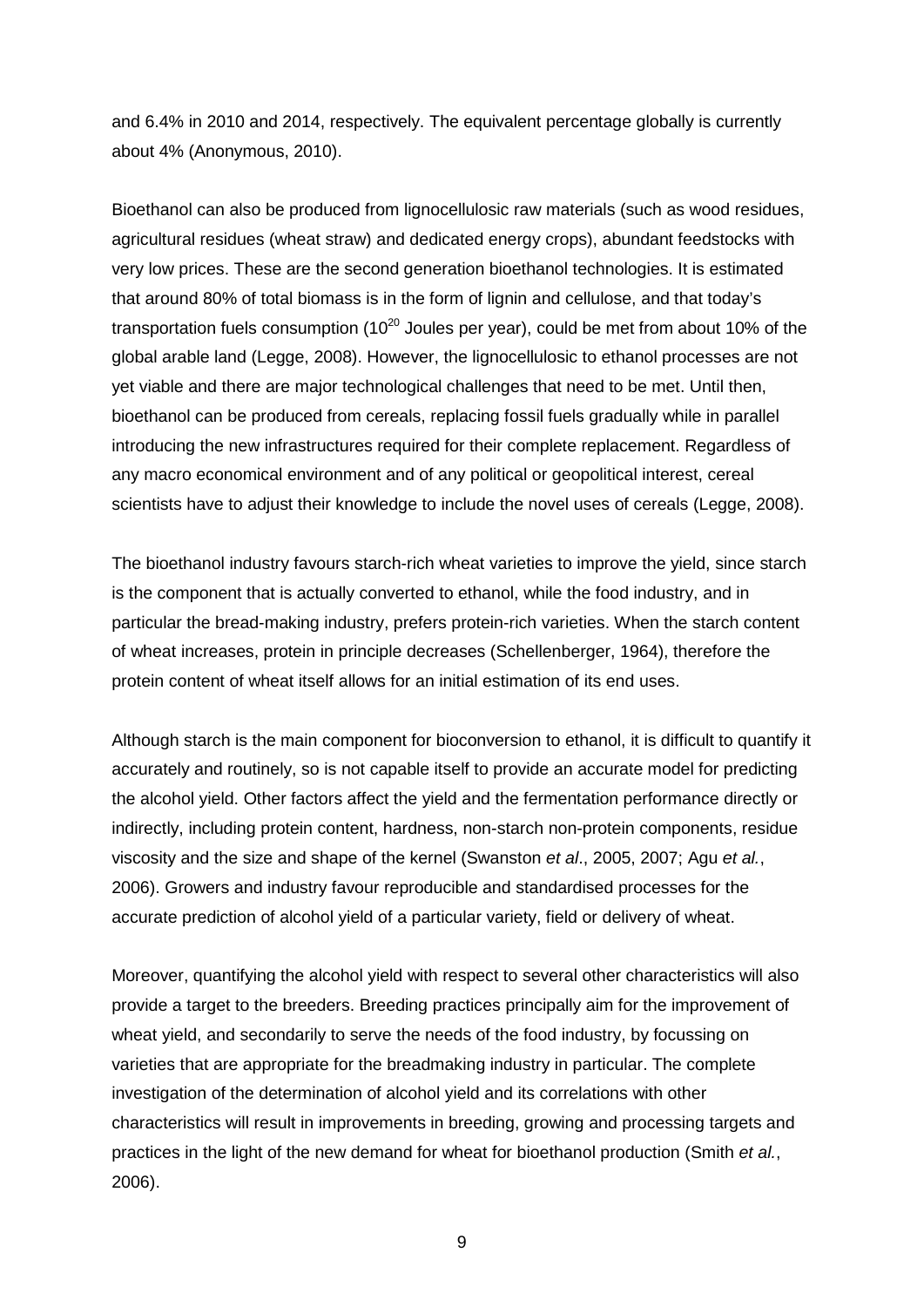The alcohol yield from wheat is an important but novel and less studied aspect of cereal enduse determination and quality prediction; what are the characteristics of a wheat that is suitable for distilling, how can breeding produce wheats with these characteristics, how can growers maximise desirable characteristics through cultivation practices, and how can processors effectively evaluate their quality relative to end-use at the biorefinery intake? More generally, our broader knowledge of end-use quality prediction needs to be updated with novel and effective methods, in order to allow better wheat management.

Therefore the objective of the current research was to understand the relationships between the chemical, physicochemical and physical characteristics of wheat and the resulting alcohol yield, in order to develop statistical- and mechanistically-based models that would deliver improved predictions of alcohol yield from wheat.

The current PhD project ran alongside the "*GREEN Grain*" project and utilized its wheat samples. *GREEN Grain* is a large LINK project sponsored by Defra and SEERAD in collaboration with HGCA, ADAS, Syngenta, Scottish Crop Research Institute, Scotch Whisky Research Institute, Wessex Grain, Grampian Country Foods Group, FOSS UK Ltd and Nottingham University. The project has the combined aims of genetically reducing the nitrogen emissions and growing costs of wheat production whilst enhancing the value of wheat grain for the bioethanol and grain distilling industries, for pigs and poultry feed and for other markets. The project seeks to achieve these goals by identifying wheat genotypes with minimal nitrogen storage in the stems, and reduced gliadin protein in the grain. [\(http://www.adas.co.uk/Home/Projects/Greengrain/tabid/277/Default.aspx\)](http://www.adas.co.uk/Home/Projects/Greengrain/tabid/277/Default.aspx).

# **4. THE CHEMICAL, PHYSICOCHEMICAL AND PHYSICAL CHARACTERISTICS OF WHEAT AND THEIR RELEVANCE TO END-USE QUALITY PREDICTION**

The chemical, physicochemical and physical characteristics of wheat define in principle its end-uses. Therefore this Chapter surveys the current state of knowledge regarding the characteristics of wheat that are relevant to alcohol yield, in order to identify opportunities to undertake research that would enhance our understanding of the origins of alcohol yield and our ability to predict it from easily measured parameters.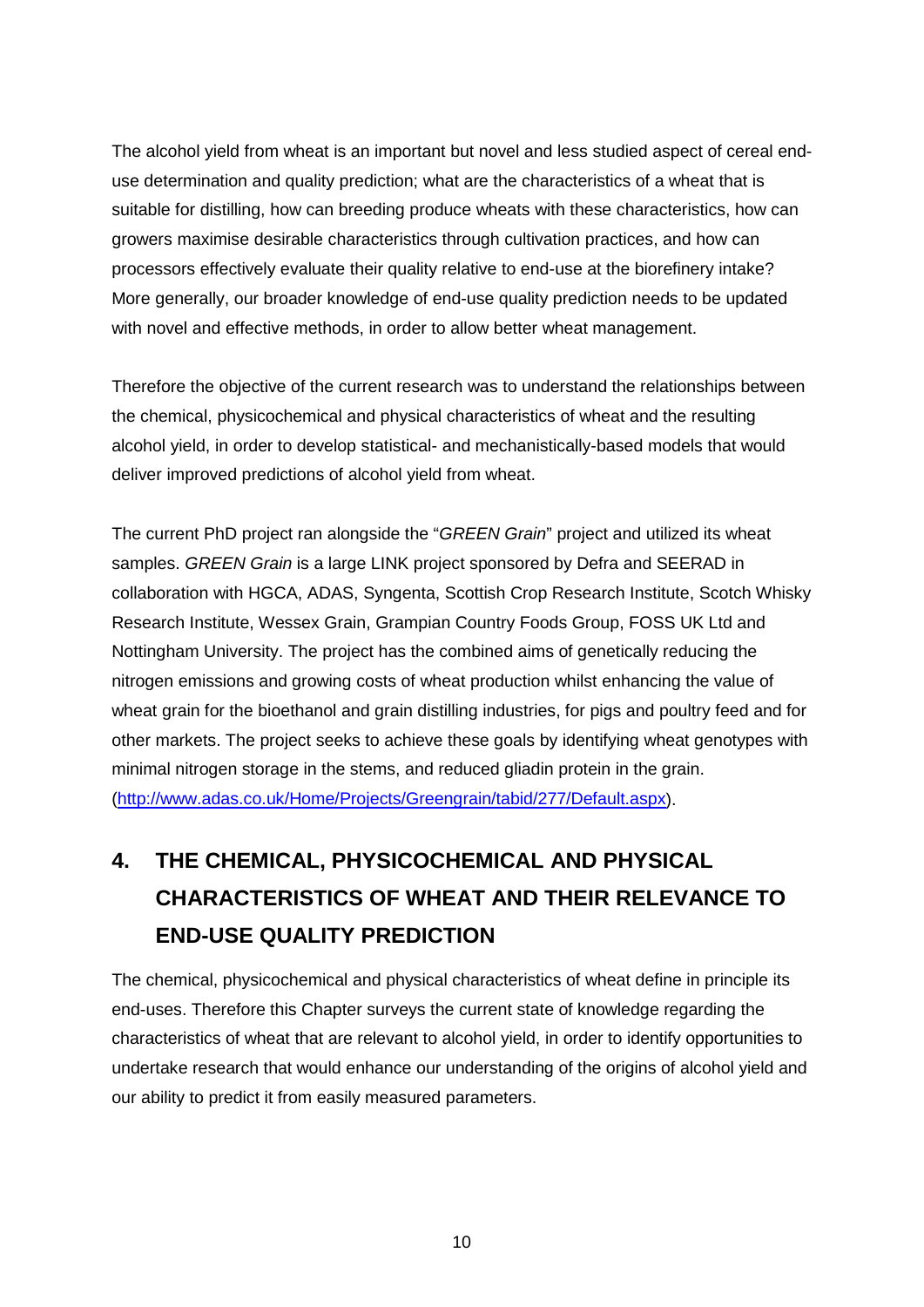## **4.1. Physical characteristics of wheat**

It is known that the physical characteristics of wheat play a role in many aspects of cereal processing. It is frequently stated that larger kernels have a higher relative quantity of endosperm (endosperm to non-endosperm ratio). This has been used to speculate on variations of milling extraction rates and of alcohol yield (Scott, 1938; Pace 1959; Pence *et al.*, 1964; Smith *et al.*, 2006). Large wheat kernels, for example, resulted in better flour extraction than small kernels in a fixed milling system (Gwirtz *et al.*, 1999, cited in Osborne and Anderssen, 2003). In agreement with this finding in the context of alcohol yield, Smith *et al.* (2006) speculate that large well filled grains contain more endosperm and therefore more starch than poorly-filled shrivelled grains. Swanston *et al.* (2007) provided a model for the prediction of alcohol yield based on protein, Thousand Grain Weight (TGW) and length-towidth ratio. The partial coefficients of TGW, a measure of size, was positive, thus it adds to alcohol yield. Conversely the partial coefficient of length-to-width ratio, a measure of how well-filled the kernel is, was negative, thus well filled kernels add to alcohol yield. Evidently, the physical characteristics of the kernels influence their end-use quality. The current work aims to build on this work in order to provide a more detailed, mechanistic basis for understanding the observed relationships.

## **4.2. Chemical characteristics of wheat**

### **4.2.1. Proteins**

Protein content and quality are arguably the most crucial chemical parameters of wheat that define its quality and its end uses (Lynn, 2000). The proteins of wheat can be classified into soluble and storage proteins. The latter proteins when mixed with water form a network called gluten. The breadmaking industry favours in principal high protein wheats with good gluten quality.

The soluble (non-gluten) proteins, albumin and globulin, are highly heterogeneous (Pace, 1959), especially if it is considered that the germ protein consists mainly of soluble protein (Pence *et al.*, 1964). In any such active metabolic and genetic tissue, many enzymes, nucleoproteins *etc.* are undoubtedly present (Pence *et al.*, 1964). The first two fractions account only for about 1.5% of the grain weight and about 15-20% of the total wheat proteins. They are mainly derived from the germ and the outer layers of the kernel (Pace, 1959; Pence *et al.*, 1964). Albumins and globulins are mainly located in the outer layers of the wheat kernel with much lower concentrations in the endosperm (Goesaert *et al.*, 2005).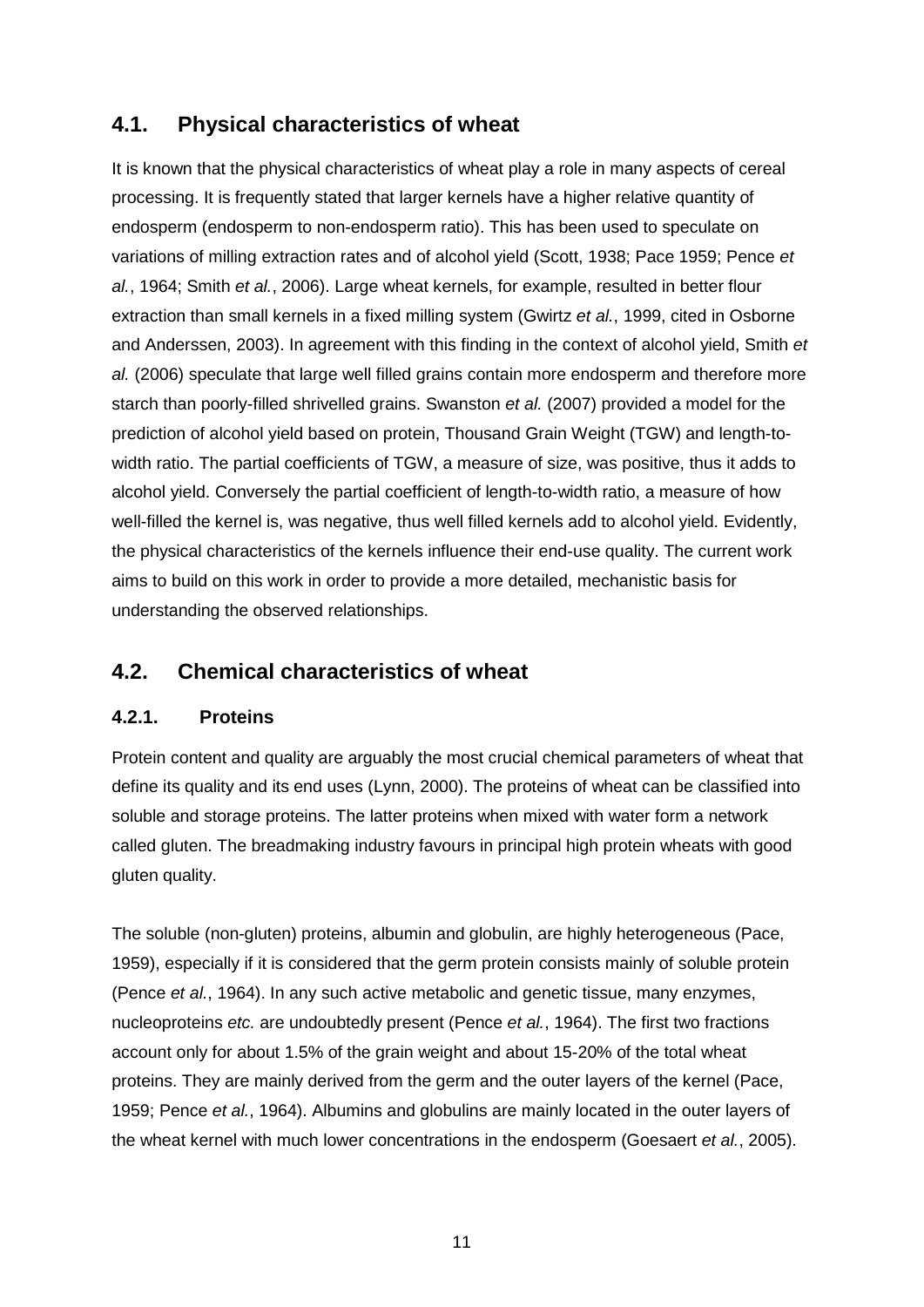Gliadin and Glutenin (which together are the gluten proteins) form 40-50% and ~40% of the total protein of the grain, respectively (Lookhart and Bean, 1995). They are both mainly located in the endosperm. The protein concentration increases from the centre to the outer layers of the endosperm (Pace, 1959; Pomeranz and Schellenberger, 1961).

The protein fractions and their effects on dough and on bread have been extensively studied (Orth and Bushuk, 1972; Hamer *et al.*, 2009). The baking behaviour of flours has been correlated statistically with the albumin/globulin ratio, and it was concluded that a high ratio is indicative of good baking (Pace, 1959).

In general gliadins, low and high molecular weight (LMW and HMW) glutenins and their fractions in the total wheat protein play an important role on the breadmaking performance of flours (Uthayakumaran *et al.*, 1999); firstly, the gliadin to glutenin ratio and secondly, the quantity, the quality, the size distribution and the structure of the LMW and more importantly the HMW glutenins (Goesaert *et al.*, 2005).

#### **4.2.2. Starch**

Starch is the predominant chemical component of wheat. Together with a small quantity of free sugars it is bioconverted to ethanol in fermentations. For this reason starch was an important factor in the *GREEN Grain* project. Starch consists of amylose and amylopectin. Both fractions are almost fully degraded to glucose in a typical bioconversion to ethanol. The starch granules in the endosperm could be categorised as large or small. Brosnan *et al.* (1998) showed that the total amount of starch is more important for alcohol yield than the relative amounts of large and small granules in UK wheats. The starch digestibility was shown to be influenced by the fineness of the milled particles in the context of poultry feeding; it is negatively correlated with the hardness and the particle size of flour. A similar argument however could not be used in the context of alcohol yield since the process involves gelatinisation (Smith *et al*., 2006). No other starch related characteristics were examined in the current study.

### **4.3. Physicochemical characteristics of wheat**

Hardness is a commonly used parameter that describes the texture of wheat kernels. In particular it describes how difficult it is to penetrate the kernels or to reduce them to smaller particles (Mikulikova, 2007). Therefore the hardness of the grains is of major importance for the behaviour of wheat during milling (Campbell, 2007). Soft (mealy) wheats break easily into small particles but it is more difficult to separate them by sifting, while hard (vitreous)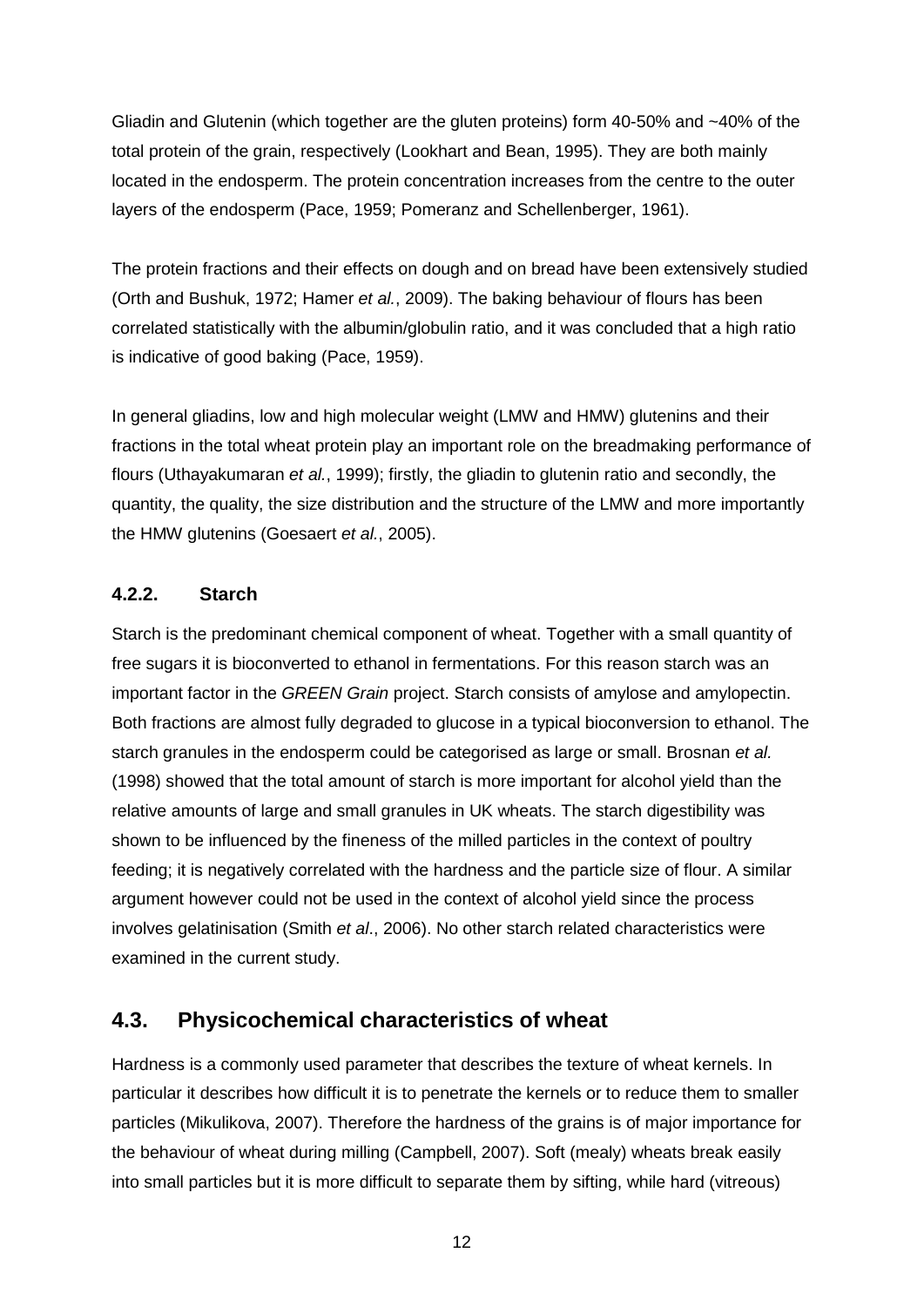wheats break in general into larger particles that can be sifted more easily, but have a higher percentage of starch damage. Typically the end-use utilisation of wheat is dependent on the character of the texture of its kernels, as an indirect result of the variation of its chemical composition (Lillemo *et al.*, 2006). Soft wheats are preferred for making biscuits, cakes and pastries, hard wheats are preferred for the bread-making industry and yeast-raised products while durum wheat is used for making pasta (Tipples *et al.,* 1994; Turnbull *et al.*, 2003). Varieties preferred for distilling are in principle soft.

Pomeranz and Williams (1990), in a comprehensive review of wheat hardness research up until that time, observed "Kernel texture is the most important single characteristic that affects the functionality of a common wheat… a parameter of great significance in both the wheat and flour industry and in domestic and world trade [that] affects every aspect of wheat functionality except gluten strength and its associated factors.", and noted that over 100 different methods for measuring wheat hardness have been documented.

A vitreous (translucent) appearance is generally associated with hardness and high protein content, and opaqueness (mealiness or flouriness) with softness and low protein content (Carson and Edwards, 2009). Hard wheats in general have high protein and tend to be vitreous, although the causes for hardness and vitreousness are different (Anjum and Walker, 1991). Vitreous character is the result of a lack of air spaces within the kernel. Air spaces make the opaque grain less dense and it is believed that they are formed during grain drying. In general, hardness increases with protein between the classes but also between varieties of a particular class. The environmental conditions during growth influence hardness (Weightman *et al.*, 2008).

### **4.4. Objectives of the current work**

Clearly the chemical, physicochemical and physical characteristics of wheat influence its end-use character in general. The use of wheat for alcohol production in particular has been examined less comprehensively than its more conventional uses. Therefore the objective of the current work was, in the context of the *GREEN Grain* project, to understand the origins of alcohol yield from wheat more fully, in terms of the characteristics of the wheat kernels, in order to be able to guide breeders and growers in selecting and growing wheats well suited for alcohol production, and to be able to predict alcohol yield more reliably.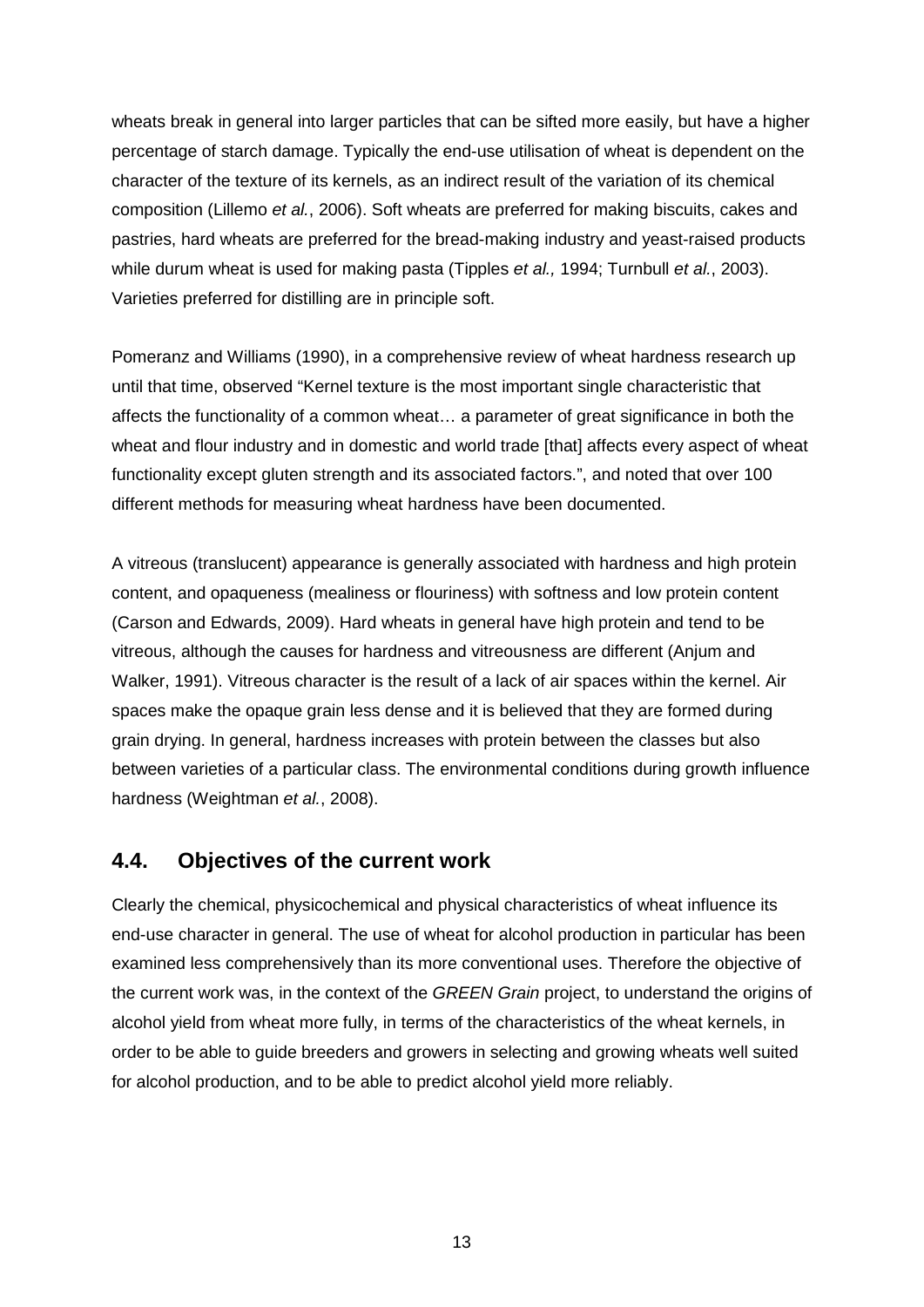## **5. THE** *GREEN GRAIN* **DATASET**

The PhD studentship that led to this Thesis is part of the *GREEN Grain* project; all the wheat samples that were examined in this work were provided by the *GREEN Grain* project.

The wheat samples cover a range of varieties, grown with different levels of nitrogen fertilizer at several sites across the UK. Figure 1 shows the location of the major sites of the *GREEN Grain* project wheats. Table 1 provides the frequencies of the various subgroups. All the wheat samples represent four harvest years from 2005-2008. Most wheat varieties are soft and high alcohol yielding as used traditionally by the Scottish distilling industry, but there are also a small number of samples of hard wheats. The nitrogen fertiliser level for each year and site was usually different, representing the optimum according to some agricultural criteria. Complete details on the strategy that was followed for the selection of genotypes, nitrogen nutrition and breeding techniques of the *GREEN Grain* project wheats will be published in the future (Weightman R, 2009, personal communication). Table 1 also indicates that the data set is not balanced; the subgroups have different number of samples.

The *GREEN Grain* project partners (ADAS, SCRI, SWRI, FOSS) determined between them a range of parameters: the grain yield of the wheat samples (tonnes per hectare), the chemical composition (protein, starch, moisture, non-protein non-starch (by difference), various protein fractions expressed both as a percentage of dry material and as a fraction of total protein), the fermentation performance (residue viscosity and alcohol yield) and also physical characteristics (Thousand Grain Weight (TGW), length, width and length-to-width ratio). All the protein-related variables were measured both by High Performance Liquid Chromatography (HPLC) and by Near Infrared Reflectance (NIR). The physical characteristics were measured by Marvin Image Analyser (MIA). A few other variables were also measured on particular subgroups of the dataset including mealiness, percentage of grains smaller than 2.5 mm, α-amylase units. The latter variables, however, were not extensively analysed because they were measured only on a limited number of samples.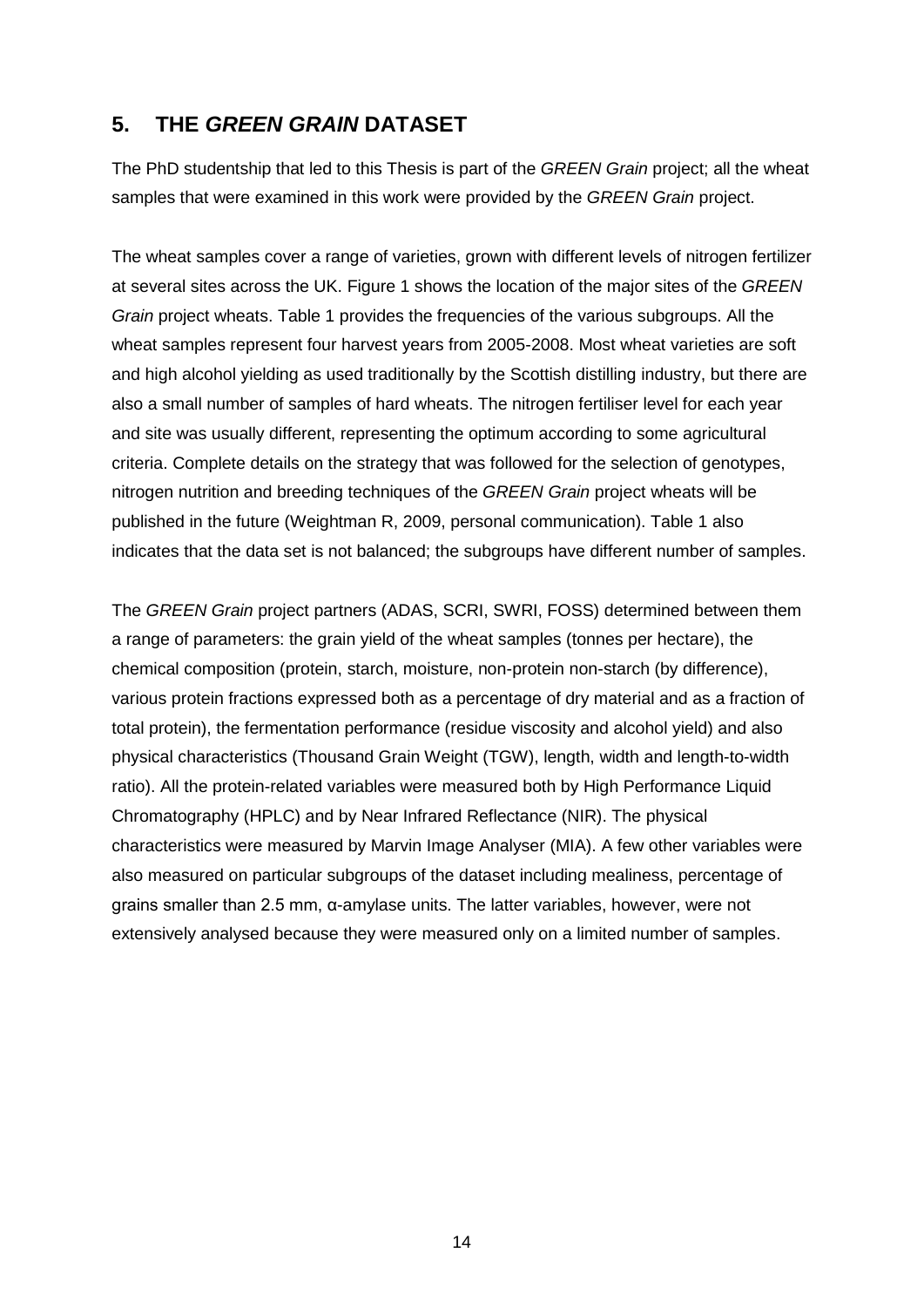

**Figure 1.** The locations of the major sites of the *GREEN Grain* project wheats

|              | <b>Levels</b> | <b>Frequencies</b> | $\frac{9}{6}$ |  |
|--------------|---------------|--------------------|---------------|--|
|              | 2005          | 132                | 25.43         |  |
| Year         | 2006          | 124                | 23.89         |  |
|              | 2007          | 134                | 25.82         |  |
|              | 2008          | 129                | 24.86         |  |
| N fertiliser | With          | 345                | 66.47         |  |
|              | Without       | 174                | 33.53         |  |
|              | <b>HM</b>     | 109                | 21.00         |  |
|              | Morley        | 3                  | 0.58          |  |
| <b>Site</b>  | Rosemaund     | $\overline{7}$     | 1.35          |  |
|              | <b>SCRI</b>   | 176                | 33.91         |  |
|              | <b>TT</b>     | 202                | 38.92         |  |
|              | WH            | 22                 | 4.24          |  |

**Table 1.** The *GREEN Grain* project wheat frequencies

HM: High Mowthorpe, TT: Terrington,

SCRI: Scottish Crop Research Institute, WH: Whittlesford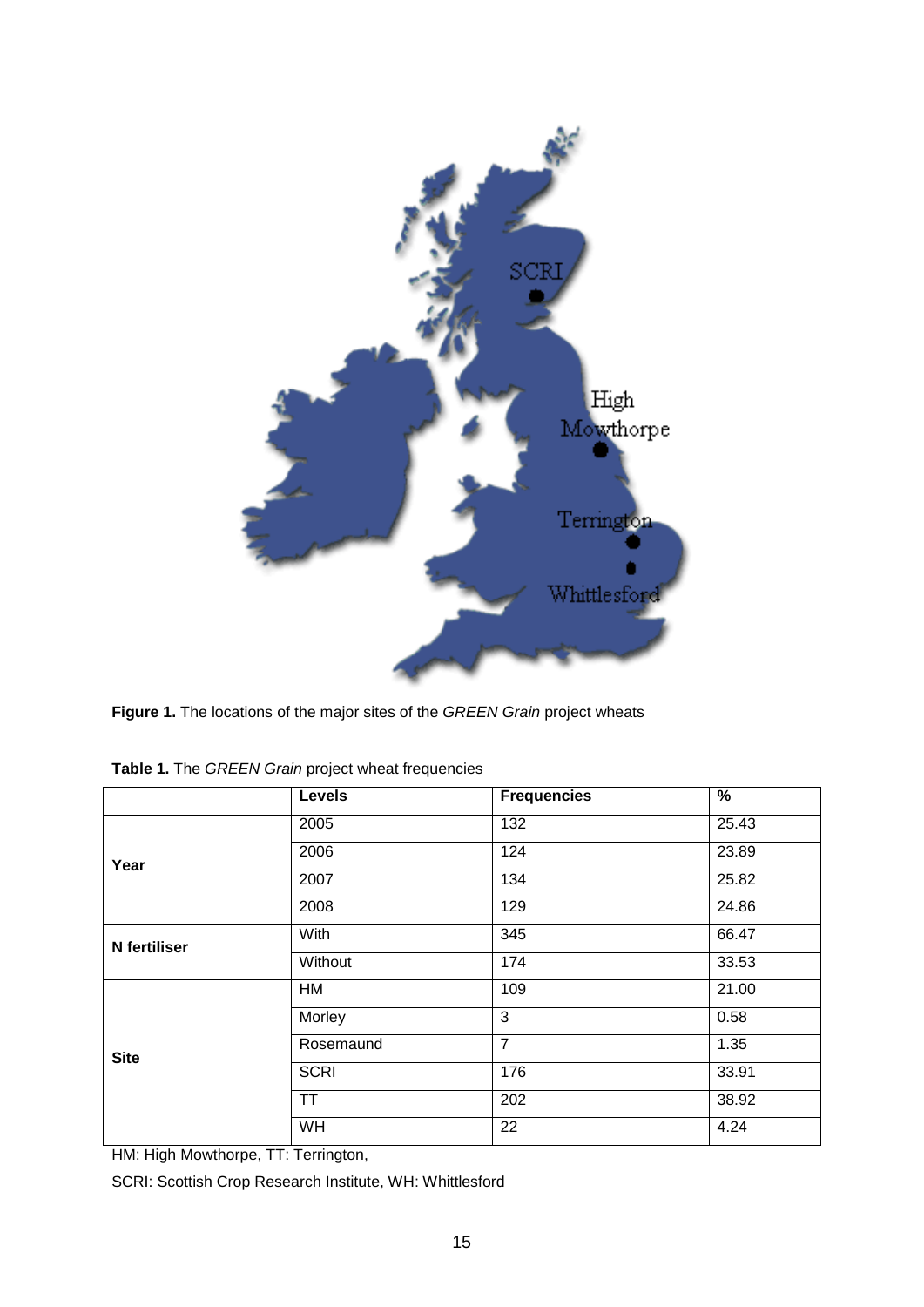The contribution of the current PhD programme to the *GREEN Grain* project dataset was the determination of the dimensions of the kernels (length, width, depth) by the Rice Image Analyser (RIA) and of the mass, diameter, moisture content and hardness by the Single Kernel Characterisation System (SKCS).

Clearly, in the current PhD programme, only part of the experimental work was conducted by the author. The requirements of the current study involved the statistical analysis of the whole *GREEN Grain* project dataset. Full details of the *GREEN Grain* project wheats, including the details of these analyses, will be published by the collaborating institutes in due course.

The chemical, physicochemical and physical characteristics of UK wheats measured in the *GREEN Grain* project dataset provide an opportunity to study the inter-correlations between them, and in the context of this study, their correlations with alcohol yield. The following Chapter provides the results of the statistical analysis of the dataset.

# **6. STATISTICAL ANALYSIS OF RELATIONSHIPS BETWEEN WHEAT KERNEL CHARACTERISTICS AND ALCOHOL YIELD**

For the complete statistical analysis of the dataset three statistical methods are used in this Chapter (Petrides, 1997):

- 1. Principle Component Analysis (PCA), in order to identify and visualise correlations between variables in a two-dimensional graph when the wheat samples are treated pooled.
- 2. Analysis of Variance (ANOVA), in order to examine these trends with respect to basic differences between the wheats (factors of variance): varietal, growing site and Nitrogen fertiliser (application or not).
- 3. Multiple Linear Regression (MLR), in order to quantify the observed trends and to provide a model that predicts alcohol yield.

## **6.1. Principle Component Analysis (PCA) of the dataset**

The first statistical analysis conducted on the data set was a PCA, in order to identify how the variables relate with each other. The variables included in the PCA were the following:

- Physical characteristics:
	- 1. TGW adjusted to 15% moisture content
	- 2. SKCS diameter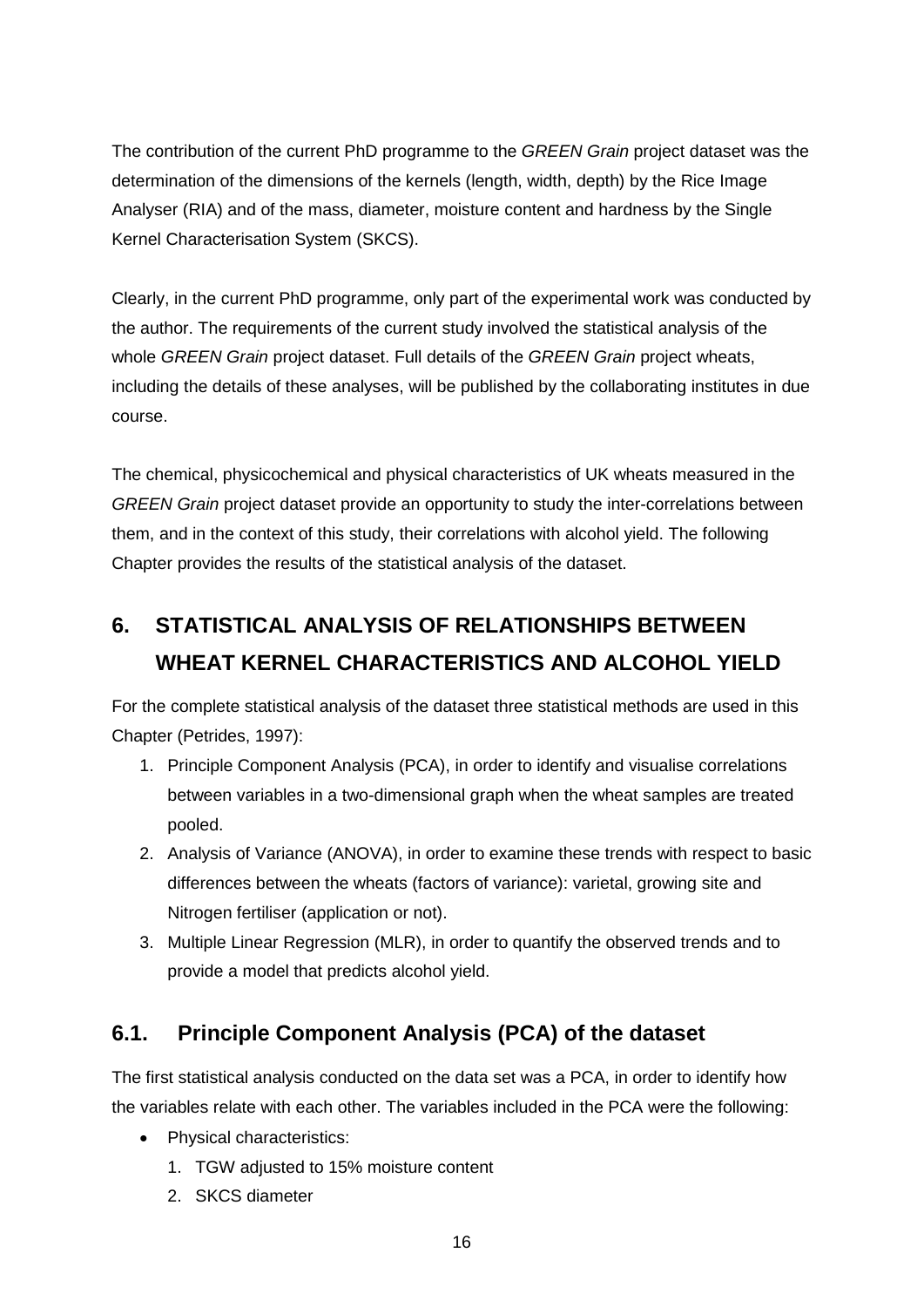- 3. Length
- 4. Width
- 5. Depth
- 6. Length-to-width ratio

7. Sphericity: *sphericity* = 
$$
\frac{\sqrt[3]{length \times width \times depth}}{length}
$$
 (Equation 1)

8. Grain volume (volume of ellipsoid, Knud Thomsen, 2004):

$$
volume = \pi \times \frac{length \times width \times depth}{6}
$$
 (Equation 2)

- Chemical characteristics:
	- 1. Starch % (db)
	- 2. Protein % (db)
	- 3. High molecular weight glutenin protein fraction (HMW fraction)
	- 4. Low molecular weight glutenin protein fraction (LMW fraction)
	- 5. Gliadin fraction
	- 6. Albumin and Globulin fraction (ALB&GLO fraction)
	- 7. Moisture %
- Physicochemical characteristics:
	- 1. Hardness
	- 2. Residue viscosity
	- 3. Mealiness

The total number of variables is 19 including alcohol yield.

Table 2 provides the correlations between the variables. Many of the correlations are significantly different from zero. These are shown in bold and correspond to correlation values larger than  $(\pm)0.19$ , this being statistically significant (for a significance level  $\alpha = 0.05$ ) and number of samples  $n = 101$ ).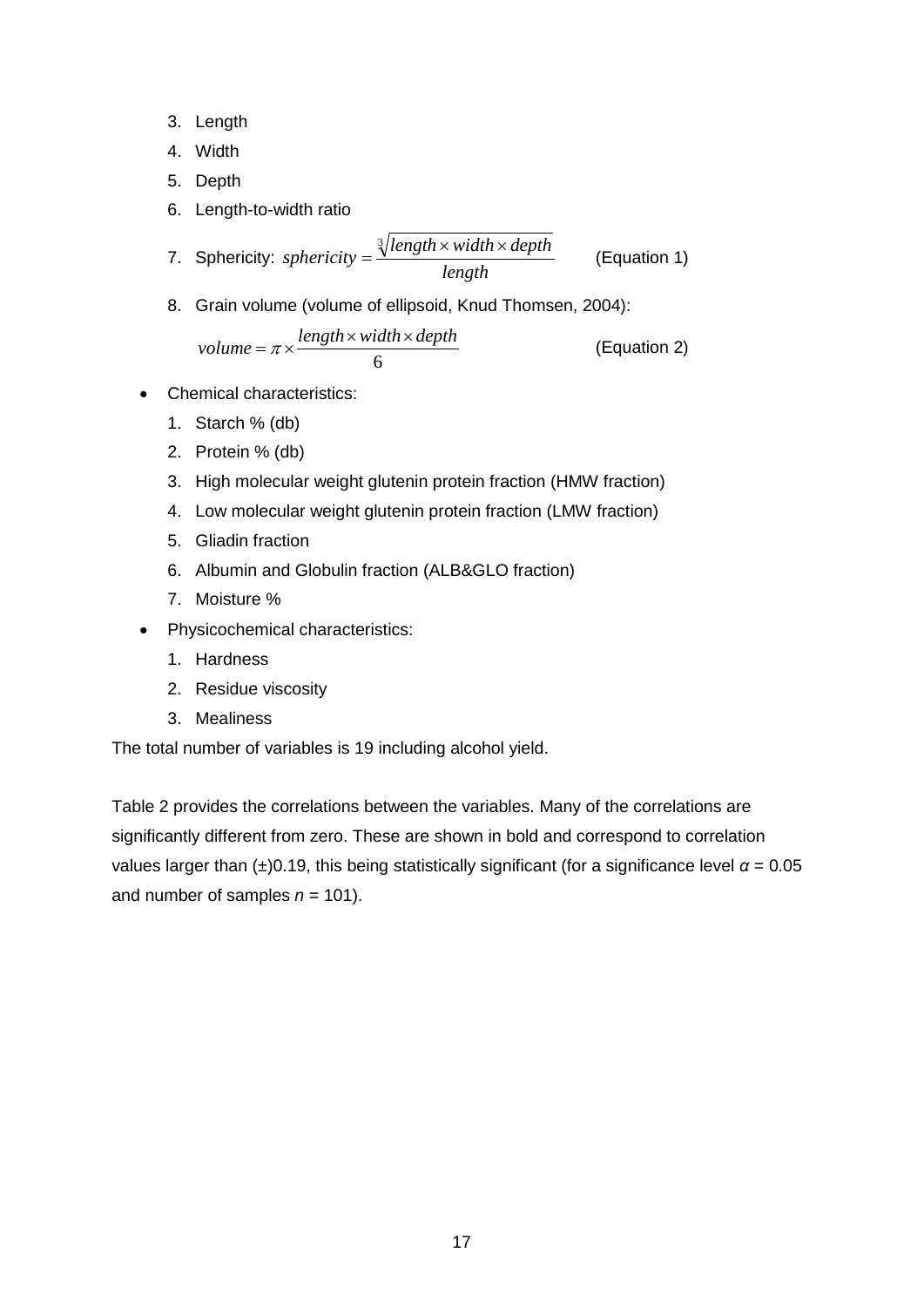| <b>Variables</b>                   | <b>Starc</b><br>h.<br>%DM | Res.V<br>isc<br>mPa | <b>HMW</b><br>fracti<br>on | <b>LMW</b><br>fracti<br><b>on</b> | <b>GLIA</b><br>fracti<br>on | ALB&<br><b>GLO</b><br>fracti<br>on | Meali<br>ness | <b>Prote</b><br>in% | <b>SKCS</b><br><b>TGW</b> | <b>SKCS</b><br><b>MC</b> | <b>RIA</b><br>Width | <b>RIA</b><br>Lengt<br>h. | <b>RIA</b><br>Dept<br>h. | <b>SKCS</b><br>Diam<br>eter | <b>SKCS</b><br>Hard<br>ness | Lengt<br>h/Wid<br>th | Grain<br>Volu<br>me | Sphe<br>ricity |
|------------------------------------|---------------------------|---------------------|----------------------------|-----------------------------------|-----------------------------|------------------------------------|---------------|---------------------|---------------------------|--------------------------|---------------------|---------------------------|--------------------------|-----------------------------|-----------------------------|----------------------|---------------------|----------------|
| Starch<br>%DM                      | $\mathbf{1}$              |                     |                            |                                   |                             |                                    |               |                     |                           |                          |                     |                           |                          |                             |                             |                      |                     |                |
| <b>Res.Visc</b><br>mPa             | 0.439                     | $\mathbf{1}$        |                            |                                   |                             |                                    |               |                     |                           |                          |                     |                           |                          |                             |                             |                      |                     |                |
| <b>HMW</b><br>fraction             | 0.235                     | 0.191               | 1                          |                                   |                             |                                    |               |                     |                           |                          |                     |                           |                          |                             |                             |                      |                     |                |
| <b>LMW</b><br>fraction             | 0.294                     | 0.546               | 0.603                      | $\mathbf{1}$                      |                             |                                    |               |                     |                           |                          |                     |                           |                          |                             |                             |                      |                     |                |
| <b>GLIA</b><br>fraction            | 0.607                     | 0.561               | 0.613                      | 0.540                             | $\mathbf 1$                 |                                    |               |                     |                           |                          |                     |                           |                          |                             |                             |                      |                     |                |
| ALB&GLO<br>fraction                | 0.552                     | 0.380               | 0.122                      | 0.031                             | 0.793                       | $\mathbf{1}$                       |               |                     |                           |                          |                     |                           |                          |                             |                             |                      |                     |                |
| <b>Mealiness</b>                   | 0.574                     | 0.599               | 0.475                      | 0.492                             | 0.873                       | 0.697                              | $\mathbf{1}$  |                     |                           |                          |                     |                           |                          |                             |                             |                      |                     |                |
| <b>Protein%</b>                    | 0.651                     | 0.481               | 0.147                      | 0.084                             | 0.807                       | 0.946                              | 0.771         | $\mathbf{1}$        |                           |                          |                     |                           |                          |                             |                             |                      |                     |                |
| <b>SKCS</b><br><b>TGW</b>          | 0.289                     | 0.367               | 0.187                      | 0.044                             | 0.205                       | 0.314                              | 0.302         | 0.394               | $\mathbf{1}$              |                          |                     |                           |                          |                             |                             |                      |                     |                |
| <b>SKCS MC</b>                     | 0.400                     | 0.210               | 0.186                      | 0.161                             | 0.482                       | 0.487                              | 0.397         | 0.424               | 0.305                     | $\mathbf 1$              |                     |                           |                          |                             |                             |                      |                     |                |
| <b>RIA Width</b>                   | 0.420                     | 0.540               | 0.003                      | 0.193                             | 0.489                       | 0.538                              | 0.510         | 0.592               | 0.816                     | 0.403                    | 1                   |                           |                          |                             |                             |                      |                     |                |
| <b>RIA</b><br>Length               | 0.087                     | 0.155               | 0.635                      | 0.272                             | 0.520                       | 0.299                              | 0.430         | 0.236               | 0.344                     | 0.072                    | 0.028               | $\mathbf{1}$              |                          |                             |                             |                      |                     |                |
| <b>RIA Depth</b>                   | 0.206                     | 0.396               | 0.098                      | 0.123                             | 0.290                       | 0.355                              | 0.322         | 0.396               | 0.743                     | 0.343                    | 0.736               | 0.096                     | $\mathbf 1$              |                             |                             |                      |                     |                |
| <b>SKCS</b><br><b>Diameter</b>     | 0.218                     | 0.344               | 0.039                      | 0.097                             | 0.299                       | 0.333                              | 0.353         | 0.366               | 0.826                     | 0.376                    | 0.740               | 0.026                     | 0.836                    | $\overline{1}$              |                             |                      |                     |                |
| <b>SKCS</b><br><b>Hardness</b>     | 0.432                     | 0.624               | 0.215                      | 0.542                             | 0.636                       | 0.463                              | 0.726         | 0.578               | 0.271                     | 0.201                    | 0.445               | 0.104                     | 0.251                    | 0.113                       | 1                           |                      |                     |                |
| Length/Wi<br>dth                   | 0.377                     | 0.498               | 0.449                      | 0.332                             | 0.724                       | 0.602                              | 0.680         | 0.603               | 0.361                     | 0.335                    | 0.716               | 0.675                     | 0.471                    | 0.526                       | 0.397                       | $\mathbf{1}$         |                     |                |
| Grain<br>Volume                    | 0.255                     | 0.379               | 0.309                      | 0.037                             | 0.159                       | 0.306                              | 0.220         | 0.373               | 0.880                     | 0.323                    | 0.834               | 0.463                     | 0.869                    | 0.765                       | 0.282                       | 0.289                | $\mathbf{1}$        |                |
| <b>Sphericity</b>                  | 0.305                     | 0.467               | 0.420                      | 0.309                             | 0.678                       | 0.568                              | 0.628         | 0.558               | 0.364                     | 0.345                    | 0.660               | 0.676                     | 0.622                    | 0.609                       | 0.332                       | 0.956                | 0.337               | $\overline{1}$ |
| <b>Alcohol</b><br>yield<br>I/dry t | 0.678                     | 0.526               | 0.262                      | 0.330                             | 0.804                       | 0.776                              | 0.766         | 0.869               | 0.409                     | 0.393                    | 0.604               | 0.275                     | 0.425                    | 0.399                       | 0.620                       | 0.642                | 0.380               | 0.601          |

**Table 2.** The correlation matrix of the variables for the 2005 samples (*n*=101)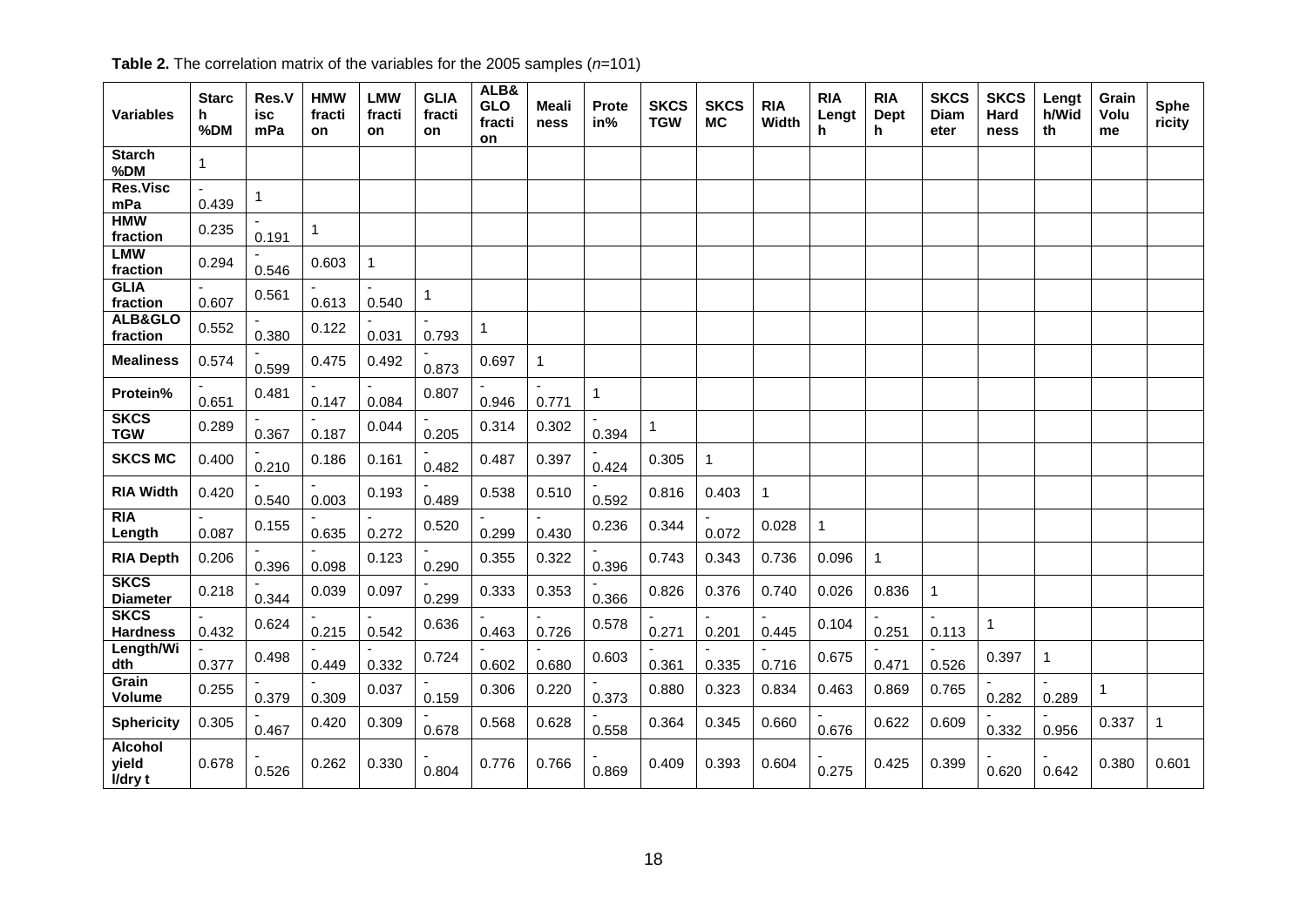Figure 2 shows the biplot of the two principal components. The variables that are projected closely to each other have a high positive correlation. The variables that are located in completely opposite directions have a high negative correlation. The variables that are located orthogonally in the biplot are not correlated. The first two principal components explain 66.27% of the total variability.



**Figure 2.** Biplot of the first two principal components (2005 data)

Many conclusions can be drawn by carefully examining the above map. Initially the variables can be categorised into three groups that lie closely together :

- Group 1: Protein, hardness, residue viscosity, length-to-width ratio and gliadin fraction
- Group 2: Alcohol yield, mealiness, sphericity, starch, and albumin and globulin fraction
- Group 3: Depth, width, volume, TGW and SKCS diameter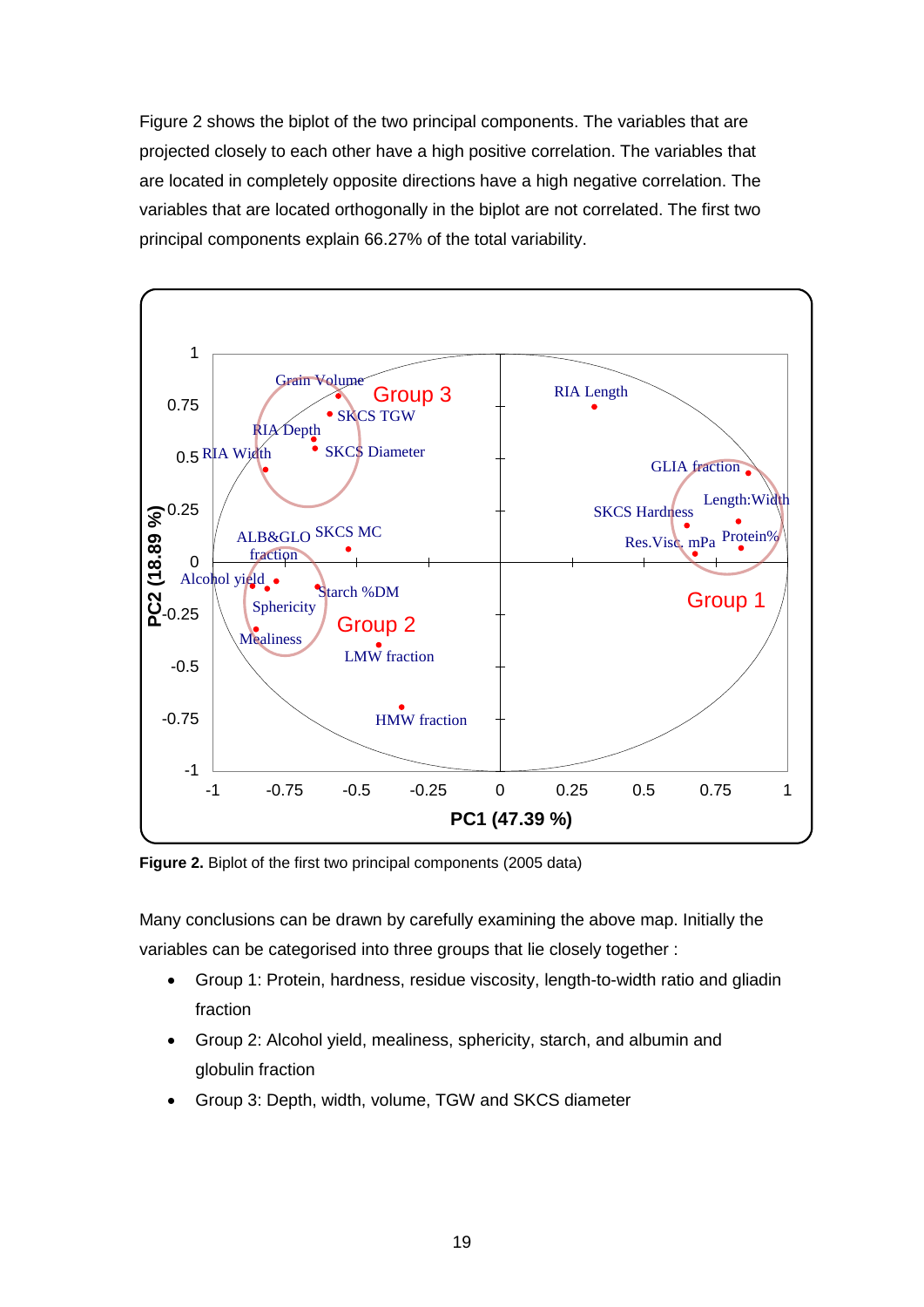The variables of each group are highly correlated with each other. The variables between Groups 1 and 2 are highly negatively correlated, while Group 3, which is related to the size of the kernels, is somewhat positively correlated with Group 2 and negatively with Group 1.

In particular, Figure 2 in combination with Table 2 indicates that the alcohol yield is highly positively correlated with the albumin and globulin fraction, mealiness, starch, kernel width and sphericity. It is also highly negatively correlated with protein, gliadin fraction, kernel length-to-width ratio, and hardness (in agreement with Swanston *et al.*, 2005, 2007; Smith *et al.*, 2006). All of these variables score highly with respect to the first Principal Component, while the second PC seems to be mainly related with grain size (grain volume, TGW, length, width, depth, SKCS diameter) and HMW gluten fraction.

The first PC (47% of the total variability) is related with alcohol yield which is the focus of this research. As expected the PCA shows a high positive correlation between alcohol yield and starch, and high negative correlation between alcohol yield and protein. It is known that protein and starch content are also negatively correlated, since when protein increases, starch decreases. Thus preliminary observation of the PCA yields patterns that agree with expectations.

In fact there is a stronger correlation between alcohol yield and protein than between alcohol yield and starch, in agreement with Smith *et al.* (2006). This confirms the conclusion of Swanston *et al*. (2005) that the protein variation explains alcohol yield variation consistently better than starch. This is probably because the analytical measurements for the determination of protein are in general more accurate than the equivalent methods for determining the starch content (Smith *et al.*, 2006).

The albumin and globulin fraction has the highest positive correlation with alcohol yield, which may indicate a subtle relationship of these components with starch. Gliadin fraction correlation with alcohol yield is also very high. Clearly the expected variance of the protein fractions is evident in the particular dataset. Moreover they have very high correlations with alcohol yield. Therefore they are analysed in more detail later using ANOVA.

In addition, there is a high correlation between hardness and protein content (in agreement with Anjum and Walker, 1991). Mealiness on the other hand is negatively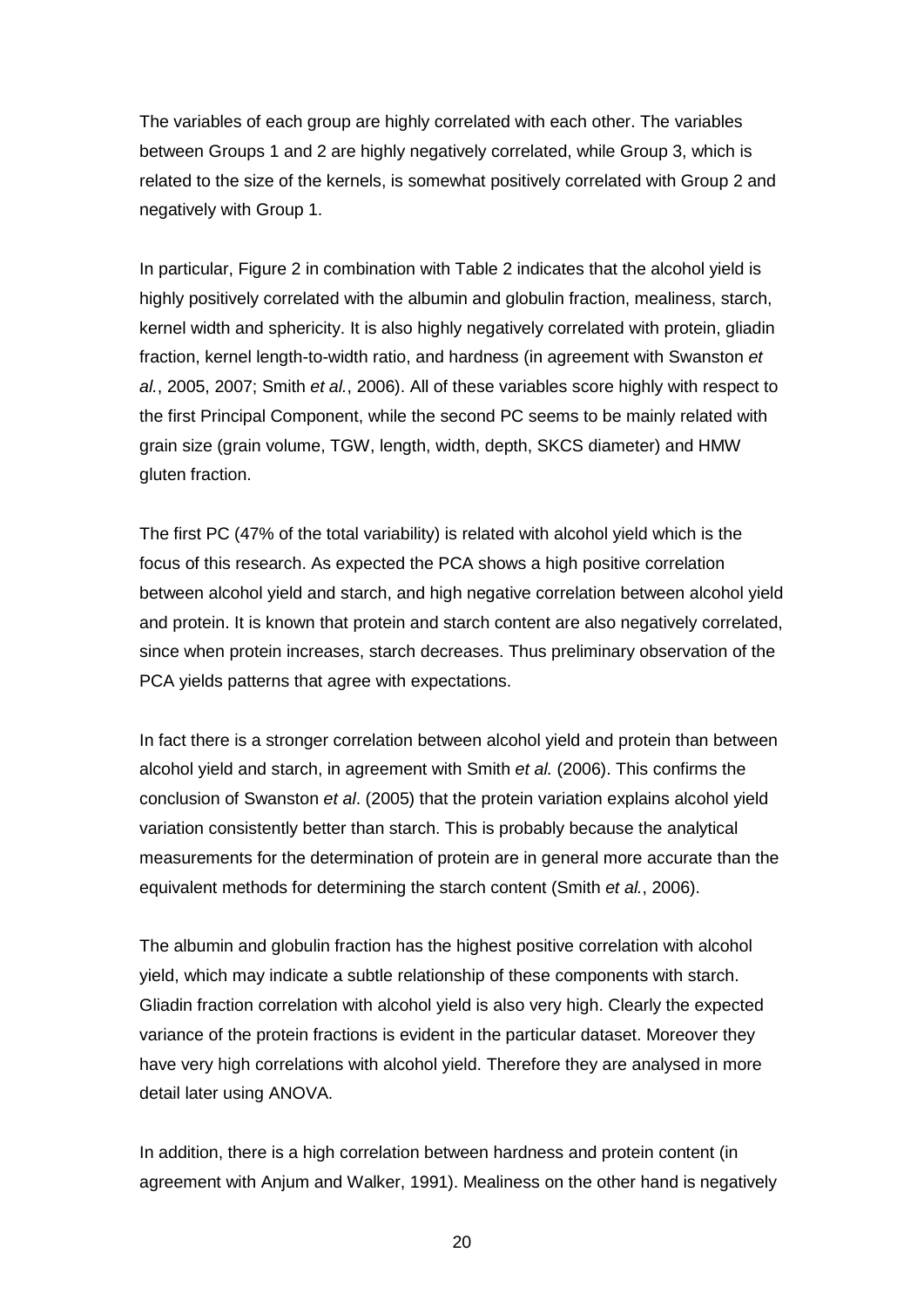correlated with both variables (in agreement with Dobraszczyk, 1994). A preferred wheat variety for alcohol production also has low residue viscosity for minimizing processing problems (Smith *et al.*, 2006). The PCA shows that high alcohol yielding wheats have low residue viscosity. Clearly the first Principal Component is related to the chemical composition of wheat and its classification as hard or soft.

Width, depth, SKCS diameter, TGW and estimated grain volume are all highly correlated (Group 3), as expected as these all relate to kernel size. It is broadly believed that larger wheat kernels have higher ratio of starch-rich endosperm to nonendosperm components (Pence *et al.*, 1964). Therefore it is expected that the size of the kernels might affect the alcohol yield (Swanston *et al.*, 2007). The length-to-width ratio is negatively correlated with the width, the depth and the TGW; slim kernels weigh less than plumper ones of equivalent length. In addition it is broadly accepted that the size of the kernels is negatively correlated with protein and therefore with hardness as well (Ohm *et al.*, 1998; Muhamad, 2004). The PCA identifies all of the above correlations.

In addition, it can be shown that the correlations between alcohol yield and shape are higher than the correlations between alcohol yield and size. Shape characteristics belong to Groups 1 and 2, which are related to the chemical characteristics. On the other hand size characteristics belong to Group 3, which is indeed significantly correlated with the other Groups, however with smaller correlations. In any case the general trends of the PCA indicate that size and shape vary similarly with other characteristics. Therefore their variability is statistically analysed below with ANOVA.

# **6.2. Analysis of variance of the protein fractions and the size and shape of the kernels**

The multivariate analysis of the data set indicated that alcohol yield is highly correlated with the chemical composition and the physical and physicochemical characteristics of the wheat. The statistical analysis so far examined only the general trends based on pooled wheat samples, with no consideration of factors such as growing site, growing conditions or variety that gave rise to sample characteristics and variability. It is now necessary to explore these trends in respect of the several distinct factors that add variance. Nitrogen (N) fertiliser, for example, is the single most important factor to be considered when growing wheat for bioethanol, due to its large effects on grain yield, protein content and therefore alcohol yield (Smith *et al.*,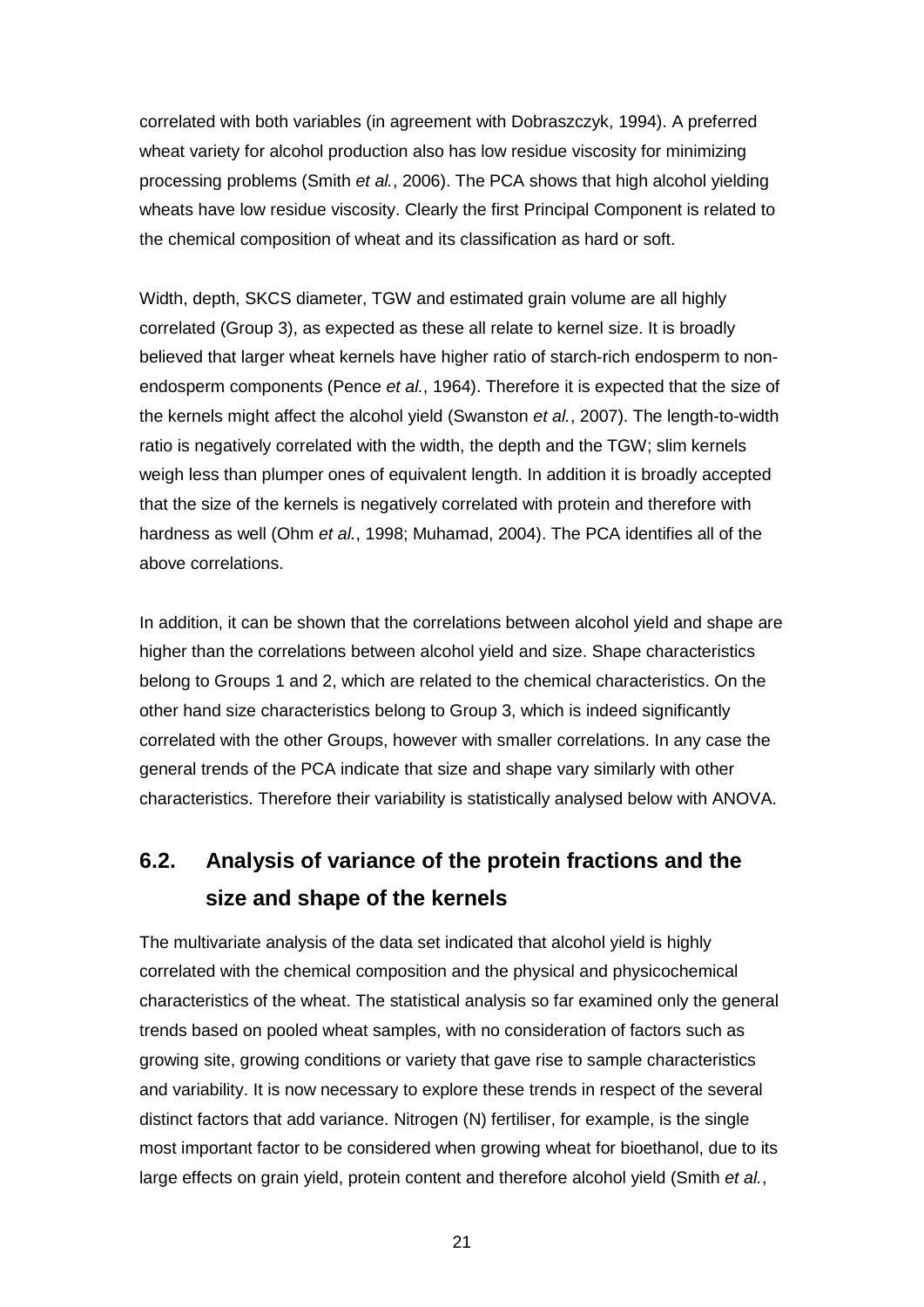2006). Other factors contributing to wheat characteristics include genetic (wheat variety) and environmental conditions (including soil quality and weather conditions; summarised as growing site). The most important variables are analysed in this section with respect to the levels of each factor.

Unfortunately the data set is not balanced; the total number of wheat samples of each subgroup is not the same. The imbalances are mainly on the genotypes; the data set includes many genotypes that were included only once or twice. There are however adequate numbers of samples for 12 varieties, most of which have traditionally high alcohol yield. The remaining factors of variance are better nested.

At this point it should also be clarified that the amount of N fertiliser was not the same for all sites. Depending on the quality of the soil, the three main sites examined in this research had different amount of applied N fertiliser. Details of the N nutrition strategy of the *GREEN Grain* project wheats will be published in the future. In the current study it is necessary to examine only two different levels; "with" and "without" N fertiliser.

#### **6.2.1. Analysis of variance of the protein fractions**

The total protein and the protein components were determined by NIR and HPLC, respectively. Table 3 summarises the ANOVAs of alcohol yield, total protein content, and the protein subgroups expressed both as DM% concentration and as fractions of total extracted protein. The F value of the ANOVA was larger than the limiting F value in all cases; therefore the means are not all equal. The analysis used the Fischer method to examine the multiple pairwise comparisons (Petrides, 1997).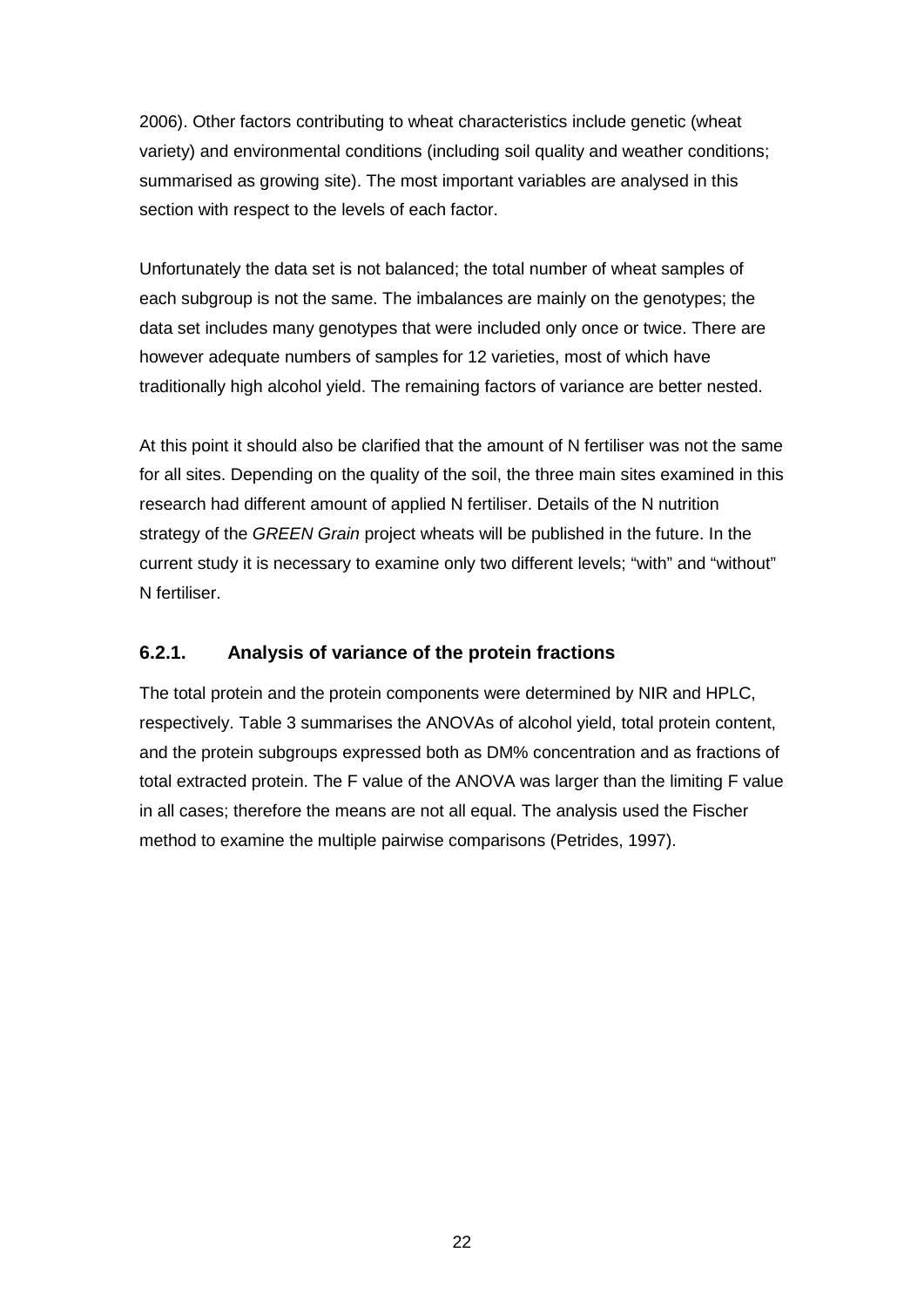|                   | <b>Protein</b><br>DM%   | <b>Alcohol</b><br>yield<br>(I/dry ton) | <b>HMW</b><br>DM%      | <b>LMW</b><br>DM%       | Gliadin<br>DM%                      | Alb&<br>Glob<br>DM%    | <b>HMW</b><br>fraction   | <b>LMW</b><br>fraction            | <b>Gliadin</b><br>fraction | <b>Alb&amp; Glob</b><br>fraction |
|-------------------|-------------------------|----------------------------------------|------------------------|-------------------------|-------------------------------------|------------------------|--------------------------|-----------------------------------|----------------------------|----------------------------------|
| <b>Fertiliser</b> |                         |                                        |                        |                         |                                     |                        |                          |                                   |                            |                                  |
| Without           | $8.22\overline{7}$      | $459.48^{b}$                           | $0.922^{\overline{a}}$ | $2.032^{a}$             | $3.974^{\overline{a}}$              | $2.880^{a}$            | $0.094^{\overline{a}}$   | $0.205^{\circ}$                   | $0.396^{a}$                | $0.299^{b}$                      |
| With              | $10.235^{b}$            | $447.69^{\overline{a}}$                | $1.130^{b}$            | $2.637^{b}$             | $5.370^{b}$                         | $3.067^{b}$            | $0.093^{\circ}$          | $0.216^{b}$                       | $0.430^{b}$                | $0.257$ <sup>a</sup>             |
| Genotype          |                         |                                        |                        |                         |                                     |                        |                          |                                   |                            |                                  |
| Consort           | $8.232^{a}$             | 456.69 <sup>c</sup>                    | $0.918^{bc}$           | $2.066^{ab}$            | $3.944$ <sup>a</sup>                | $2.786^{ab}$           | 0.095 <sup>code</sup>    | 0.210 <sup>bcd</sup>              | $0.395^{ab}$               | $0.290^{bc}$                     |
| Zebedee           | $8.455^{\frac{a}{a}}$   | 459.88 <sup>c</sup>                    | $0.858^{ab}$           | $2.144^{ab}$            | $4.305$ <sup>abc</sup>              | $2.925$ <sup>abc</sup> | $0.086_{p}^{10}$         | $0.2\overline{10^{bcd}}$          | $0.407$ <sup>abc</sup>     | $0.289^{bc}$                     |
| Glasgow           | $8.477$ <sup>a</sup>    | 458.85 $^{\circ}$                      | $0.984$ <sub>bcd</sub> | $2.089^{\overline{ab}}$ | $4.045^{\overline{ab}}$             | $2.673^{a}$            | $0.103^{e}$              | $0.215$ <sup>cde</sup>            | $0.396^{ab}$               | $0.280^{5}$                      |
| Istabraq          | $8.519^{a}$             | $454.\overline{62^{bc}}$               | $0.866^{b}$            | 2.003 <sup>a</sup>      | $4.226$ <sup>abc</sup>              | $2.822^{ab}$           | 0.089 <sup>bcd</sup>     | 0.201 <sup>b</sup>                | 0.419 <sup>cd</sup>        | $0.286_{\text{bc}}$              |
| Wizard            | 8.603 <sup>a</sup>      | $455.\overline{10^{bc}}$               | 1.090 <sup>cd</sup>    | $2.361^{bc}$            | $4.225$ <sup>abc</sup>              | $3.041^{b c}$          | $0.101$ <sup>de</sup>    | $0.21\overline{7}$ <sup>cde</sup> | $0.394$ <sup>a</sup>       | $0.289^{b c}$                    |
| Riband            | $8.757^{ab}$            | $456.83 \text{°}$                      | $1.112^{cd}$           | $2.069^{\overline{ab}}$ | $4.048$ <sup>abc</sup>              | $2.659^{\overline{a}}$ | $0.112^{e}$              | 0.209 <sup>bcd</sup>              | $0.407$ <sup>abc</sup>     | $0.275^{b}$                      |
| Eclipse           | $8.800^{\overline{ab}}$ | $454.30$ <sup>abc</sup>                | 1.056 <sup>cd</sup>    | $2.389^{bc}$            | $4.544$ <sup>abcd</sup>             | $2.994$ <sup>abc</sup> | $0.095$ <sub>bcde</sub>  | $0.21\overline{5}$ <sup>cde</sup> | $0.414 \overline{b}$       | $0.279^{5}$                      |
| Kipling           | $9.093^{ab}$            | $442.82^{\overline{a}}$                | 0.699 <sup>a</sup>     | 1.837 $a$               | $4.731$ <sub>bcd</sub>              | $3.190^{\circ}$        | $0.069^{a}$              | 0.178 <sup>a</sup>                | $0.443$ <sup>et</sup>      | $0.307^{\circ}$                  |
| Atlanta           | 9.697 <sup>bc</sup>     | 456.73 $\frac{1}{3}$                   | $1.116$ <sup>a</sup>   | 2.660 <sup>c</sup>      | $5.444^{\circ}$                     | $3.167$ <sup>c</sup>   | 0.091 <sup>bcd</sup>     | $0.212$ <sup>cd</sup>             | $0.431$ <sup>de</sup>      | 0.270 <sup>b</sup>               |
| Soissons          | $10.568$ <sup>cd</sup>  | $445.77^{ab}$                          | $1.297^{\circ}$        | $2.453^{10}$            | 5.18 $\overline{7}^{\overline{de}}$ | $3.160^{\circ}$        | $0.109^{e}$              | $0.204^{bc}$                      | $0.410$ <sup>abc</sup>     | $0.266^{b}$                      |
| <b>Buster</b>     | 10.647 <sup>cd</sup>    | 439.37 $^{\circ}$                      | $0.905_{\rm pc}$       | $2.709^{\overline{c}}$  | $5.022$ <sup>cde</sup>              | $3.318$ <sup>c</sup>   | $0.075^{\frac{ab}{}}$    | $0.224$ <sup>de</sup>             | $0.394$ <sup>ab</sup>      | $0.279^{b}$                      |
| Claire            | 10.926 $d$              | 439.28 <sup>a</sup>                    | 1.413 $^{\circ}$       | 3.238 <sup>d</sup>      | $6.343^{\dagger}$                   | $2.946$ <sup>abc</sup> | $0.100^{\overline{cde}}$ | $0.227 e^{-}$                     | $0.449^{\dagger}$          | $0.225$ <sup>a</sup>             |
| <b>Site</b>       |                         |                                        |                        |                         |                                     |                        |                          |                                   |                            |                                  |
| <b>SCRI</b>       | $9.213^{\overline{a}}$  | 452.10 $a$                             | 0.956 <sup>a</sup>     | 2.336 <sup>a</sup>      | 4.724 $a$                           | 3.004 <sup>a</sup>     | 0.087 <sup>a</sup>       | $0.211^{\overline{a}}$            | $0.411^{\overline{a}}$     | 0.280 <sup>a</sup>               |
| <b>TT</b>         | 9.449 <sup>a</sup>      | 453.85 $^{a}$                          | $1.092^{b}$            | 2.424 <sup>a</sup>      | 4.733 $a$                           | $2.995^{\text{a}}$     | $0.098\text{h}$          | 0.212 <sup>a</sup>                | $0.412^{a}$                | $0.273^{\text{a}}$               |
| HM                | 9.589 <sup>a</sup>      | $456.43^{\overline{a}}$                | $1.034^{ab}$           | $2.385^{a}$             | $4.871^{a}$                         | 3.204 <sup>b</sup>     | $0.091^{ab}$             | 0.206 <sup>a</sup>                | $0.409^{\overline{a}}$     | $0.283^{a}$                      |

**Table 3.** ANOVA of protein and its subgroups expressed both as dry material percentage basis and as fractions of total protein

a, b, c, d, e, t indicate the differences of the means as obtained by the Fischer's pairwise comparisons at a significance level of 0.05

HM= High Mowthorpe, SCRI= Scottish Crop Research Institute, TT= Terrington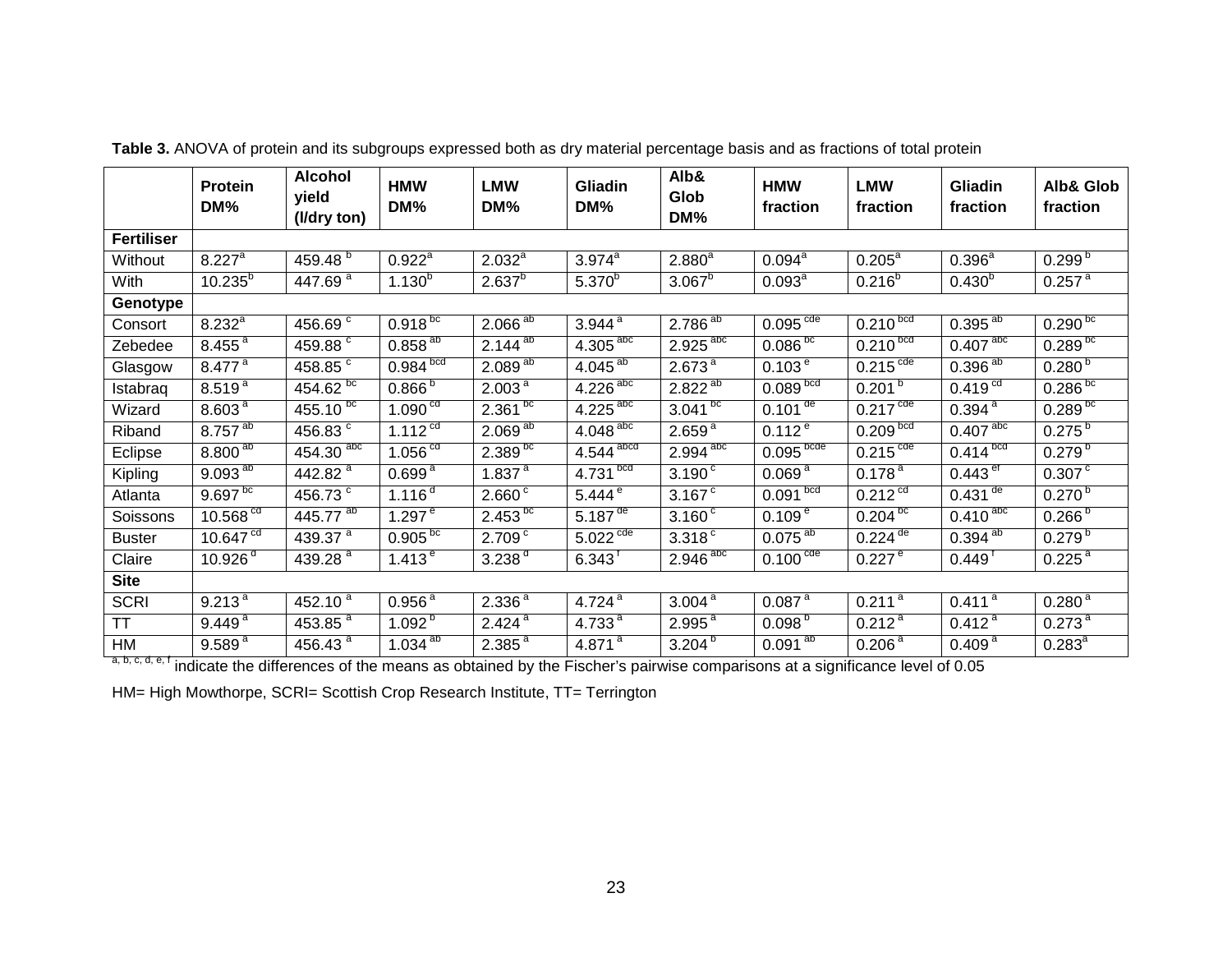The alcohol yield of the *GREEN Grain* project wheats varied from 392-483 l/dry ton, a range of about 90 l/dry ton. Table 3 shows that alcohol yield is significantly reduced with the application of Nitrogen fertiliser (for this particular dataset by about 12 l/dry ton). There are significant differences between the varieties; the maximum was about 20 l/dry ton between Zebedee and Claire. Table 3 also shows that the application of N fertiliser increased the protein content by about 2% (from 8.2% to 10.2%). All the protein components expressed on a dry material basis also increase significantly with the application of nitrogen fertiliser (in agreement with Pence *et al.*, 1964). It also shows that although the gliadin and the LMW glutenin fractions increase, the HMW glutenins remain practically unchanged (selective increase of the storage proteins), while the albumin and globulin fraction decreases.

The means above are in agreement with the literature. They initially confirm that N nutrition is one of the most important factors influencing protein concentration and quality (Kindred *et al.,* 2008). The LMW glutenins and the gliadins appear to increase more than the HMW glutenins and the albumins and globulins (Pechanek *et al.,* 1997).

There were no significant differences of the total protein between the several sites. The gliadins and the LMW (expressed both as dry material percentage and as a fraction of total protein) are unchanged between the three sites. The albumins and globulins (DM%) appear increased in the HM site. However, if their fraction is examined there is no significant difference. The between-sites variance indicates that the only consistent difference is in the HMW glutenins fractions, which appear slightly increased in the TT site.

Genotype is a factor of variance that clearly influences protein and its fractions. Genotypes with the lowest protein content (Consort, Zebedee, Glasgow, Istabraq, Wizard, Riband) are actually the ones that are suitable for distilling according to Smith *et al*. (2006) and HGCA. The most consistent trend is that high protein varieties have higher gliadin and lower albumin and globulin concentrations and fractions (note the letters in Table 3). The between genotype variation is in line with the general trends obtained by the multivariate analysis.

Regarding the relationship between the protein fractions and alcohol yield, there is a remarkable consistency: high alcohol yielding wheats have low gliadins and high albumin and globulin fractions. This was obtained when the wheat samples were treated pooled (PCA) and also when subgroups of N fertiliser and genotypes were considered (ANOVA). The question that immediately arises is whether this is a direct or an indirect effect. This question cannot be answered by the approach of this study. It can be hypothesised that a direct relationship might indicate either: (i) increased albumins and globulins assist the fermentations due to their solubility and the nitrogen availability to the yeast; or (ii) the gliadins (and LMW to a lesser extent) somehow inhibit the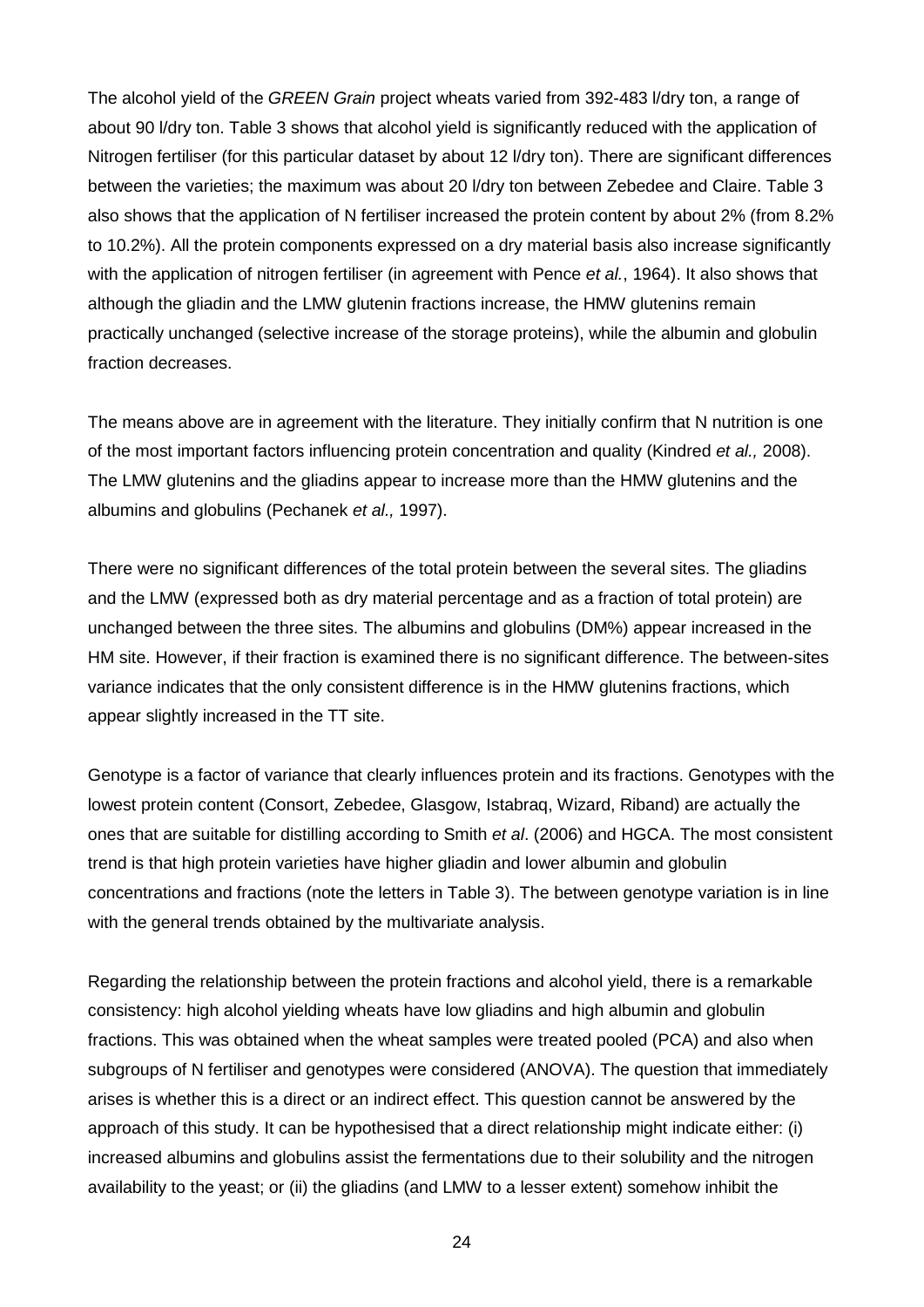fermentations or the starch availability to the yeast and its enzymes. A more simple indirect relationship would probably indicate that the concentration of albumins and globulins varies a little in wheat kernels therefore only gliadins (and LMW to a lesser extent) replace starch and practically reduce alcohol yield.

### **6.2.2. Analysis of variance of the shape and the size of the kernels**

Similarly with the variance of the protein fractions, this section analyses the size and shape characteristics. The PCA indicated that, in general, high alcohol yielding wheats tend to have larger and more rounded kernels. The correlations between the shape characteristics and alcohol yield were higher than those between size characteristics and alcohol yield.

The shape and size characteristics in the current study were determined by the Rice Image Analyser (for the 2005 dataset), the Marvin Image Analyser (MIA) (for all years) and the SKCS (2005-2007). Table 4 summarises the ANOVAs of some basic size and shape characteristics. The sphericity was calculated according to Equation 1; combining the length and width as measured by the MIA and the depth as measured by the SKCS (measurements for these two devices are available for all harvest years).

|             | MIA                    |                                  |                         | <b>SKCS</b>             | MIA&<br><b>SKCS</b>    |                        |  |  |  |  |  |  |
|-------------|------------------------|----------------------------------|-------------------------|-------------------------|------------------------|------------------------|--|--|--|--|--|--|
|             | Length-<br>to-width    | Length                           | Width                   | <b>TGW</b>              | <b>Diameter</b>        | <b>Sphericity</b>      |  |  |  |  |  |  |
| Fertiliser* |                        |                                  |                         |                         |                        |                        |  |  |  |  |  |  |
| *p          | < 0.0001               | 0.275                            | 0.021                   | 0.112                   | < 0.001                | < 0.0001               |  |  |  |  |  |  |
| Without     | $1.749^{a}$            | $6.651^{\overline{a}}$           | $3.803^{5}$             | $48.838^{a}$            | $3.120^{b}$            | $0.645^{6}$            |  |  |  |  |  |  |
| With        | $1.799^{b}$            | $6.695^{a}$                      | $3.727^{\overline{a}}$  | $47.849^{a}$            | $3.021^{a}$            | $0.630^{\overline{a}}$ |  |  |  |  |  |  |
| Genotype    |                        |                                  |                         |                         |                        |                        |  |  |  |  |  |  |
| Riband      | $1.666^{\overline{a}}$ | $6.499$ <sup>abc</sup>           | $3.905^{\circ}$         | $52.197$ <sup>et</sup>  | 3.200 <sup>cd</sup>    | $0.666^{\dagger}$      |  |  |  |  |  |  |
| Consort     | $1.682^{a}$            | $6.404^{\overline{a}}$           | $3.808$ <sup>de</sup>   | $46.62^{bc}$            | $3.102$ <sub>bcd</sub> | $0.659^{t}$            |  |  |  |  |  |  |
| Atlanta     | $1.734^{b}$            | $6.425^{ab}$                     | 3.707 <sub>textb</sub>  | $45.18^{ab}$            | $3.042^{b}$            | $0.649^e$              |  |  |  |  |  |  |
| Eclipse     | $1.762^{bc}$           | 6.604 <sup>bcd</sup>             | $3.749$ <sub>bcde</sub> | 48.266 <sup>cd</sup>    | 3.109 <sub>bcd</sub>   | $0.644$ <sup>de</sup>  |  |  |  |  |  |  |
| Savannah    | $1.782$ <sup>bc</sup>  | $6.906$ <sup>et</sup>            | $3.877$ <sup>de</sup>   | $54.844$ <sup>†</sup>   | $3.224^{d}$            | 0.64 <sup>cde</sup>    |  |  |  |  |  |  |
| Glasgow     | $1.787^c$              | $6.536$ <sub>abc</sub>           | $3.659^{b}$             | $44.323^{a}$            | $2.898^{a}$            | 0.629 <sub>pc</sub>    |  |  |  |  |  |  |
| Istabraq    | 1.790 <sup>c</sup>     | $6.760$ <sup>de</sup>            | 3.779 <sup>cde</sup>    | 48.236 <sup>cd</sup>    | $3.033^{b}$            | 0.630 <sub>pc</sub>    |  |  |  |  |  |  |
| Wizard      | 1.794 <sup>cd</sup>    | $6.\overline{766}$ <sup>de</sup> | $3.776$ <sub>bcde</sub> | $48.323^{cd}$           | 3.001 <sup>ab</sup>    | $0.627^{ab}$           |  |  |  |  |  |  |
| Soissons    | 1.804 <sup>cd</sup>    | 6.607 <sup>cd</sup>              | 3.665 <sup>bc</sup>     | $46.159$ <sup>abc</sup> | 3.066 <sup>bc</sup>    | $0.636$ <sub>bcd</sub> |  |  |  |  |  |  |
| Kipling     | $1.812^{cd}$           | $6.853^{eF}$                     | $3.784^{\text{cde}}$    | $48.282^{cd}$           | 3.063 <sup>bc</sup>    | $0.627^{ab}$           |  |  |  |  |  |  |
| Zebedee     | $1.829$ <sup>d</sup>   | $6.994$ <sup>f</sup>             | $3.828$ <sup>de</sup>   | $50.169$ <sup>de</sup>  | $3.063$ <sub>bc</sub>  | $0.620^{\rm a}$        |  |  |  |  |  |  |

**Table 4.** ANOVA of the basic size and shape characteristics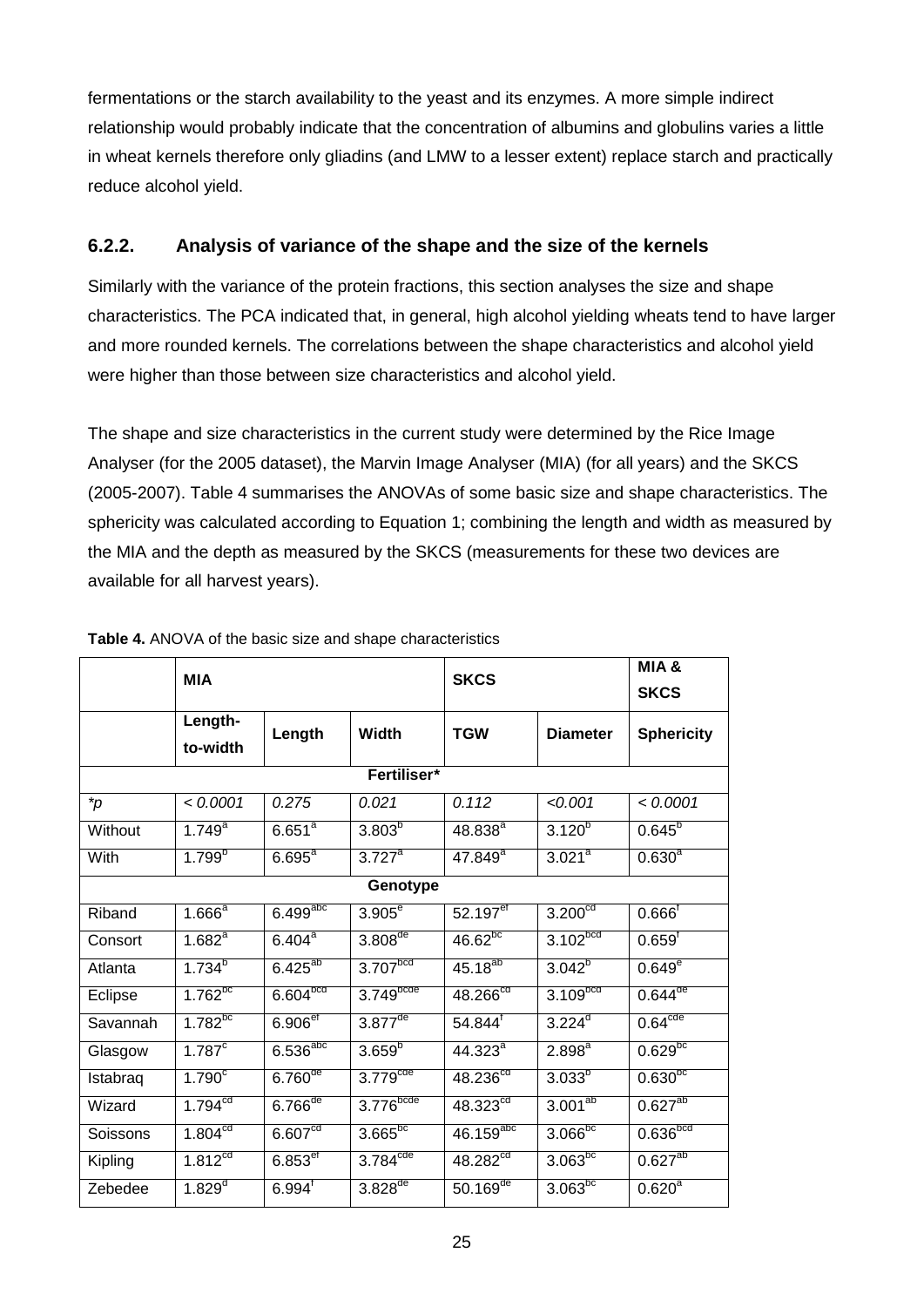| Claire      | 1.900 <sup>e</sup> | 6.757 <sup>cde</sup> | $3.57^{\circ}$  | $45.810^{abc}$      | $2.975^{ab}$ | $0.620^{\circ}$ |  |  |  |  |
|-------------|--------------------|----------------------|-----------------|---------------------|--------------|-----------------|--|--|--|--|
| <b>Site</b> |                    |                      |                 |                     |              |                 |  |  |  |  |
| <b>SCRI</b> | $1.75^{\circ}$     | $6.500^{\circ}$      | $3.700^a$       | $48.552^a$          | $3.082^{p}$  | $0.645^{\circ}$ |  |  |  |  |
| <b>HM</b>   | $1.773^a$          | $6.683^{a}$          | $3.772^{\circ}$ | $47.771^a$          | $2.943^a$    | $0.627^{\circ}$ |  |  |  |  |
| <b>TT</b>   | $1.788^{a}$        | $6.785^{a}$          | $3.798^{a}$     | 48.708 <sup>a</sup> | $3.082^{b}$  | $0.635^{p}$     |  |  |  |  |

a, b, c, d, e, f indicate the differences of the means as obtained by the Fischer's pairwise comparisons at a significance level of 0.05

*\** the probability that the two means of the two levels of N fertiliser are different

Genotype influences the size and shape of the kernels. In the current study, Claire and Glasgow have the smallest kernels while Savannah and Riband have the largest kernels. In parallel Zebedee and Claire have the most elongated kernels while Riband and Consort have the most rounded ones.

Table 4 also shows that size differences with respect to site are largely insignificant. Only the depth (SKCS diameter) of the HM samples appears significantly smaller than the other sites. The remaining differences are insignificant. However, when they are combined for the calculation of the sphericity they provide significant differences.

The application of nitrogen fertiliser reduces the width and the depth significantly ( $p \approx 2.1\%$  and <0.1%, respectively), while it appears to increase the length, but not significantly. By combining these influences for the calculations of the shape characteristics, the differences become more evident (further reduction of *p* at <0.0001 for length-to-width ratio and sphericity). The application of nitrogen fertiliser results in more elongated kernels; increased length-to-width ratio and reduced sphericity (*p*<0.0001).

Figure 3 provides the interaction of the genotype and the nitrogen fertiliser on the a) MIA width (a typical size parameter); b) MIA length-to-width ratio; and c) sphericity (MIA and SKCS combined). Eclipse and Istabraq are the two varieties for which their width appears to be increased, Atlanta and Wizard are practically unchanged, while all the remaining varieties have reduced width with nitrogen fertiliser (Figure 3a). The latter is the predominant effect. The fact that not all varieties exhibit a consistent response to N slightly reduces the probability that the means are different (Table 4; *p*=0.021), although it remains well below the significance level of *α*=0.05. On the other hand the trends are much clearer regarding the shape characteristics (Figure 3b and c); the lengthto-width ratio is increased and the sphericity is reduced with nitrogen fertiliser in all varieties (*p*<0.0001).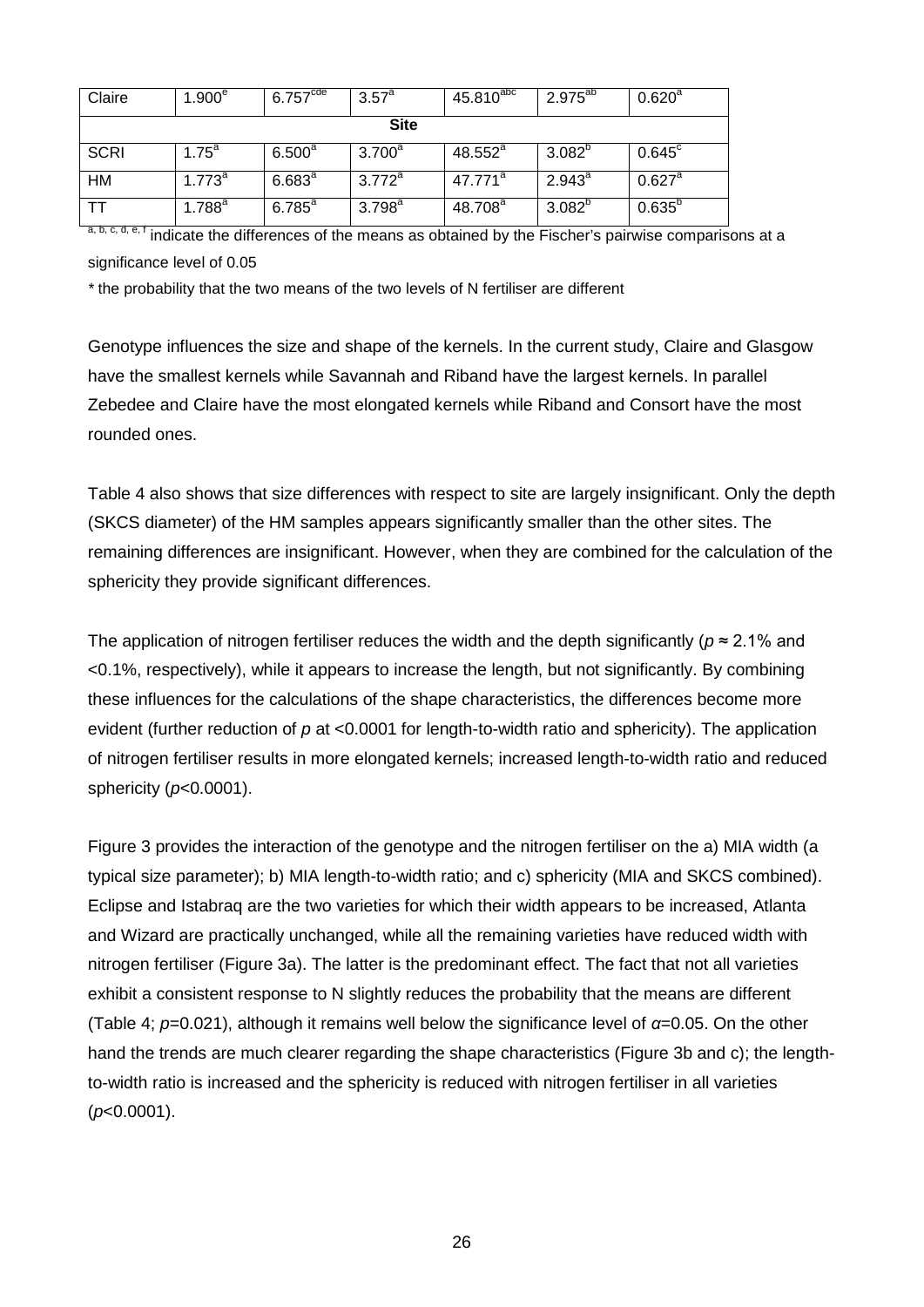

**Figure 3.** The interactions of genotype and nitrogen fertiliser with respect to a) MIA width b) MIA length-towidth and c) Sphericity

The general trends of the PCA indicated that the physical characteristics of the UK wheats relate with the chemical and the physicochemical. The ANOVAs clearly indicate that these trends are consistent between genotypes and between the N nutrition levels. Figure 4 shows the genotype averages of protein (a typical chemical characteristic) against width (a typical physical characteristic). Clearly, the PCA trends are consistent even between the genotypes. Glasgow is an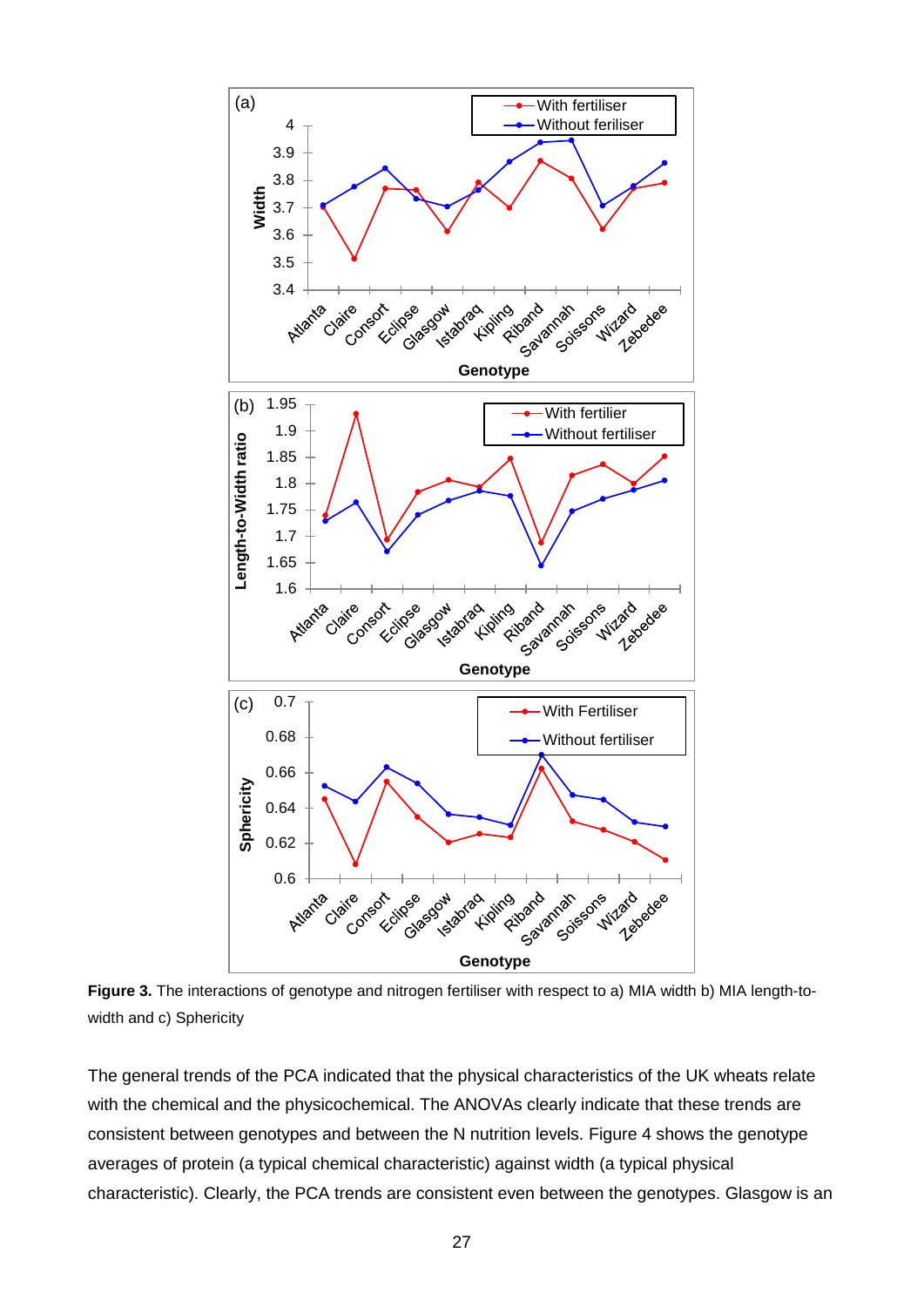outlier variety (in accordance with Swanston *et al.*, 2007). It is a high alcohol yielding wheat with soft kernels and low protein (Table 3). However, its kernels are small (Table 4). This contradicts the general trends identified so far. In fact Glasgow is the main outlier variety.



**Figure 4.** Genotype means of protein (%) against width

For each genotype the application of N fertiliser increases its protein content. In line with the general trends this increase results in smaller, more elongated kernels.

Other important variables like hardness were also examined by ANOVA. It was found that nitrogen fertiliser increased hardness significantly, in agreement with the close location of these variables on the PCA biplot. Harder varieties tend to have higher protein and smaller, more elongated kernels.

High alcohol yielding soft wheats with low protein tend to have more spherical kernels and, to a lesser extent, larger kernels. Clearly these are the predominant trends obtained by both the PCA (in which the wheat samples were treated pooled), and the ANOVAs (in which samples were divided into subgroups in terms of site, genotype and N nutrition). The PCA biplot captures a concise summary of these relationships.

### **6.2.3. Effects of nitrogen fertiliser on the size and shape of kernels**

The current study focused on the variance of the size and shape of the wheat kernels and demonstrated statistically significant differences. The significant differences between the genotypes indicate that this variance occurs because of genetic differences of the several varieties. The significant differences between the several sites and N nutrition levels indicate that this variance is also affected by agronomic factors. One of the questions that immediately arises is why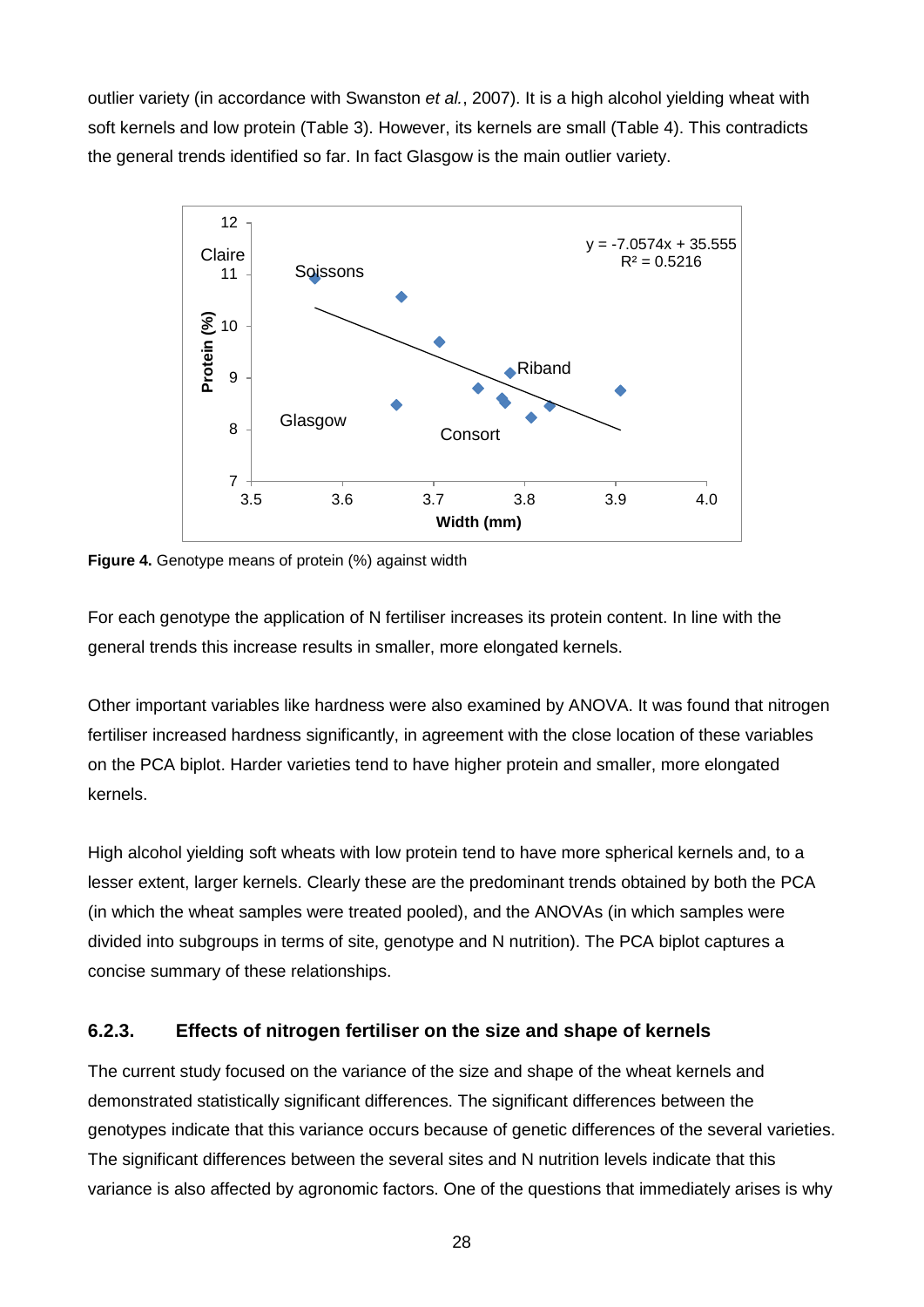does the nitrogen fertiliser influence the size and shape of the kernels? The answer to this question requires dedicated experiments and knowledge derived from the combined agricultural, biological and plant physiology literature. Although it is not central in the current study, the following paragraphs present an attempt to explain this variance.

The controlled application of N fertiliser at the several stages of plant development increases both the number of tiller spikes and the number of grains per spike (Oscarson, 2000). This increases the yield of grain on a per hectare of land basis. In another experiment, the removal of a few grains per spike resulted in the enlargement of the remaining grains (Radley, 1978). This indicates that the grains act competitively in the spike and if this competition is reduced, they grow and fill more. The enlarged remaining grains had higher levels of auxins and gibberillines, the basic growth hormones of the plant development (Radley, 1978). Therefore it appears that the application of N fertiliser increases the total amount of grains, but the grains are smaller due to the increased competition. This mechanistic relationship is in agreement with the statistical relationships observed in the current work.

Another question that arises from the statistical analysis is: why is the depth consistently significantly reduced while the length appears to increase (albeit insignificantly) with nitrogen fertiliser? Considering that the number of grains per spike increases (Oscarson, 2000) and also the way that the kernels are attached on the spike then possibly their depth is practically and mechanically limited during growth. The depth is therefore smaller at maturity. That could also explain the combined slight increase of the kernel's length, since the development of the grains could take place freely in that direction.

# **6.3. Application of Multiple Linear Regression for the prediction of alcohol yield**

The previous sections established statistically the covariance of alcohol yield with other basic characteristics of wheat. This section examines which combination of characteristics (variables) can predict alcohol yield without performing costly and time consuming fermentations. The most appropriate statistical tool for this is Multiple Linear Regressions (MLR).

This section creates an MLR model based on wheat kernel measurements that are available for all the harvest years of the *GREEN Grain* project. Consideration is also given to the practical requirement that the predictors of the alcohol yield ideally need to be measured efficiently at the biorefinery uptake. For this purpose, the SKCS stands out as its measurements can be obtained in 5 minutes; meaningful predictions based solely on SKCS measurements would therefore be particularly valuable. However, wheat is typically traded on its protein content, so it could be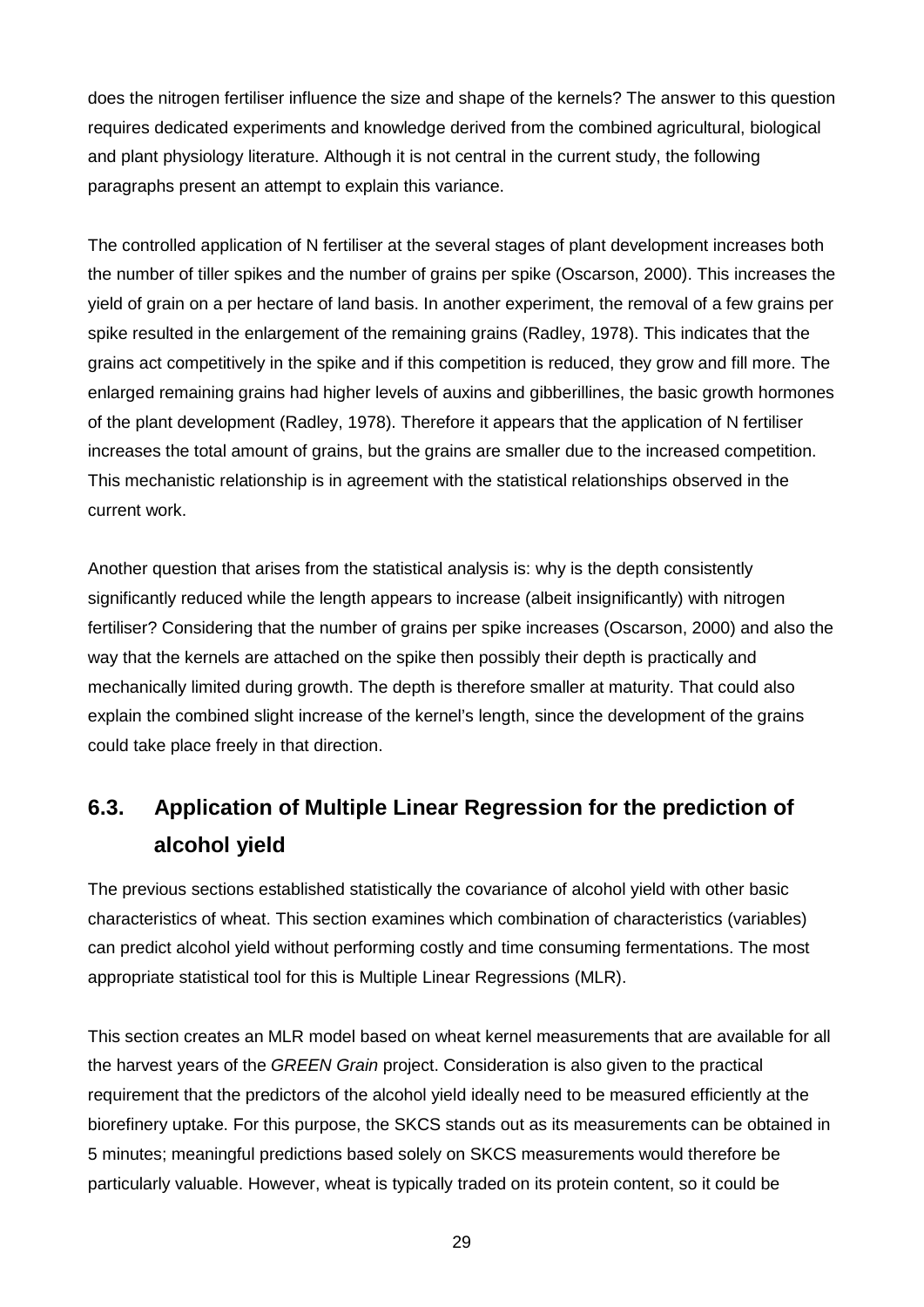assumed that this might also be known at the biorefinery intake. Therefore this section applies best subsets regression for the creation of a model based on the SKCS parameters plus protein.

The variables that were considered were protein, TGW, SKCS diameter and SKCS hardness. Moisture content was excluded. Table 5 shows the best subset regression results of the 2005 samples. The best combination of variables according to several statistical criteria (the R<sup>2</sup><sub>adj</sub>, Mallows  $C_p$  and the *S*), which have common optima, were: Protein, SKCS Hardness and SKCS Diameter. The other two harvest years also yield the same combination. These variables together can provide an  $R^2_{2005}$  of about 78.7%.

| <b>Variables</b> | $R^2$ | $R^2_{adj}$ | <b>Mallows</b><br>$\bm{C}_{\bm{p}}$ | S (I/dry<br>ton) | <b>Protein</b> | <b>TGW</b>   | <b>SKCS</b><br>diameter | <b>Hardness</b> |
|------------------|-------|-------------|-------------------------------------|------------------|----------------|--------------|-------------------------|-----------------|
|                  | 75.3  | 75.1        | 15.6                                | 6.17             | $\checkmark$   |              |                         |                 |
|                  | 38.4  | 37.9        | 191.3                               | 9.75             |                |              |                         | $\checkmark$    |
| 2                | 77.4  | 77.0        | 7.5                                 | 5.93             | ✓              |              |                         | $\checkmark$    |
| 2                | 76.2  | 75.7        | 13.6                                | 6.09             | $\checkmark$   |              | ✓                       |                 |
| $\overline{3}$   | 78.7  | 78.0        | 3.7                                 | 5.80             | $\checkmark$   |              | √                       | ✔               |
| $\mathbf{3}$     | 77.9  | 77.2        | 7.4                                 | 5.90             | $\checkmark$   | ✓            |                         | $\checkmark$    |
| $\overline{4}$   | 78.8  | 78          | 5                                   | 5.80             | $\checkmark$   | $\checkmark$ | $\checkmark$            | $\checkmark$    |

**Table 5.** Best subsets regression for the 2005 dataset, based on protein content and SKCS measurements

The model based on the SKCS is the following:

*Alcohol yield=*478.14 – 4.984 × *Protein* + 8.256 × *diameter –* 0.118 × *hardness* ± 5.8 l/dry ton  $(R^2_{2005} \approx 78.7\%)$ 

As expected protein and hardness reduce alcohol yield, while diameter increases it. The variables use completely different scales, therefore the coefficients of the model do not actually correspond to the contribution of each predictor to the alcohol yield variation. For this reason the standardised coefficients are used. Figure 5 shows the standardised coefficients of the model with their 95% CI spaces. Protein contributes most to the model (a chemical characteristic), followed by hardness (a physicochemical characteristic) and then diameter (a physical characteristic).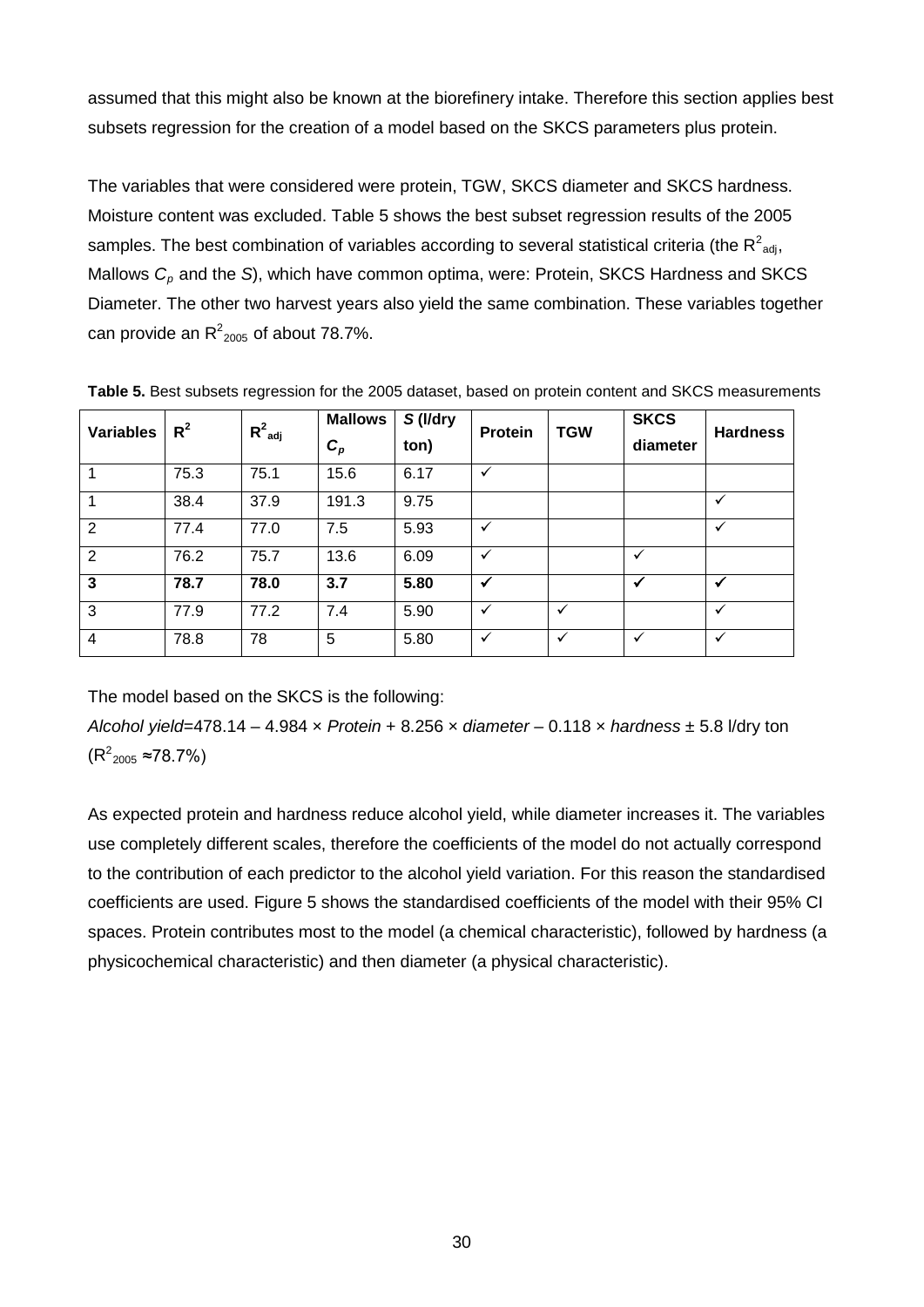



This model was generated by the 2005 wheat samples. Two aspects should be raised at this point: i) the optimum partial coefficients of the predictors and the intercept vary slightly when different harvests are used; and (ii) the maximum  $R^2$  achieved is slightly different for each harvest year. This probably reflects other differences between the years that are not taken into consideration (weather conditions, slightly different levels of N fertiliser). For this reason it is more appropriate to perform a regression using the data of all three years. Such a model averages the differences and therefore it is more applicable for future harvests. The final SKCS alcohol predicting model proposed is the following:

Alcohol yield = 466.62 – 5.07 x protein – 0.21 x hardness + 11.6 x diameter  $\pm$  6.94 *V* dry ton (R<sup>2</sup>) ≈78.2%)

This model, like the others, assumes protein to be measured as %db, hardness in the arbitrary units reported by the SKCS, and diameter in mm as reported by the SKCS. Using these units, the equation predicts alcohol yield in units of litres per dry ton.

By considering all years, the  $R^2$  of the model is slightly reduced to 78.2%. If the basic outliers of the regression are excluded then the  $R^2$  is improved to about 82%. Clearly, protein is the predominant predictor, while hardness and diameter together add about 5% to the  $R^2$ . Although their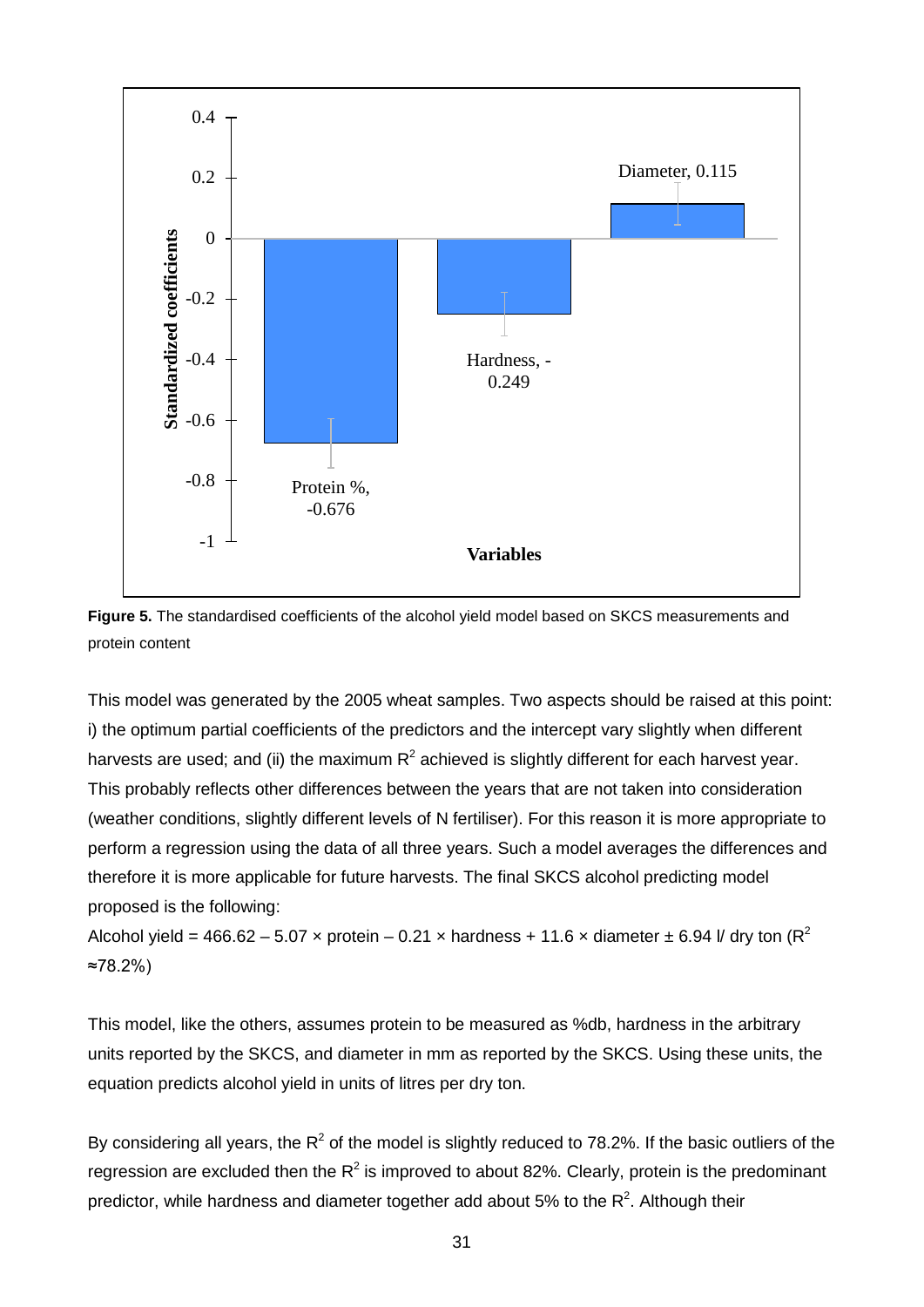contribution is relatively small, they reduce the standard error of the regression, as can be seen in Table 5.

## **6.4. Summary**

This Chapter presented a detailed statistical analysis of the *GREEN Grain* project dataset, drawing together existing data with new data added from the current PhD project. The PCA identified the general patterns of variation of the chemical, physicochemical and physical characteristics of UK wheats. High alcohol yielding wheats with low protein content and hardness typically have more spherical kernels and, to a lesser extent, larger kernels.

The ANOVA has demonstrated that these trends are consistent between the N fertiliser levels and between the genotypes and growing sites. N fertiliser increases the protein content, and appears to increase the gliadins and the LMW glutenins more than the HMW glutenins and the albumins and globulins. In parallel it makes the kernels thinner. Similarly, genotypes that have rounded and larger kernels tend to be softer and have lower protein content. Glasgow is an outlier variety, being soft with low protein but with small kernels.

This consistent variability allows the prediction of alcohol yield without performing costly and time consuming fermentations. The SKCS outputs together with protein can predict alcohol yield with an  $R<sup>2</sup>$  of about 80%. The remaining variability cannot be explained by the variables considered so far.

# **7. PERICARP THICKNESS, SKCS FUNDAMENTAL DATA AND THEIR RELATIONSHIPS WITH ALCOHOL YIELD**

Two central questions were raised by the analysis of the previous Chapter: (i) why do wheats with larger kernels tend to yield more alcohol? and (ii) can the SKCS raw data (rather than the reported parameters that the SKCS calculates from the fundamental data) improve the predictability of alcohol yield further? Within this studentship, an effort was made to answer these questions which are detailed in the complete thesis. In this report only the results of the investigation are presented.

## **7.1. Pericarp thickness and the development of a physical model**

Regarding the first question, it is frequently hypothesised that larger kernels have a higher endosperm to non-endosperm ratio (Scott, 1938; Pace 1959; Pence *et al.*, 1964; Smith *et al.*, 2006). This hypothesis has mainly been used to speculate on variations of milling yield, but also on variations of alcohol yield. It makes sense to hypothesise that kernels with higher (starch-rich) endosperm to non-endosperm ratios produce more alcohol. However, no article has ever been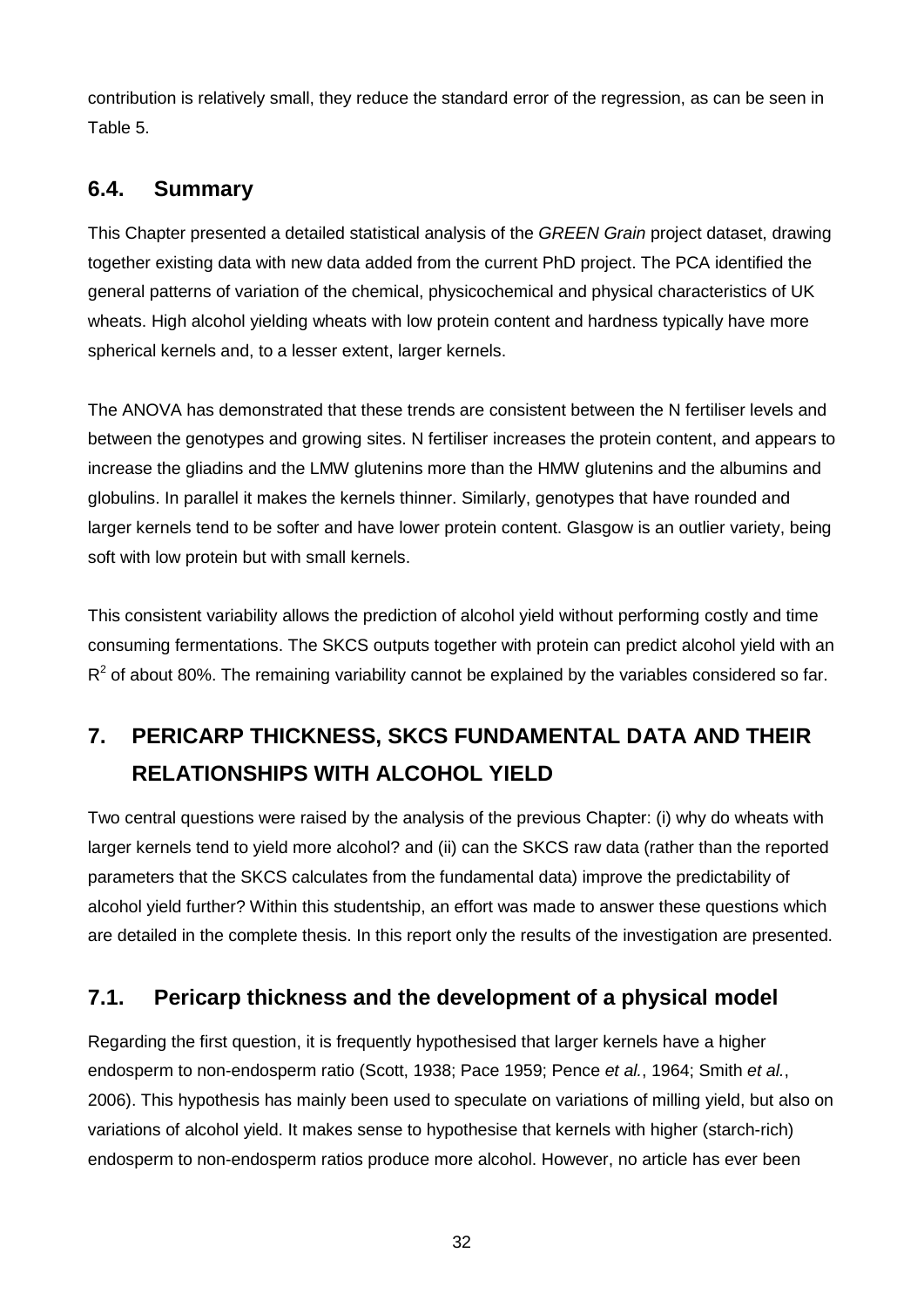published systematically analysing this hypothesis. The key measurements required to test this hypothesis are bran thickness and kernel dimensions.

This hypothesis could explain the relationship between size and shape characteristics with the chemical characteristics and in the context of this study with alcohol yield. It was further hypothesised that different wheats may exhibit different bran thicknesses, which would also affect their alcohol yield potential; thicker bran implies less endosperm and hence less fermentable material. These hypotheses, which are related (bran thickness may vary with kernel size and shape), have not previously been tested. The most appropriate way to test these hypotheses is to measure the outer layers of the kernels and to create a physical model, in order to estimate their variances, their contributions to the kernel's weight, hence the endosperm contribution and therefore the variances of these quantities with respect to alcohol yield.

The pericarp thickness and the crease characteristics were determined by scanning cut kernels across the crease in a high resolution commercial scanner and measuring them using image processing and analysis software. An ANOVA indicated that the pericarp thickness increases together with the size of the kernels. There were also differences in pericarp thickness between wheat varieties. These were in line with the kernel size differences, but if the pericarp thickness was divided by the width or the depth to create dimensionless ratios, the ratios also differed between the varieties. Similar results were obtained for the crease characteristics, showing that variations in pericarp thickness and in crease morphology could contribute to variations in the ratio of endosperm to non-endosperm material in different wheats and hence to variations in their alcohol yield potential.

Combining the pericarp thickness measurements with kernel dimensions, using fitting of ellipsoids to mimic the complex kernel shape, a physical model of the kernel was constructed. The pericarp thickness was multiplied by the surface area of the kernel to estimate the pericarp volume. The physical model could thus estimate the relative amount of endosperm of each wheat sample. The ranges of the variables are within the ranges of equivalent variables obtained from the literature. Unfortunately the variation of the endosperm to non-endosperm ratio, or of any other variable obtained through the physical model, could not improve alcohol yield predictability. The pericarp thickness measurements successfully indicated that there are differences between varieties and that larger kernels tend to have larger pericarp thicknesses. The physical model however failed to demonstrate that this variance is related to alcohol yield. It could possibly be proved useful for explaining variations of milling yield between varieties. In any case, the small variation of the outer layers thickness, in combination with the limited ability to measure it accurately and effectively, reduces the potential of the practical use of such an approach in a relevant cereal processing industry.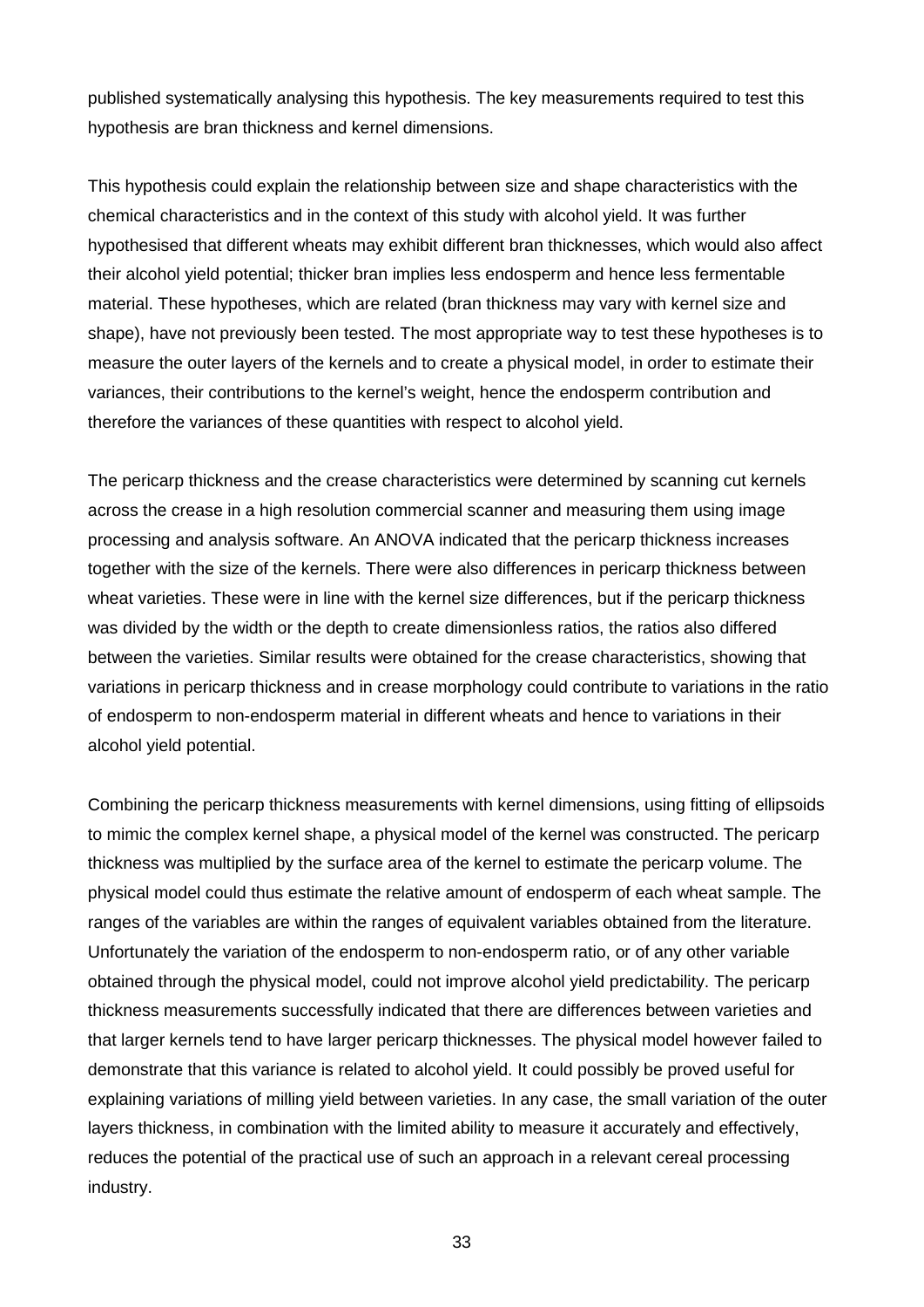It had been hoped, based on literature reports, that a practical measure of bran thickness could be derived from the fundamental Crush Response Profile data reported from modern versions of the SKCS but, as the next section explains, these literature reports were mistaken and a new interpretation of the SKCS results and their relation to alcohol yield prediction was required.

## **7.2. Re-examination of the SKCS raw data**

It is broadly accepted in cereal science that the rheological properties of wheat, in particular hardness, indicate many relevant aspects of its end-uses. Fundamental rheological testing, however, cannot be practically applied due to the between-kernel variation which obliges a large number of kernels to be examined. In the SKCS, the kernels are crushed in the declining gap between a crescent and a rotor and their resistance profile is stored as "raw" data. This profile is called Crush Response Profile (CRP).

Osborne and Anderssen and their co-workers argue that the average Crush Response Profile (aCRP) of the kernels in the SKCS can be considered as a pseudo stress-strain plot that effectively averages the individual kernel responses. In light of the current research, this general foundational argument was strengthened, although their detailed interpretation of the aCRP curves was demonstrated to be erroneous and a new interpretation was formulated. Figure 6 shows the aCRPs of representative soft and hard wheats. The aCRPs of wheat typically have an initial small peak followed by a trough, then a predominant peak after which the resistance reaches zero again as the crushed kernels exit the device. The aCRPs can therefore be divided in four quarters; (1) from the initial force until the initial peak, (2) from the initial peak until the trough, (3) from the trough until the predominant peak and (4) from the maximum force until the collapse to zero.



**Figure 6.** Average Crush Response Profiles of a hard and a soft wheat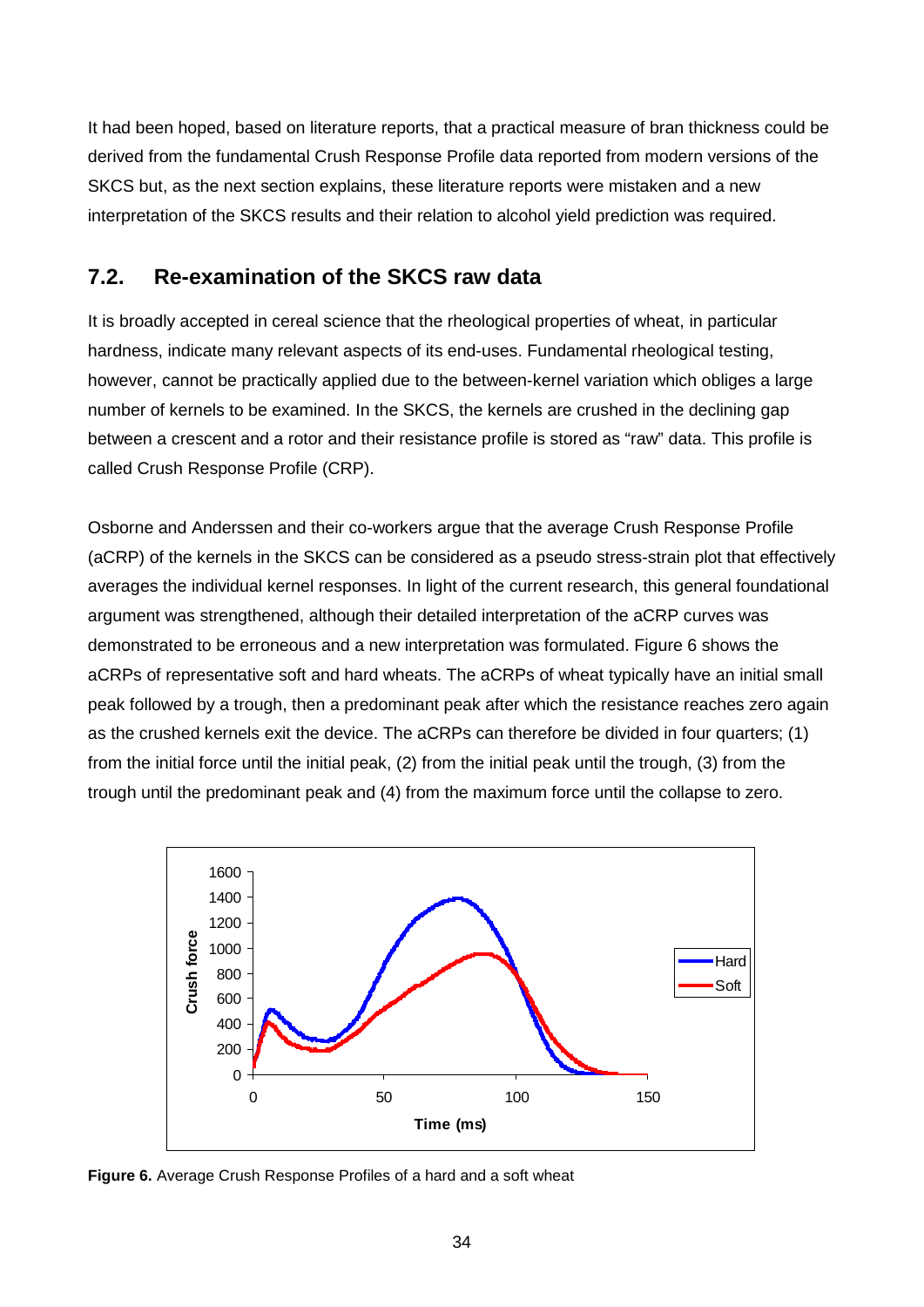The approach followed here was firstly to demonstrate that the two uptrends of the aCRPs give representative averaging of the 300 kernels. The two downtrends are actually a measure of the number of kernels that approach or reach zero crushing force at these particular time intervals, as a result of the initial fracture in the first case (the broken fragments for a time are too small to traverse the rotor crescent gap and to transmit resistance) or due to crushed kernels exiting the crushing mechanism in the second case. When ten batches of a particular wheat sample were measured, it was shown that the reproducibility of most parts of the curve was better than the reproducibility of the calculated hardness index itself. Therefore, even if the first downtrend is not essentially a representative averaging, it is still more precise than the hardness index itself. In fact only the final time intervals of the curve are less reproducible than the hardness index. Having established this, the obvious notable aCRP parameters of each wheat are the four extreme Crushing Forces (CF) (*i.e.* the initial force, those occurring at the first peak, the first trough, the second peak), the four time intervals at which these CFs occurs, the four slopes (two upward and two downward), the area corresponding to the four quarters of the curve, and the several ratios between these various parameters.

The initial peak does not occur because of the "shell" breakage as proposed by Osborne and Anderssen (2003). This was shown through three separate analyses that combined to demonstrate this conclusively. Firstly, drawing on the quantification of crease and kernel dimensions from the earlier work described in Section 5.1, it was shown that this initial force was highly correlated with crease morphology, implying that the initial breakage was influenced principally by the crease rather than by the kernel's "shell". This was confirmed by breaking or cutting kernels along the crease and by cutting kernels across the crease, and passing these half-kernels through the SKCS. The half-kernels broken along the crease (hence removing the crease) essentially eliminated the first peak in the aCRP, while those cut across the crease (hence retaining the crease) continued to exhibit the initial peak in their aCRPs. Finally, the influence of the "shell" on the initial peak was dismissed by pearling kernels to different levels and testing the pearled kernels in the SKCS. Even after 16% pearling, a level at which most of the outer layers have been removed, the initial peak was still evident. Therefore it is concluded that the initial peak of the aCRP arises not as result of initial breakage of the "shell", but rather because of the geometry of the kernels and in particular because of the crease.

By examining the effects of moisture on the aCRPs it was identified that the first stage of the aCRPs behaves very similarly with conventional stress-strain graphs. When moisture was increased the brittle kernels gradually became ductile. This transition is reflected in stress-strain graphs of standard textural testing by the increase in failure strain and by the reduction of the compressive strength and the modulus of elasticity. Similarly in an aCRP, the initial peak takes place after a later time interval (increased strain) and the initial slope (modulus of elasticity) is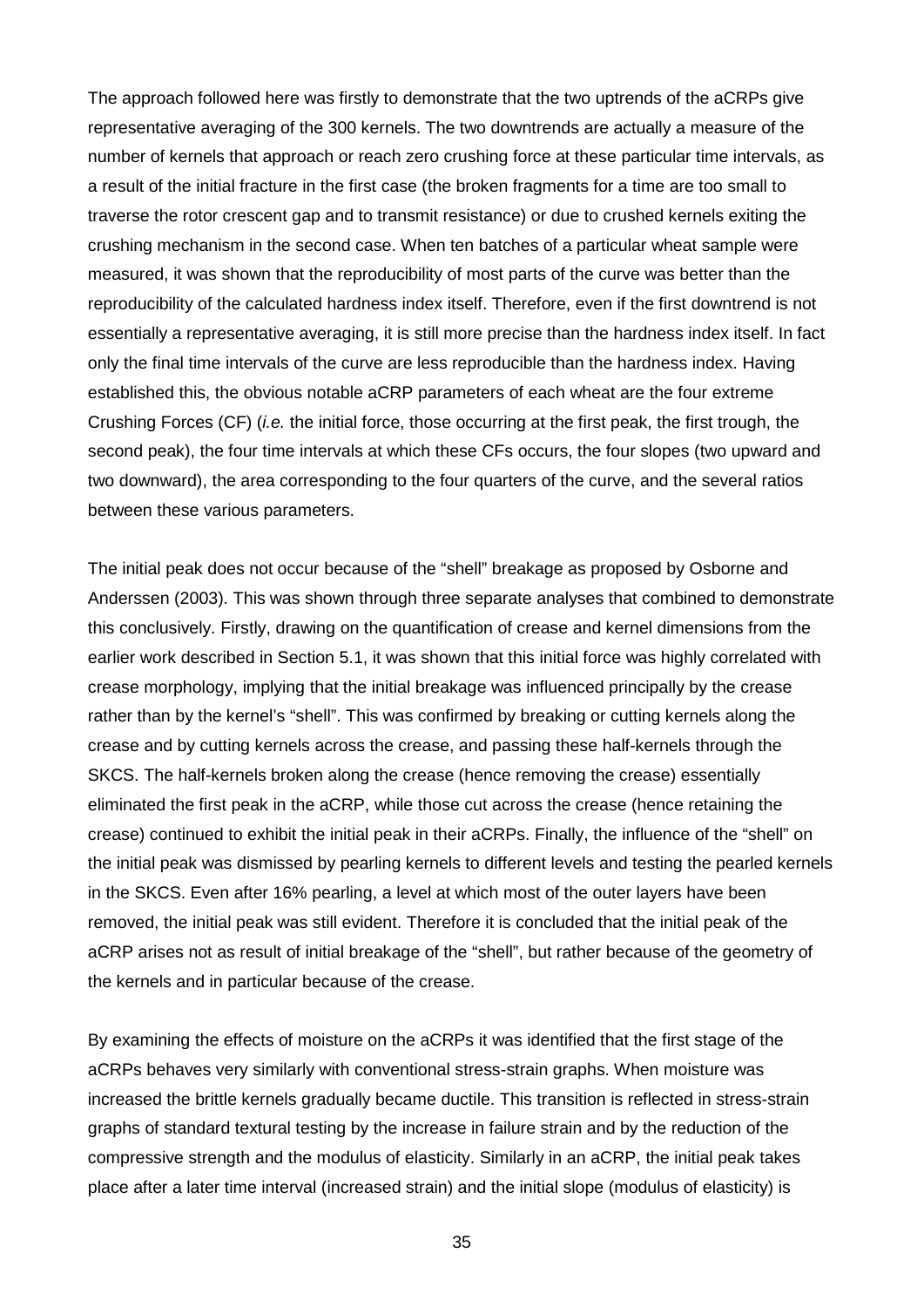reduced when moisture is increased. The reduction of the compressive strength was also evident when the kernels were wetted. However the dried kernels had also a smaller force at the initial peak (maximum compressive strength) than the untreated kernels, although the opposite might have been expected. It was discussed that this inconsistency may have been due to the drying method used, resulting in extensive internal cracking that weakened the endosperm, and it was speculated that if a more moderate drying method was used then the force at the initial peak of the dried kernels would be larger than that of the untreated kernels.

Clearly the first stage of an aCRP is equivalent to the stress-strain response observed in a conventional textural test. The third stage of an aCRP, which is the main uptrend, represents the post-failure rheological behaviour of the collection of broken particles. It makes sense to assume that larger kernels of similar texture require more force in order to be crushed than smaller kernels. By dividing the crushing force with the kernel's weight, this proportionality is reduced. The slope of the post-failure uptrend divided by the average reported weight of the kernels is a parameter that correlates very strongly with the SKCS hardness index. The aCRPs thus contain fundamental rheological information of a wheat sample, although only the initial slope can be interpreted as a conventional elastic modulus.

The *GREEN Grain* project wheats (2006 and 2007 samples) were tested in the newer SKCS model, their fundamental crushing force data were extracted and their aCRP parameters were calculated. The new parameters, together with the original wheat characteristics of the dataset, were re-examined in best subset regressions. From this analysis the aCRPs parameters were selected as predictors for alcohol yield.

The subgroups of the *GREEN Grain* wheat samples had different moisture levels and in some cases different agricultural and post-harvest treatments. A model based on all the 2006 and 2007 samples improved the predictability of alcohol yield to give an  $R^2$  of about 82.3% with a standard error of 6.3 l/dry ton. The moisture content was selected as a predictor in this regression. Particular subgroups with similar moisture contents had much higher  $R^2$  values at about 92%; the moisture content was not selected as a predictor in these runs. Clearly the aCRP parameters can improve alcohol yield predictability. Further standardisation of the method might improve prediction even further, although ultimately this is limited by the accuracy of the alcohol yield determination itself.

### **7.3. Summary**

A physical model of the wheat kernel that accounted for pericarp thickness and kernel shape allowed calculation of the endosperm to non-endosperm ratio. There were significant differences between wheat varieties, but these could not be related to alcohol yield in order to improve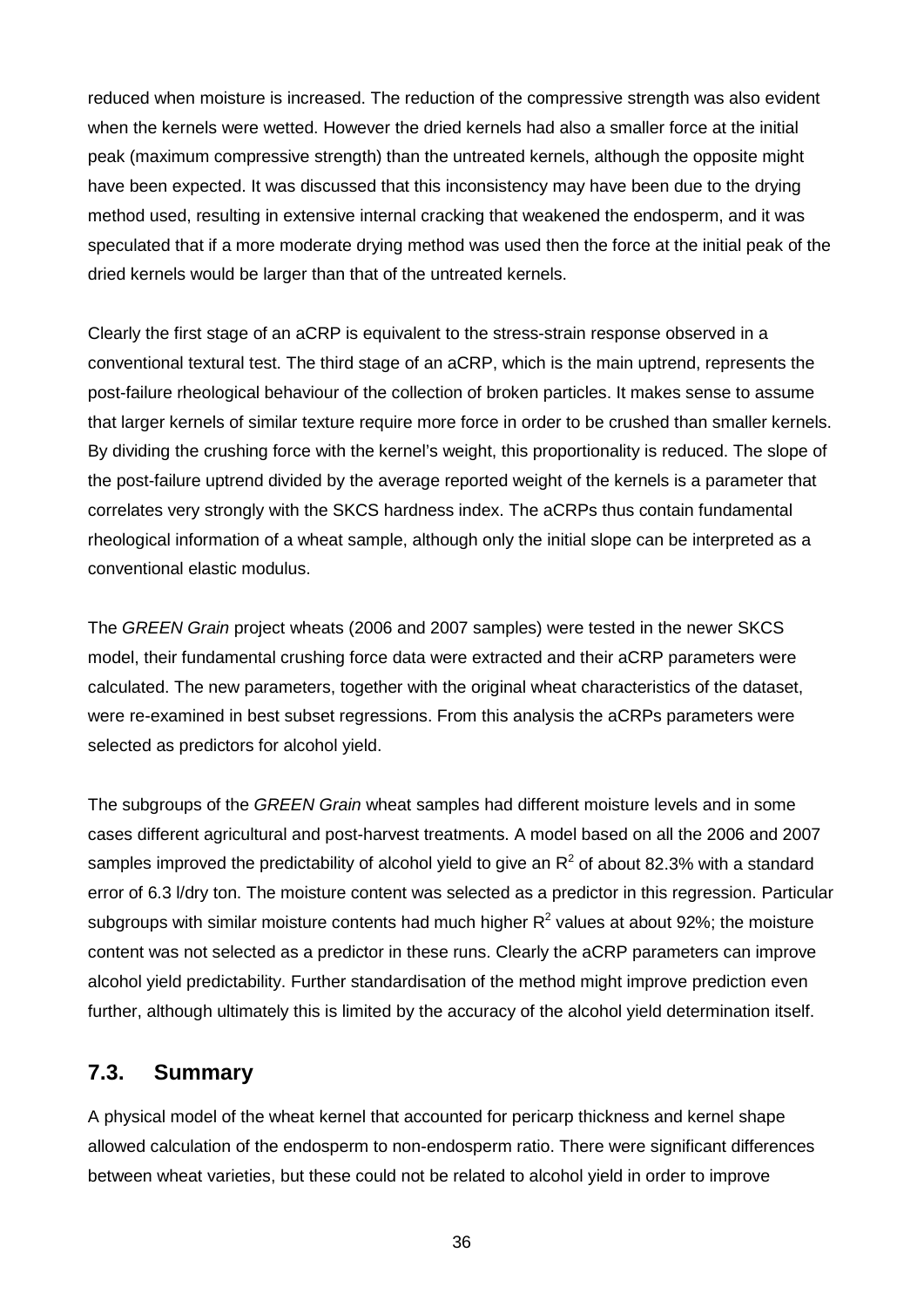predictions. Larger kernels tend to have thicker pericarp, such that they don't have a greater proportion of endosperm as has been hypothesised.

The Crush Response Profiles generated by the SKCS contain fundamental information about the rheological properties of wheat kernels which the SKCS interprets as the reported hardness value. Re-examination of these Crush Response Profiles revealed that the initial peak does not reflect breakage of the outer layers of the kernel, as previously thought, but rather is related to the crease morphology. The initial stage of the aCRP is equivalent to conventional stress-strain testing up to initial failure, while the remaining parts of the curve relate to the post-failure behaviour of the broken particles. Parameters derived from the aCRP could be used instead of the reported hardness to improve alcohol yield predictions.

## **8. CONCLUSIONS**

### **8.1. Progress made in the current work**

Bioethanol is a promising renewable transportation fuel that could contribute towards solutions to the sustainability and environmental concerns of fossil fuels, as well as creating a new market for wheat growers and breeders to address. The end product quality determination and prediction of wheat has been well studied for use in the food industry. However, this is not the case for its developing use for bioethanol production. Starch by itself cannot adequately define the alcohol yield potential of a wheat as its measurement is too inaccurate. Protein, which typically varies inversely with starch, can broadly quantify the alcohol yield potential. Within this context this study investigated the covariance of the chemical, physicochemical and physical characteristics of wheat, the alcohol yield prediction, the development of a physical model to investigate the variability of the unfermentable outer layers of the kernels, and finally an SKCS-based end product quality prediction methodology.

## **8.1.1. The chemical, physicochemical and physical characteristics of wheat and their relationships with alcohol yield**

A PCA investigated the covariances of a diverse array of wheat characteristics. It was concluded that a high alcohol yielding UK wheat is typically soft and mealy with low protein, high starch, high albumin and globulin ratio, rounded kernels and larger kernels. A hard vitreous character (a physicochemical characteristic) is associated with high protein and thus with low starch content (a chemical characteristic). The PCA indicated that it is also associated with smaller kernels and more elongated kernels (physical characteristics). These trends were in accordance with previous work and with the established understanding of the mechanistic relationships between these wheat characteristics and the resulting alcohol yield; however, the PCA and subsequent analyses also revealed more subtle relationships.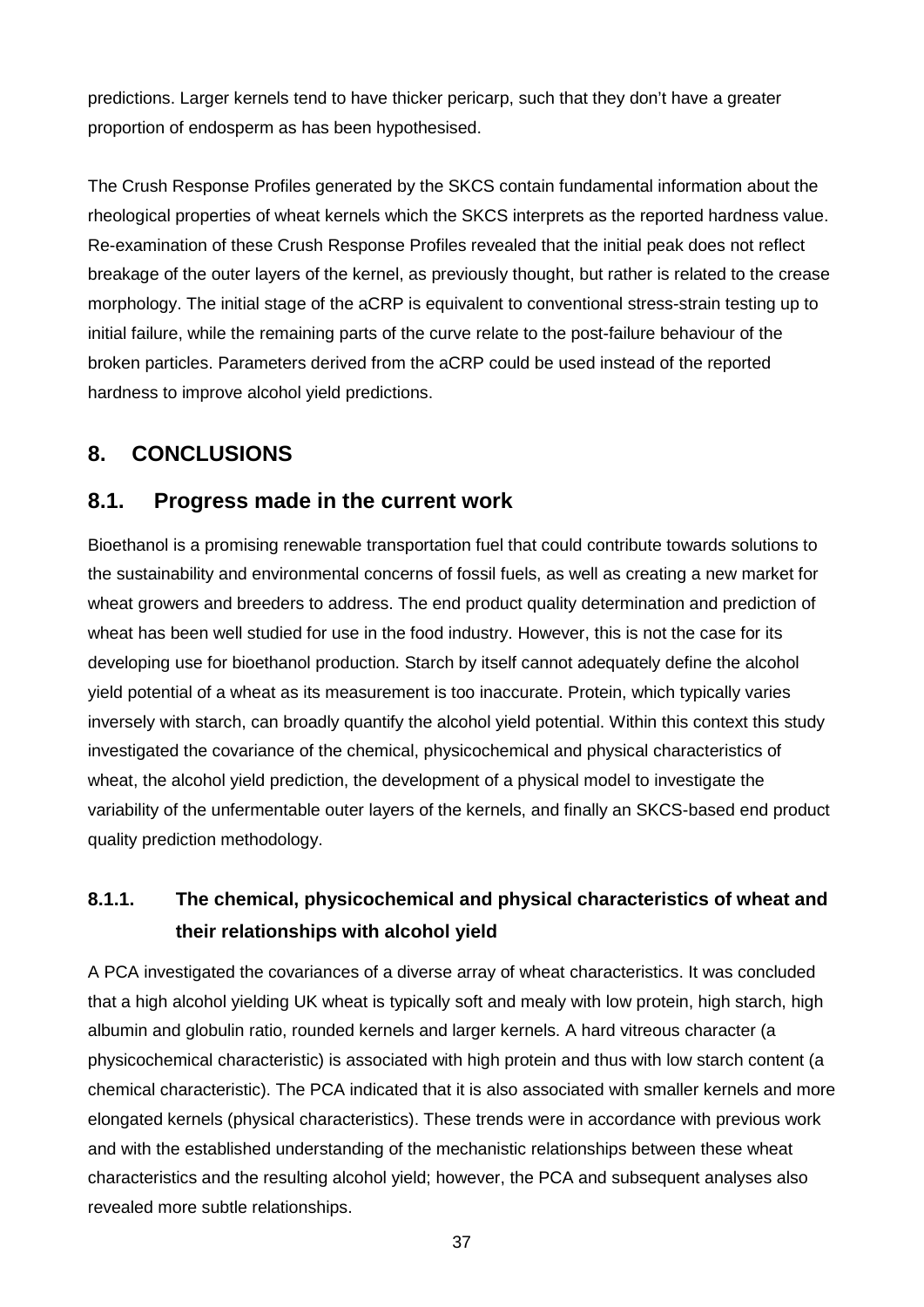It is known that N fertiliser increases the protein content of the grains. An ANOVA concluded that the N fertiliser impacts most of the characteristics in agreement with the general trends obtained by the PCA. The additional protein is mainly in the form of gliadins and LMW glutenins; thus their fractions increase significantly, while the albumin and globulin fraction is reduced. Together with the increase in protein, the kernels have significantly reduced width, depth and TGW. They also have (insignificantly) increased length; thus the kernels become more elongated with reduced sphericity as a result of the application of N fertiliser.

There were also significant varietal differences. This variance was again in agreement with the trends of the PCA. High alcohol yielding varieties with low protein content tend to have larger kernels. (In this case the Glasgow variety was an outlier.) They also tend to have more spherical kernels. The growing site also had small impacts on most of these characteristics.

Based on these established relationships, the alcohol yield could be predicted without performing costly and time consuming fermentations. The SKCS reported outputs together with the protein content can consistently predict the alcohol yield with an  $R^2$  of about 78% and a standard error of about ±6.2 l/dry ton.

Two issues were raised at this point of the analysis that structured the remaining research. Firstly, the approach at that stage had examined the covariance of kernel characteristics solely from a statistical perspective. A simple mechanistic approach, in an effort to explain this, would suggest that larger and plumper kernels contain a larger relative amount of starch-rich endosperm, therefore they have higher starch and thus result in more alcohol. This statement has been used previously to speculate on differences in the milling yield and in the alcohol yield between varieties. Secondly, the SKCS is clearly useful for alcohol yield prediction, but the reported data are derived from the raw data. The latter can be directly examined with the new SKCS model, and may offer more powerful mechanistic understandings of the relationships between wheat kernel characteristics and processing behaviour, as well as more powerful predictors of end-use quality.

#### **8.1.2. Pericarp thickness and the development of a physical model**

It was hypothesised that larger and plumper kernels contain more starch-rich endosperm. This statement could explain the relationship between size and shape characteristics and chemical characteristics and, in the context of this study, with alcohol yield. It was further hypothesised that different wheats may exhibit different bran thicknesses, which would also affect their alcohol yield potential; thicker bran implies less endosperm and hence less fermentable material. These hypotheses were tested by measuring the outer layers of the kernels and creating a physical model, in order to estimate their variances, their contributions to the kernel's weight, hence the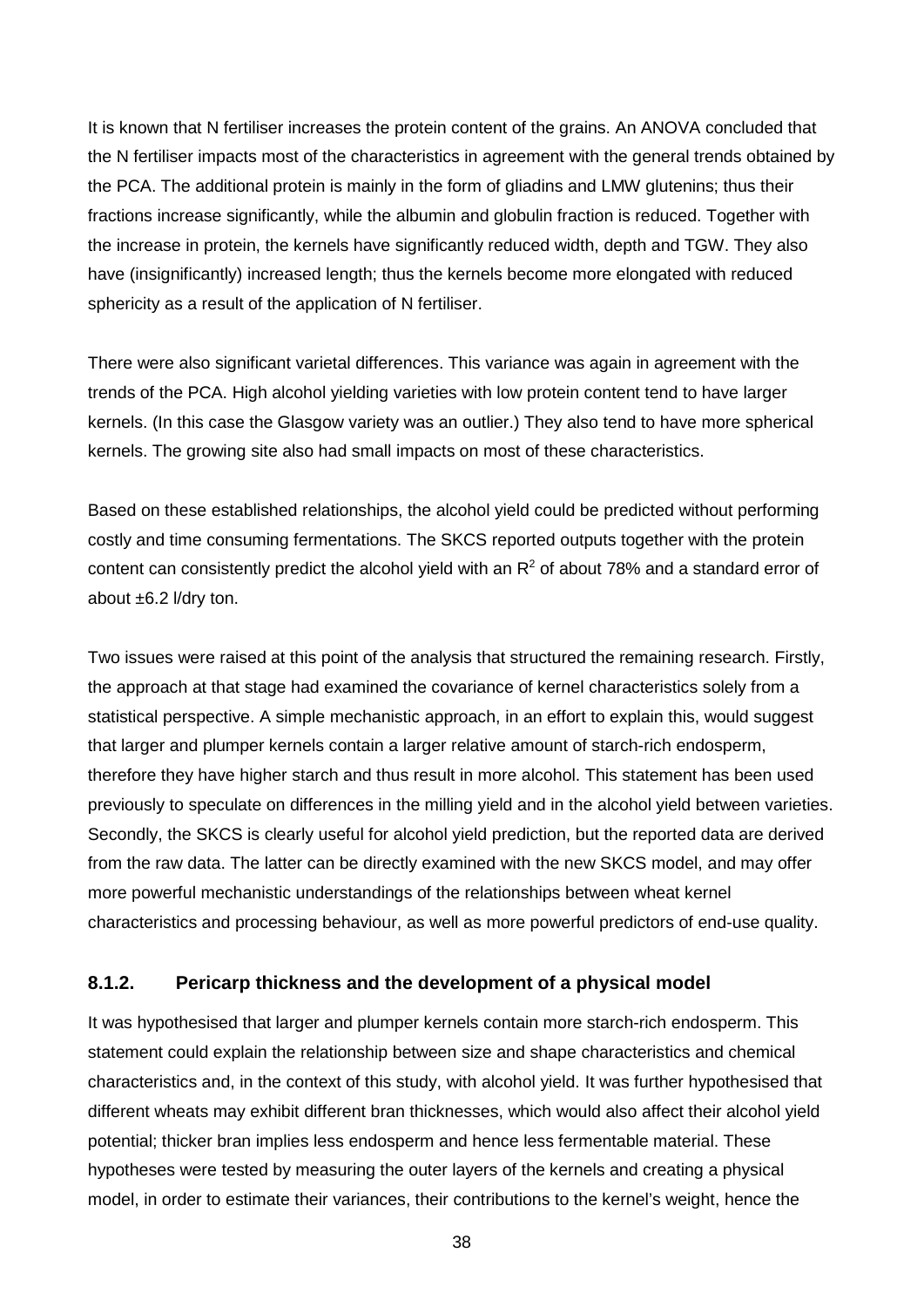endosperm contribution and therefore the variances of these quantities with respect to alcohol yield.

Combining the pericarp thickness measurements with kernel dimensions, using fitting of ellipsoids to mimic the complex kernel shape, allowed construction of a physical model of the kernel that could estimate the relative amount of endosperm of each wheat sample. Unfortunately the variation of the endosperm to non-endosperm ratio, or of any other variable obtained through the physical model, could not improve alcohol yield predictability. The pericarp thickness measurements successfully indicated that there are differences between varieties and that larger kernels tend to have larger pericarp thicknesses. The physical model however failed to demonstrate that this variance is related with alcohol yield. It could possibly prove useful for explaining variations of milling yield between varieties. However, the small variation of the outer layer thickness, in combination with limited ability to measure it accurately and effectively, reduces the potential of the practical use of such an approach in a relevant cereal processing industry.

It had been hoped, based on literature reports, that a practical measure of bran thickness could be derived from the fundamental Crush Response Profile data reported from modern versions of the SKCS but, as the next section explains, these literature reports were mistaken and a new interpretation of the SKCS results and their relation to alcohol yield prediction was required.

### **8.1.3. The SKCS raw data and their interpretation**

It is broadly accepted in cereal science that the rheological properties of wheat, in particular hardness, indicate many relevant aspects of its end uses. Proper rheological testing, however, cannot be practically applied in cereal processing industries due to the between-kernel variation, which obliges a large number of kernels to be examined in order to have a representative average. Osborne and Anderssen and their co-workers argue that the aCRPs of the SKCS can be considered as a pseudo stress-strain plot that effectively averages the individual kernel responses. In light of the current research, this general foundational argument was strengthened, although their detailed interpretation of the aCRP curves was demonstrated to be erroneous and a new interpretation was formulated.

The initial peak does not occur because of the "shell" breakage as proposed by Osborne and Anderssen (2003). This was shown through three separate analyses that combined to demonstrate this conclusively. Firstly, it was shown that this initial force was highly correlated with crease morphology, implying that the initial breakage was influenced principally by the crease rather than by the kernel's "shell". This was confirmed by breaking or cutting kernels along the crease and by cutting kernels across the crease, and passing these half-kernels through the SKCS. The halfkernels broken along the crease essentially eliminated the first peak in the aCRP, while those cut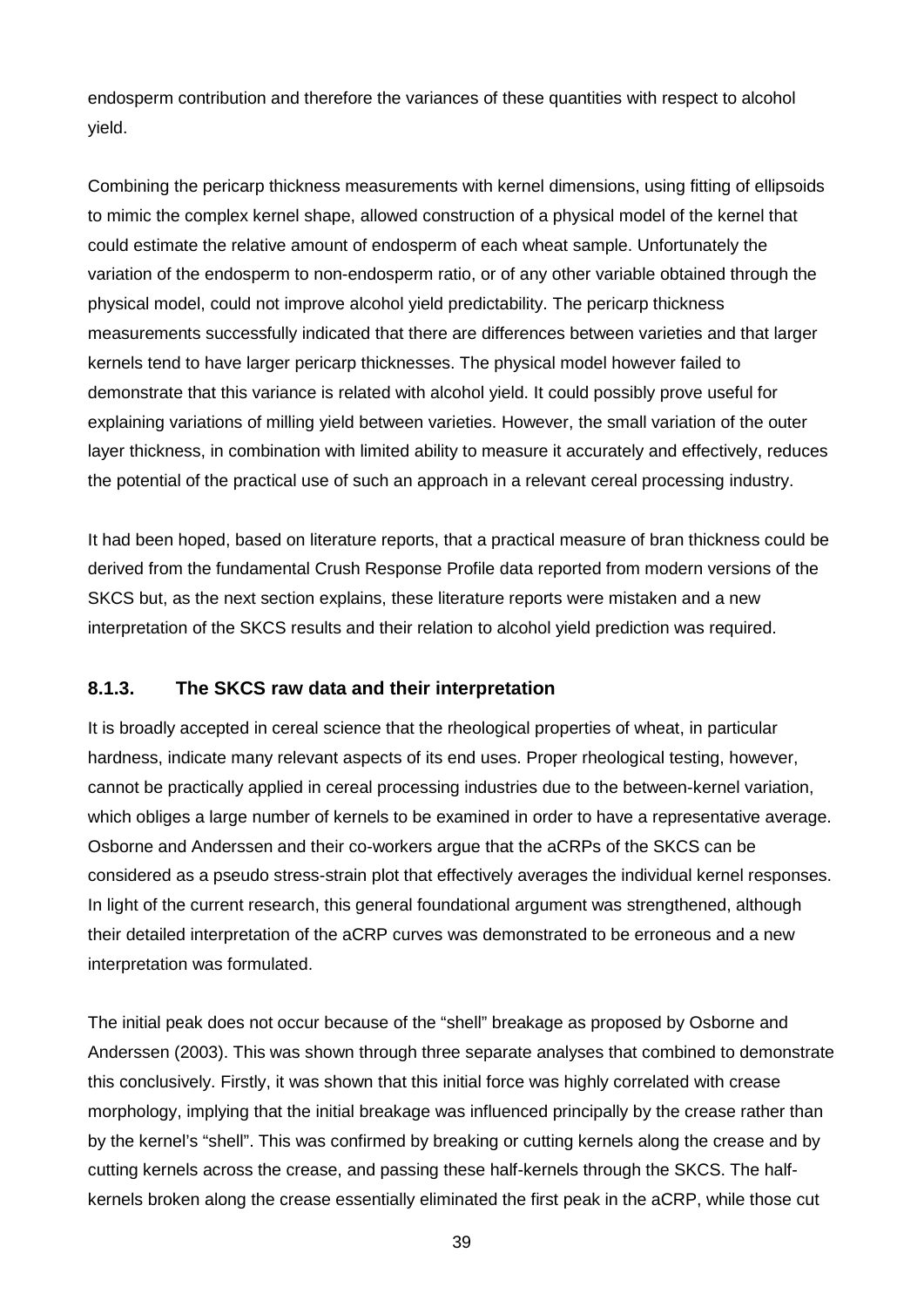across the crease (hence retaining the crease) continued to exhibit the initial peak in their aCRPs. Finally, the influence of the "shell" on the initial peak was dismissed by pearling kernels to different levels and showing that even after 16% pearling, a level at which most of the outer layers have been removed, the initial peak was still evident in the SKCS aCRP. Therefore it is concluded that the initial peak of the aCRP arises not as result of initial breakage of the "shell", but rather because of the geometry of the kernels and in particular because of the crease.

It was identified that the first stage of the aCRP is equivalent to the stress-strain response observed in a conventional textural test. The third stage, which is the main uptrend, represents the post-failure rheological behaviour of the collection of broken particles. The slope of the post-failure uptrend divided by the average reported weight of the kernels correlates strongly with the SKCS hardness index. The aCRPs thus contain fundamental rheological information of a wheat sample, although only the initial slope can be interpreted as a conventional elastic modulus.

Parameters derived from the aCRPs, rather than the reported parameters calculated by the SKCS, were used to develop improved predictions of alcohol vield with an  $R^2$  of about 82% and a standard error of 6.3 l/dry ton.

### **8.2. Recommendations for future work**

Processing of wheat for non-food uses such as fuel alcohol production is increasing around the world and particularly in the UK, and understanding the genetic, agricultural and physicochemical influences on alcohol yield is a new and important challenge for wheat breeders, growers and processors. The current work has drawn on a wide range of wheat varieties, grown under different agronomic practices and at different sites, and extensively characterised using a range of physical, chemical and physicochemical tests. It has employed detailed statistical and physical analyses to confirm expected relationships and reveal new subtleties, leading to new understandings of the relationships between wheat kernel characteristics and processing behaviour. This better understanding will benefit breeders and growers aiming to provide wheats most suited to alcohol production. These analyses have also allowed formulation of more accurate and powerful equations for predicting alcohol yield, benefitting processors aiming to select and process wheats to optimise productivity and profit.

There are several areas in which the work reported in this thesis could be extended in order to maximise the benefits and reveal further knowledge and insights, both for alcohol production from wheat but also for cereal science and engineering more generally. In terms of alcohol yield predictability, the current research investigated only UK wheats. It is not known if the models generated by the UK wheats are applicable to wheats grown under broadly different climatic conditions and up to what extent. It is speculated that they are applicable with slightly reduced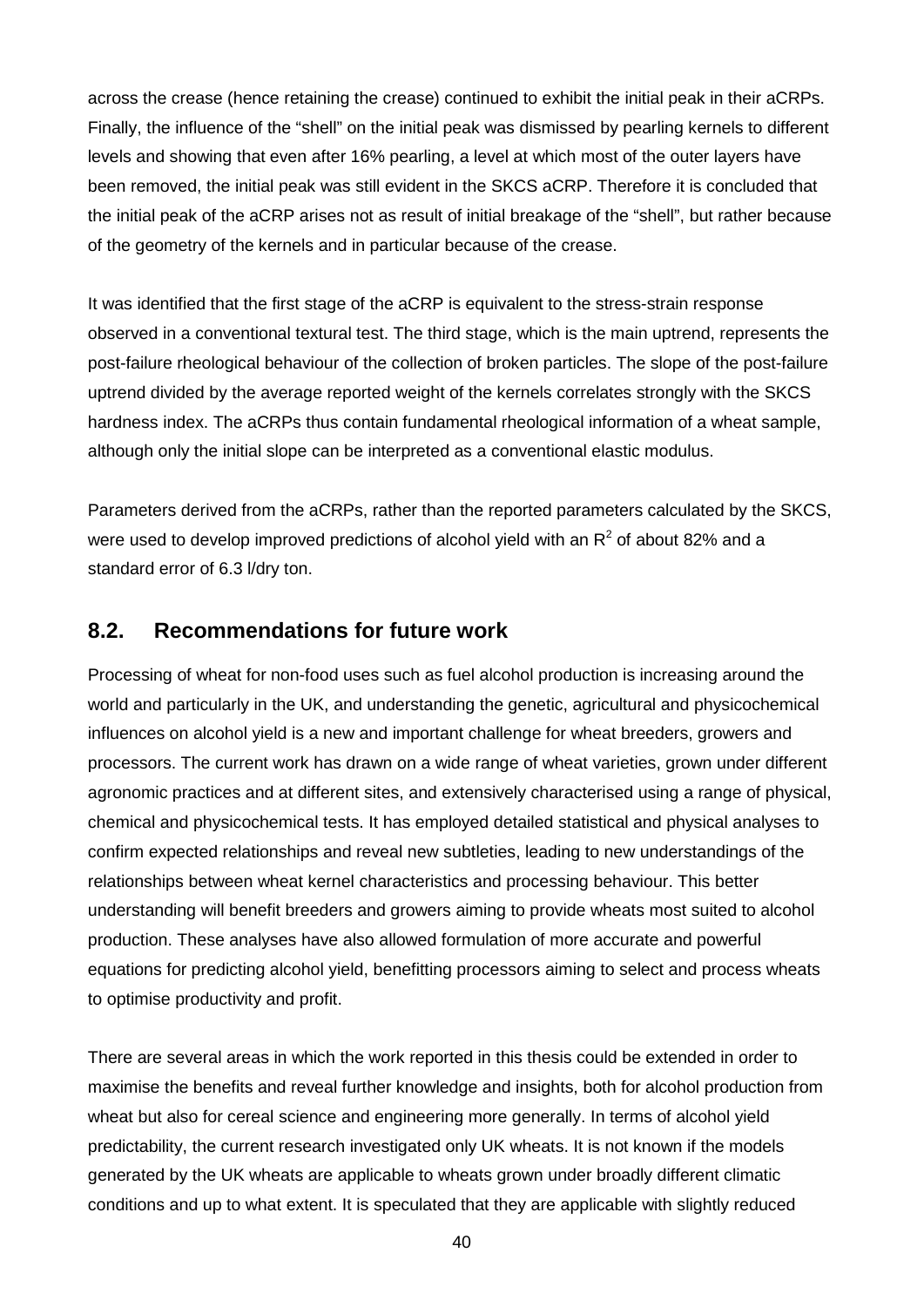accuracy and that by adjusting the partial coefficients and the intercepts, similar predictability could be achieved.

This study encouraged the view that the SKCS aCRPs contain fundamental rheological information about wheat. It was shown that moisture content influences the aCRPs. In line with the calibrations of the hardness index conducted by the inventors of the SKCS, the next contribution on this aspect should be the calibration of the aCRP parameters with respect to moisture content. This would allow their examination to take place on a comparable and more standardised basis, by eliminating the effects of moisture.

Further research is also required in order to convert the aCRPs to actual stress-strain plots. This could be achieved by statistical calibrations of the aCRPs parameters of representative wheats, having in parallel data from their accurate rheological testing. Moreover by knowing the geometrical characteristics of the rotor crescent system it will allow better transformations of the data, and it will enable the estimation of the textural properties from an engineering perspective. The current study did not extensively investigate more complicated transformations. However it was underlined that the crushing force is necessarily to an extent proportional with the size of the kernels. If the entire aCRP curve is divided by the weight of the kernels then this proportionality is reduced and it is more likely that the new parameters correlate better with the actual textural properties. This hypothesis needs to be tested by an approach that will examine the aCRPs and the actual stress-strain plots of different wheats together.

If the results are still encouraging, then the aCRP parameters or their transformations need to be tested against chemical characteristics. The rheological and chemical characteristics of wheat are related, and the end-use quality of wheat is also related with its chemistry. Therefore the aCRP parameters will allow the efficient examination of the relationships between the rheological characteristics, the chemistry of wheat and the end-use quality prediction.

The current study has contributed to the understanding of the alcohol yield from wheat and the variability of its characteristics. The recent and ongoing construction of wheat-to-ethanol plants in the UK makes this work timely, with potential to benefit significantly the development and effectiveness of this new industry and the ability of wheat breeders and growers to serve it.

### **9. REFERENCES**

Agu R.C., Bringhurst T.A. and Brosnan J.M., 2006, Production of grain whisky and ethanol from wheat, maize and other cereals, Journal of the Institute of Brewing, Vol. 112, Issue No 4, 314-323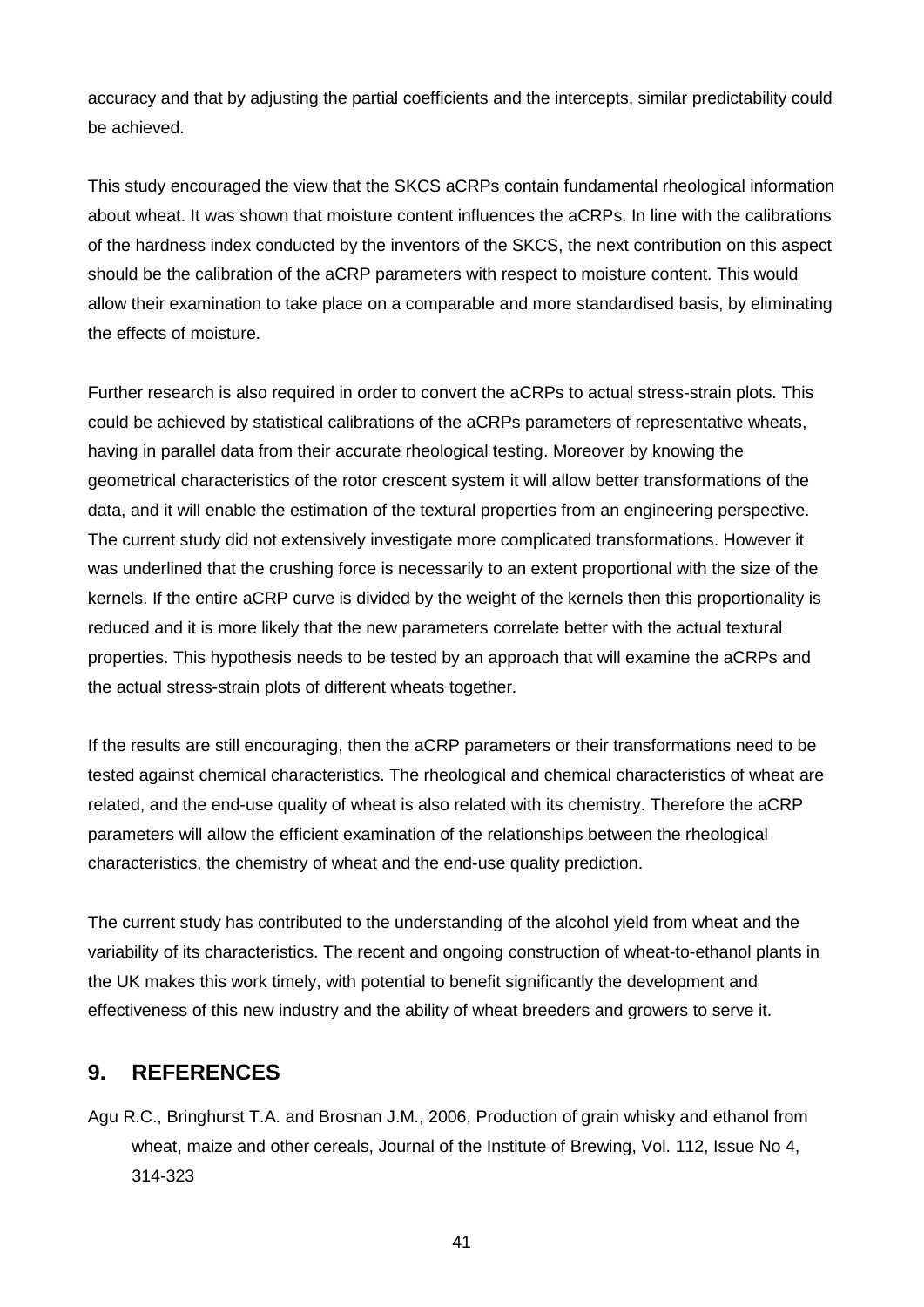Anjum F.M. and Walker C.E., 1991, Review on the significance of starch and protein to wheat kernel hardness, Journal of the Science of Food and Agriculture, Vol. 56, 1-13

Anonymous, 2010, European Commission,

[http://ec.europa.eu/agriculture/bioenergy/index\\_en.htm](http://ec.europa.eu/agriculture/bioenergy/index_en.htm)

- Brosnan J.M., Makari S. L. P. and Cochrane M.P., 1998, What makes a good distilling wheat? In Proceedings of the fifth Aviemore conference on malting, brewing and distilling, edited by Campbell, Institute of Brewing, London
- Campbell G.M., 2007, Roller milling of wheat, Chapter 7 in, Handbook of particle breakage, Edited by Salman A.D., Ghadiri M. and Hounslow M.J., Elsevier, Oxford, UK
- Carson G.R. and Edwards N.M., 2009, Criteria of wheat and flour quality, in Wheat Chemistry and Technology, 4<sup>th</sup> edition, edited by Khan K. and Shewry P.R., AACC international Inc., St Paul Minnesota, USA
- Childs B. and Bradley R., 2008, Plants at the pump: Biofuels, climate change and sustainability, World Resources Institute, Washington DC, USA
- Dobraszczyk B.J. 1994, Fracture mechanics of vitreous and mealy wheat endosperm, Journal of Cereal Science, Vol. 19, 273–282
- Goesaert H., Brijs K., Veraverbeke W.S., Courtin C.M., Gebruers K. and Delcour J.A., 2005, Wheat flour constituents: how they impact bread quality, and how to impact their functionality, Trends in Food Science & Technology, Vol. 16, 12-30
- Gwirtz J.A., Eustace W.D. and Curran S.P., 1996, Effect of kernel size and test weight on the Kansas State University (KSU) plot mill, AOM Bull, June, 6731-6741
- Hamer R.J., MacRichie F. and Weegels P.L., 2009, Structure and functional properties of gluten, in Wheat Chemistry and Technology, 4<sup>th</sup> edition, edited by Khan K, and Shewry P.R., AACC international Inc., St Paul Minnesota, USA
- Kindred D.R., Tamara M.O., Verhoeven T.M.O., Weightman R.M., Swanston J.S., Agu R.C., Brosnan J.M., Sylvester-Bradley R., 2008, Effects of variety and fertilizer nitrogen on alcohol yield, grain yield, starch and protein content and protein composition on winter wheat, Journal of Cereal Science, Vol. 48, Issue No 1, 46-57
- Knud Thomsen, 2004, http://home.att.net/~numericana/answer/ellipsoid.htm
- Legge T., 2008, The potential contribution of biofuels to sustainable development and a low-carbon future, Programme Paper: EEDP 10/08, Chatham House, London, UK
- Lillemo M., Chen F., Xia X., William M., Pena R.J., Trethowan R. and He Z., 2006, Puroindoline grain hardness alleles in CIMMYT bread wheat germplasm, Journal of Cereal Science, Vol. 44, 86-92
- Lookhart G.L. and Bean S., 1995, Separation and characterisation of wheat proteins fractions by high performance capillary electrophoresis, Cereal Chemistry, Vol. 72, Issue 6, 527-532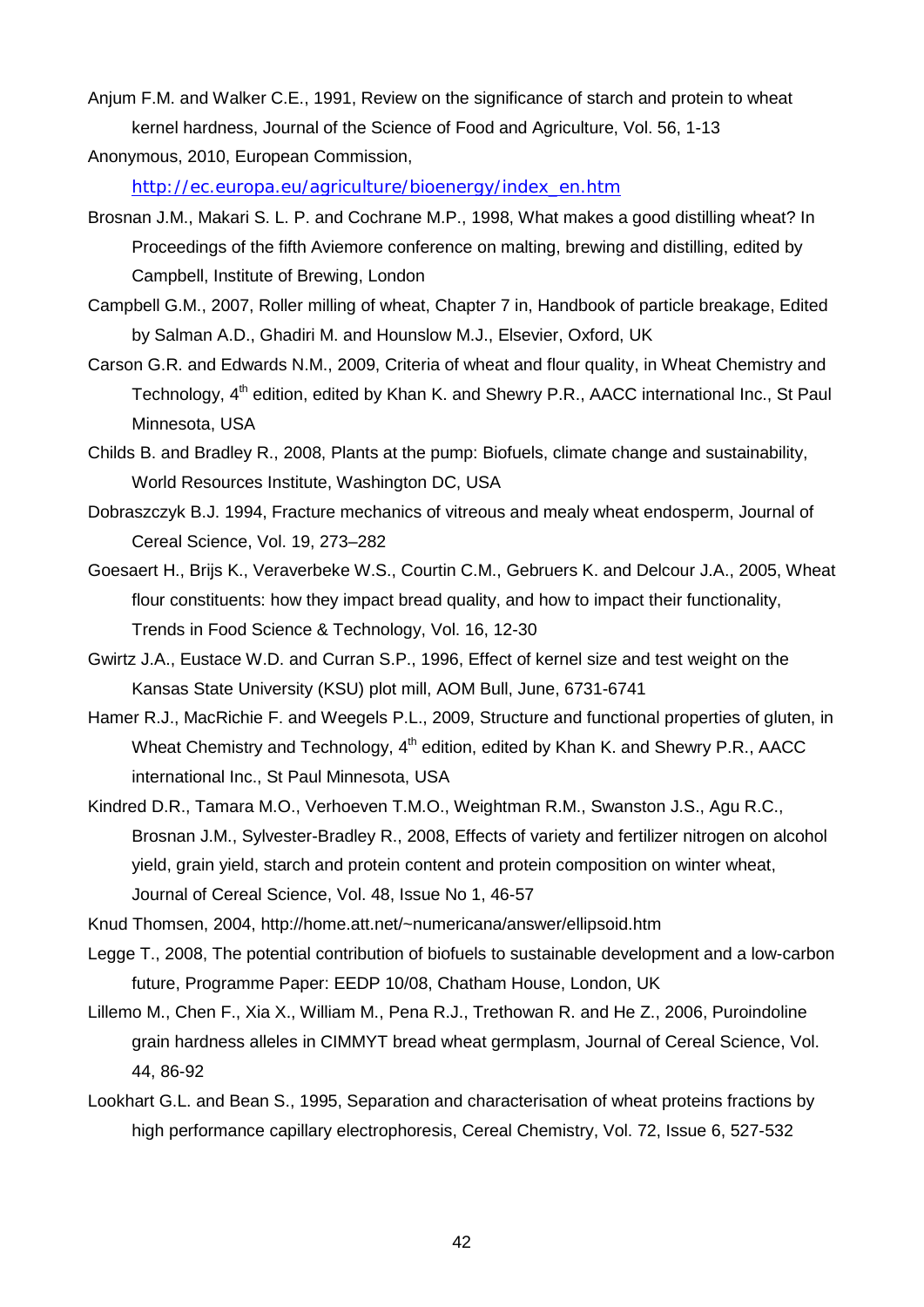- Lynn A., 2000, Current practice in milling and baking, Chapter 8 in Cereal Biotechnology, edited by Morris P.C. and Bryce J.H., Woodhead publishing in food science and technology, Woodhead Publishing Limited, Cambridge, UK
- Mikulikova D., 2007, The effect of friabilin on wheat grain hardness, Czech journal of genetic plant breeding, Vol. 43, Issue 2, 35-43
- Muhamad I.I., 2004, Single kernel effects on breakage during wheat milling, PhD Thesis, UMIST, UK
- Ohm J.B., Chung O.K., Deyoe C.W., Single kernel characteristics of hard winter wheats in relation to milling and baking quality, Cereal Chemistry, Vol. 75, pp 156-161
- Orth R.A., Bushuk W., 1972, A comparative study of the proteins of wheat of diverse baking qualities, Cereal Chemistry, Vol. 49, Issue No 3, 268-275
- Osborne B.G. and Anderssen R.S., 2003, Single-kernel characterization principles and applications, Cereal Chemistry, Vol. 80, Issue No 5, 613-622
- Oscarson P., 2000, The strategy of the wheat plant in acclimating growth and grain production to nitrogen availability, Journal of experimental botany, Vol. 51, No 352, 1921-1929
- Pace J., 1959, Chemical aspects of wheat proteins, in "The physico-chemical properties of wheat proteins", Society of Chemical Industry, London, UK
- Pechanek U., Karger A., Groger S., Charvat B., Schoggl G., and Lelley T., 1997, Effect of Nitrogen fertilization on quantity of flour protein components, dough properties, and breadmaking quality of wheat, Cereal Chemistry, Vol. 74, Issue No 6, 800-805
- Pence J.W., Nimmo C.C. and Hepburn F.N., 1964, Proteins, Chapter 6 in Wheat Chemistry and Technology, edited by Hlynka I., American Association of Cereal Chemists, St Paul, Minnesota, USA
- Petrides D, 1997, Applied statistics in food science, ATEI Thessaloniki, Greece
- Pomeranz Y. and Schellenberger J.A., 1961, Histochemical characterisation of wheat and wheat products II: Mapping of protein distribution in the wheat kernel, Cereal Chemistry, Vol. 38, Issue No 2, 109-113
- Pomeranz, Y. and Williams P.C., 1990, In advances in cereal science and technology, 471-544, Vol. 10, edited by Pomeranz Y., American Association of Cereal Chemists, St. Paul, Minnesota, USA
- Radley M., 1978, Factors affecting grain enlargement in wheat, Journal of experimental botany, Vol.29, No 111, 919-934
- Scott J.H., 1938, Flour milling processes, Chapman & Hall ltd, London
- Shellenberger J.A., 1964, Production and utilization of wheat, Chapter 1 in Wheat Chemistry and Technology, edited by Hlynka, I., American Association of Cereal Chemists, St Paul, Minnesota, USA